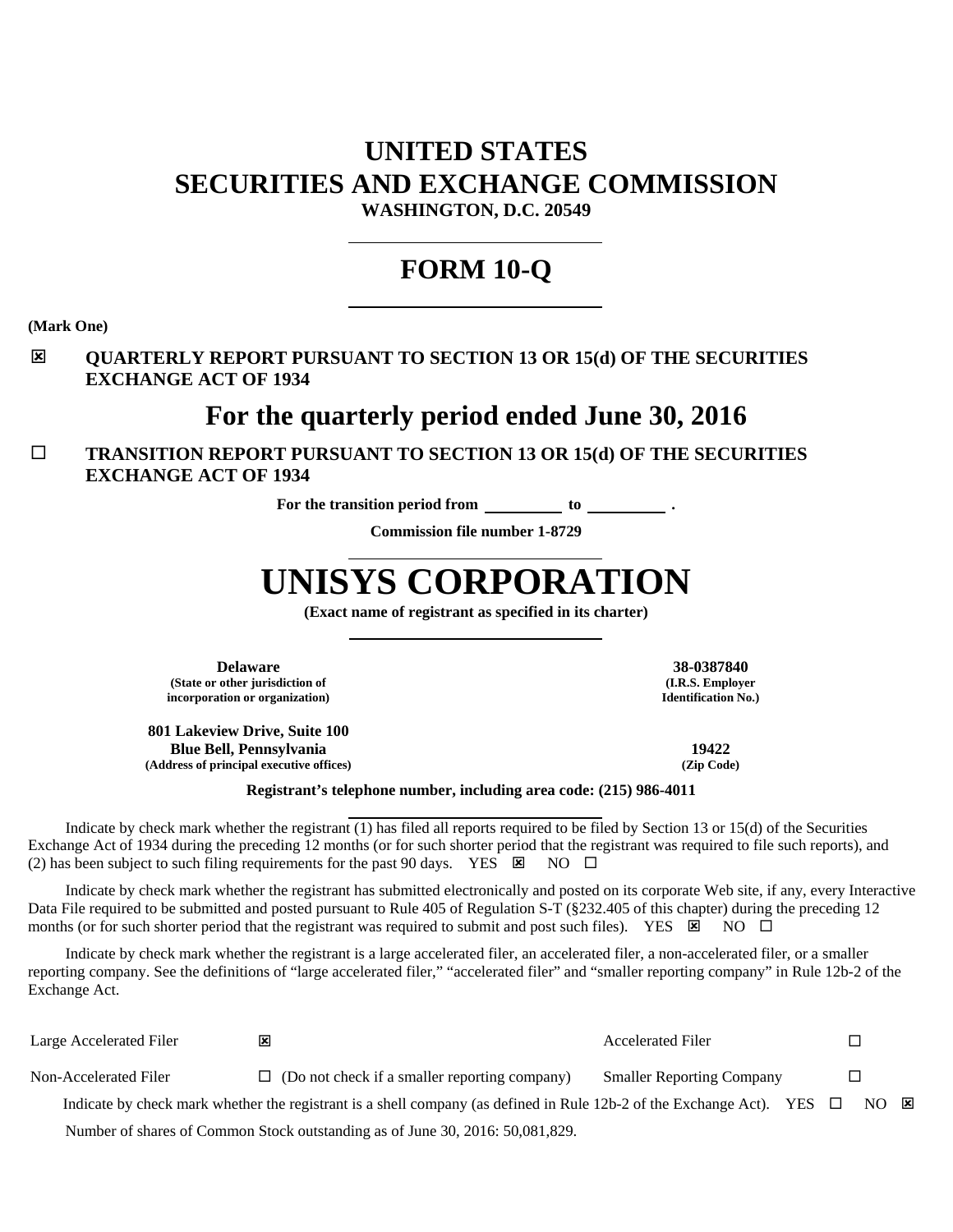# **Part I - FINANCIAL INFORMATION**

**Item 1. Financial Statements.**

# **UNISYS CORPORATION CONSOLIDATED BALANCE SHEETS (Unaudited)**

|                                                | (Millions) |               |                           |                   |        |
|------------------------------------------------|------------|---------------|---------------------------|-------------------|--------|
|                                                |            | June 30, 2016 |                           | December 31, 2015 |        |
| <b>Assets</b>                                  |            |               |                           |                   |        |
| Current assets                                 |            |               |                           |                   |        |
| Cash and cash equivalents                      | \$         | 463.6         | $\$\,$                    | 365.2             |        |
| Accounts and notes receivable, net             |            | 561.1         |                           | 581.6             |        |
| Inventories:                                   |            |               |                           |                   |        |
| Parts and finished equipment                   |            | 18.2          |                           | 20.9              |        |
| Work in process and materials                  |            | 20.9          |                           | 22.9              |        |
| Prepaid expenses and other current assets      |            | 130.4         |                           | 120.9             | ∗      |
| Total                                          |            | 1,194.2       |                           | 1,111.5           | $\ast$ |
| Properties                                     |            | 888.9         |                           | 876.6             |        |
| Less-Accumulated depreciation and amortization |            | 743.5         |                           | 722.8             |        |
| Properties, net                                |            | 145.4         |                           | 153.8             |        |
| Outsourcing assets, net                        |            | 185.4         |                           | 182.0             |        |
| Marketable software, net                       |            | 136.3         |                           | 138.5             |        |
| Prepaid postretirement assets                  |            | 68.4          |                           | 45.1              |        |
| Deferred income taxes                          |            | 130.5         |                           | 127.4             | $\ast$ |
| Goodwill                                       |            | 179.7         |                           | 177.4             |        |
| Other long-term assets                         |            | 201.7         |                           | 194.3             | $\ast$ |
| Total                                          | \$         | 2,241.6       | $\boldsymbol{\mathsf{S}}$ | 2,130.0           | $\ast$ |
| Liabilities and deficit                        |            |               |                           |                   |        |
| <b>Current liabilities</b>                     |            |               |                           |                   |        |
| Notes payable                                  | \$         |               | \$                        | 65.8              |        |
| Current maturities of long-term-debt           |            | 11.1          |                           | 11.0              |        |
| Accounts payable                               |            | 187.2         |                           | 219.3             |        |
| Deferred revenue                               |            | 333.2         |                           | 335.1             |        |
| Other accrued liabilities                      |            | 352.4         |                           | 329.9             | $\ast$ |
| Total                                          |            | 883.9         |                           | 961.1             | $\ast$ |
| Long-term debt                                 |            |               |                           |                   | $\ast$ |
| Long-term postretirement liabilities           |            | 408.8         |                           | 233.7             |        |
| Long-term deferred revenue                     |            | 1,999.3       |                           | 2,111.3           |        |
| Other long-term liabilities                    |            | 139.8         |                           | 123.3             |        |
|                                                |            | 83.4          |                           | 79.2              | $\ast$ |
| Commitments and contingencies                  |            |               |                           |                   |        |
| Deficit<br>Common stock, shares issued:        |            |               |                           |                   |        |
| 2016; 52.8, 2015; 52.6                         |            | 0.5           |                           | 0.5               |        |
| Accumulated deficit                            |            | (1,864.0)     |                           | (1, 845.7)        |        |
| Treasury stock, shares at cost:                |            |               |                           |                   |        |
| 2016; 2.7, 2015; 2.7                           |            | (100.4)       |                           | (100.1)           |        |
| Paid-in capital                                |            | 4,510.9       |                           | 4,500.9           |        |
| Accumulated other comprehensive loss           |            | (3,836.0)     |                           | (3,945.3)         |        |
| Total Unisys stockholders' deficit             |            | (1,289.0)     |                           | (1,389.7)         |        |
| Noncontrolling interests                       |            | 15.4          |                           | 11.1              |        |
| Total deficit                                  |            | (1,273.6)     |                           | (1,378.6)         |        |
| Total                                          | \$         | 2,241.6       | \$                        | 2,130.0           | $\ast$ |

\* Certain amounts have been reclassified to conform to the current-year presentation. See note (k). See notes to consolidated financial statements.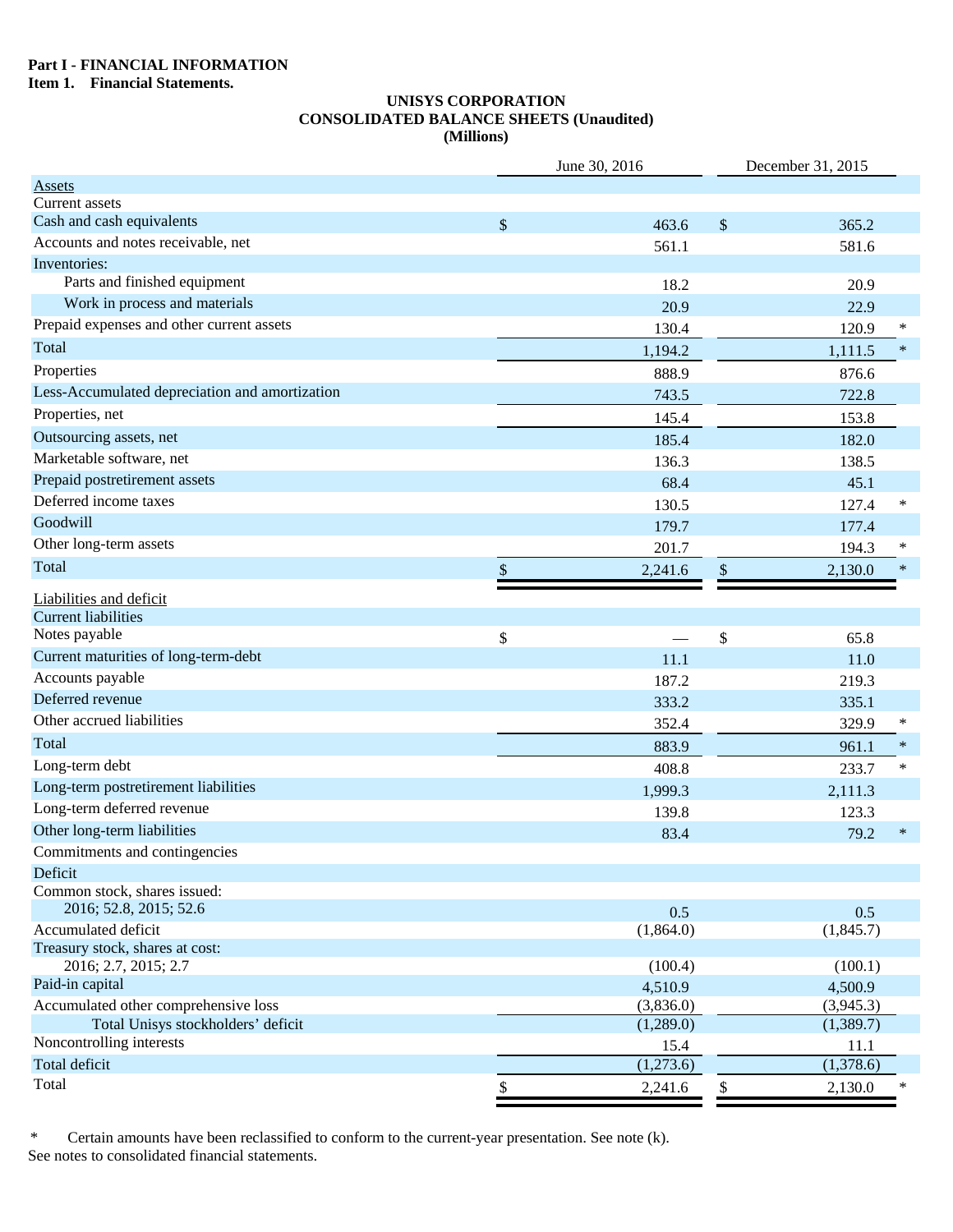#### **UNISYS CORPORATION CONSOLIDATED STATEMENTS OF INCOME (Unaudited) (Millions, except per share data)**

|                                                            | Three Months Ended<br>June 30, |              | <b>Six Months Ended</b><br>June 30, |               |
|------------------------------------------------------------|--------------------------------|--------------|-------------------------------------|---------------|
|                                                            | 2016                           | 2015         | 2016                                | 2015          |
| Revenue                                                    |                                |              |                                     |               |
| Services                                                   | \$<br>613.8                    | \$<br>661.5  | \$<br>1,208.9                       | \$<br>1,300.5 |
| Technology                                                 | 135.1                          | 103.3        | 206.8                               | 185.5         |
|                                                            | 748.9                          | 764.8        | 1,415.7                             | 1,486.0       |
| Costs and expenses                                         |                                |              |                                     |               |
| Cost of revenue:<br>Services                               |                                |              |                                     |               |
|                                                            | 529.1                          | 585.7        | 1,062.8                             | 1,150.0       |
| Technology                                                 | 41.5                           | 54.8         | 76.1                                | 94.7          |
|                                                            | 570.6                          | 640.5        | 1,138.9                             | 1,244.7       |
| Selling, general and administrative                        | 115.7                          | 145.4        | 225.8                               | 274.2         |
| Research and development                                   | 13.1                           | 28.4         | 29.1                                | 46.6          |
|                                                            | 699.4                          | 814.3        | 1,393.8                             | 1,565.5       |
| Operating income (loss)                                    | 49.5                           | (49.5)       | 21.9                                | (79.5)        |
| Interest expense                                           | 7.8                            | 2.7          | 12.2                                | 5.3           |
| Other income (expense), net                                | 2.6                            | 1.4          | 1.4                                 | 6.3           |
| Income (loss) before income taxes                          | 44.3                           | (50.8)       | 11.1                                | (78.5)        |
| Provision for income taxes                                 | 18.8                           | 5.1          | 24.3                                | 18.4          |
| Consolidated net income (loss)                             | 25.5                           | (55.9)       | (13.2)                              | (96.9)        |
| Net income attributable to noncontrolling interests        | 3.9                            | 2.3          | 5.1                                 | 4.5           |
| Net income (loss) attributable to Unisys Corporation       | \$<br>21.6                     | \$<br>(58.2) | \$<br>(18.3)                        | \$<br>(101.4) |
|                                                            |                                |              |                                     |               |
| Income (loss) per share attributable to Unisys Corporation |                                |              |                                     |               |
| <b>Basic</b>                                               | \$<br>0.43                     | \$<br>(1.17) | \$<br>(0.37)                        | \$<br>(2.03)  |
| Diluted                                                    | \$<br>0.36                     | \$<br>(1.17) | \$<br>(0.37)                        | \$<br>(2.03)  |

See notes to consolidated financial statements.

# **UNISYS CORPORATION CONSOLIDATED STATEMENTS OF COMPREHENSIVE INCOME (Unaudited) (Millions)**

|                                                                         | Three Months Ended<br>June 30, |        |      |        |  |        | <b>Six Months Ended</b><br>June 30, |        |  |
|-------------------------------------------------------------------------|--------------------------------|--------|------|--------|--|--------|-------------------------------------|--------|--|
|                                                                         | 2015<br>2016                   |        | 2016 |        |  | 2015   |                                     |        |  |
| Consolidated net income (loss)                                          |                                | 25.5   |      | (55.9) |  | (13.2) | Ъ                                   | (96.9) |  |
| Other comprehensive income                                              |                                |        |      |        |  |        |                                     |        |  |
| Foreign currency translation                                            |                                | (48.9) |      | 30.2   |  | (38.4) |                                     | (14.5) |  |
| Postretirement adjustments, net of tax of \$11.9 and \$14.6 in 2016 and |                                |        |      |        |  |        |                                     |        |  |
| $$(8.1)$ and \$5.9 in 2015                                              |                                | 101.4  |      | (11.0) |  | 146.9  |                                     | 98.8   |  |
| Total other comprehensive income                                        |                                | 52.5   |      | 19.2   |  | 108.5  |                                     | 84.3   |  |
| Comprehensive income                                                    |                                | 78.0   |      | (36.7) |  | 95.3   |                                     | (12.6) |  |
| Less comprehensive income attributable to noncontrolling interests      |                                | (3.1)  |      | (4.7)  |  | (4.3)  |                                     | (8.0)  |  |
| Comprehensive income attributable to Unisys Corporation                 |                                | 74.9   |      | (41.4) |  | 91.0   |                                     | (20.6) |  |

See notes to consolidated financial statements.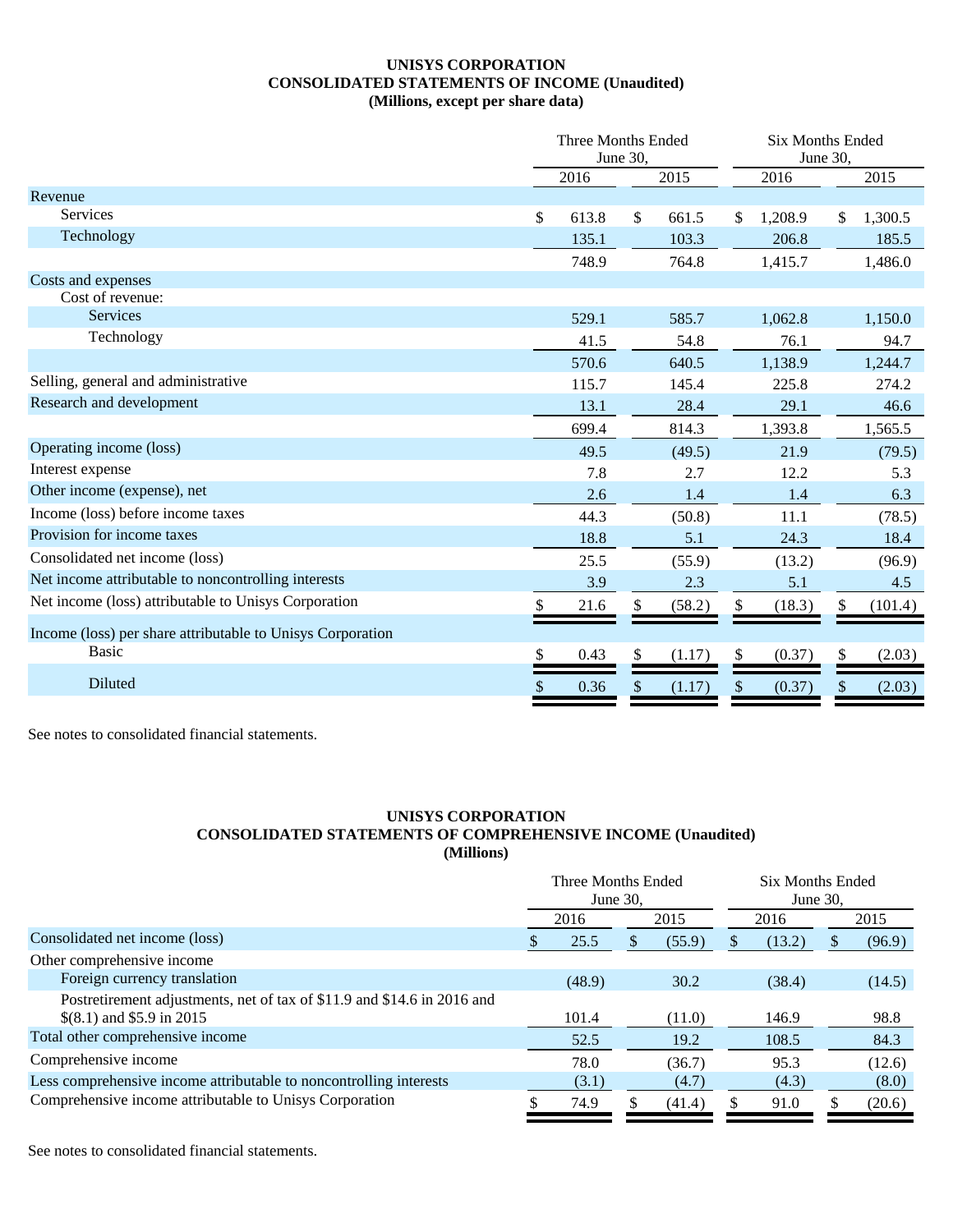# **UNISYS CORPORATION CONSOLIDATED STATEMENTS OF CASH FLOWS (Unaudited) (Millions)**

|                                                                                          | Six Months Ended June 30,<br>2016 | 2015 |           |  |  |
|------------------------------------------------------------------------------------------|-----------------------------------|------|-----------|--|--|
| Cash flows from operating activities                                                     |                                   |      |           |  |  |
| Consolidated net loss                                                                    | \$<br>(13.2)                      | \$   | (96.9)    |  |  |
| Add (deduct) items to reconcile consolidated net loss to net cash provided by (used for) |                                   |      |           |  |  |
| operating activities:                                                                    |                                   |      |           |  |  |
| Foreign currency transaction losses                                                      | 0.4                               |      | 0.6       |  |  |
| Non-cash interest expense                                                                | 2.8                               |      |           |  |  |
| Employee stock compensation                                                              | 5.3                               |      | 6.2       |  |  |
| Depreciation and amortization of properties                                              | 19.3                              |      | 22.7      |  |  |
| Depreciation and amortization of outsourcing assets                                      | 25.7                              |      | 26.1      |  |  |
| Amortization of marketable software                                                      | 32.4                              |      | 32.9      |  |  |
| Other non-cash operating activities                                                      | 1.0                               |      | 2.9       |  |  |
| Loss on disposal of capital assets                                                       | 1.6                               |      | 5.0       |  |  |
| Pension contributions                                                                    | (64.1)                            |      | (75.7)    |  |  |
| Pension expense                                                                          | 41.8                              |      | 54.3      |  |  |
| Increase in deferred income taxes, net                                                   | (9.7)                             |      | (7.2)     |  |  |
| Decrease in receivables, net                                                             | 24.9                              |      | 62.3      |  |  |
| Decrease (increase) in inventories                                                       | 5.8                               |      | (10.1)    |  |  |
| Decrease in accounts payable and other accrued liabilities                               | (36.0)                            |      | (84.1)    |  |  |
| Increase (decrease) in other liabilities                                                 | 12.3                              |      | (14.3)    |  |  |
| Decrease in other assets                                                                 | 8.5                               |      | 10.9      |  |  |
| Net cash provided by (used for) operating activities                                     | 58.8                              |      | (64.4)    |  |  |
| Cash flows from investing activities                                                     |                                   |      |           |  |  |
| Proceeds from investments                                                                | 2,236.8                           |      | 2,203.1   |  |  |
| Purchases of investments                                                                 | (2,238.0)                         |      | (2,174.4) |  |  |
| Investment in marketable software                                                        | (30.2)                            |      | (33.4)    |  |  |
| Capital additions of properties                                                          | (11.0)                            |      | (24.7)    |  |  |
| Capital additions of outsourcing assets                                                  | (28.8)                            |      | (52.7)    |  |  |
| Other                                                                                    | (0.7)                             |      | (1.7)     |  |  |
| Net cash used for investing activities                                                   | (71.9)                            |      | (83.8)    |  |  |
| Cash flows from financing activities<br>Proceeds from issuance of long-term debt         |                                   |      |           |  |  |
|                                                                                          | 213.5                             |      | 31.8      |  |  |
| Payments for capped call transactions                                                    | (27.3)                            |      |           |  |  |
| Issuance costs relating to long-term debt                                                | (7.3)                             |      |           |  |  |
| Payments of long-term debt                                                               | (1.3)                             |      | (0.6)     |  |  |
| Proceeds from exercise of stock options                                                  |                                   |      | 3.7       |  |  |
| Payments of short-term borrowings                                                        | (65.8)                            |      |           |  |  |
| Net cash provided by financing activities                                                | 111.8                             |      | 34.9      |  |  |
| Effect of exchange rate changes on cash and cash equivalents                             | (0.3)                             |      | (16.2)    |  |  |
| Increase (decrease) in cash and cash equivalents                                         | 98.4                              |      | (129.5)   |  |  |
| Cash and cash equivalents, beginning of period                                           | 365.2                             |      | 494.3     |  |  |
| Cash and cash equivalents, end of period                                                 | 463.6                             | \$   | 364.8     |  |  |

See notes to consolidated financial statements.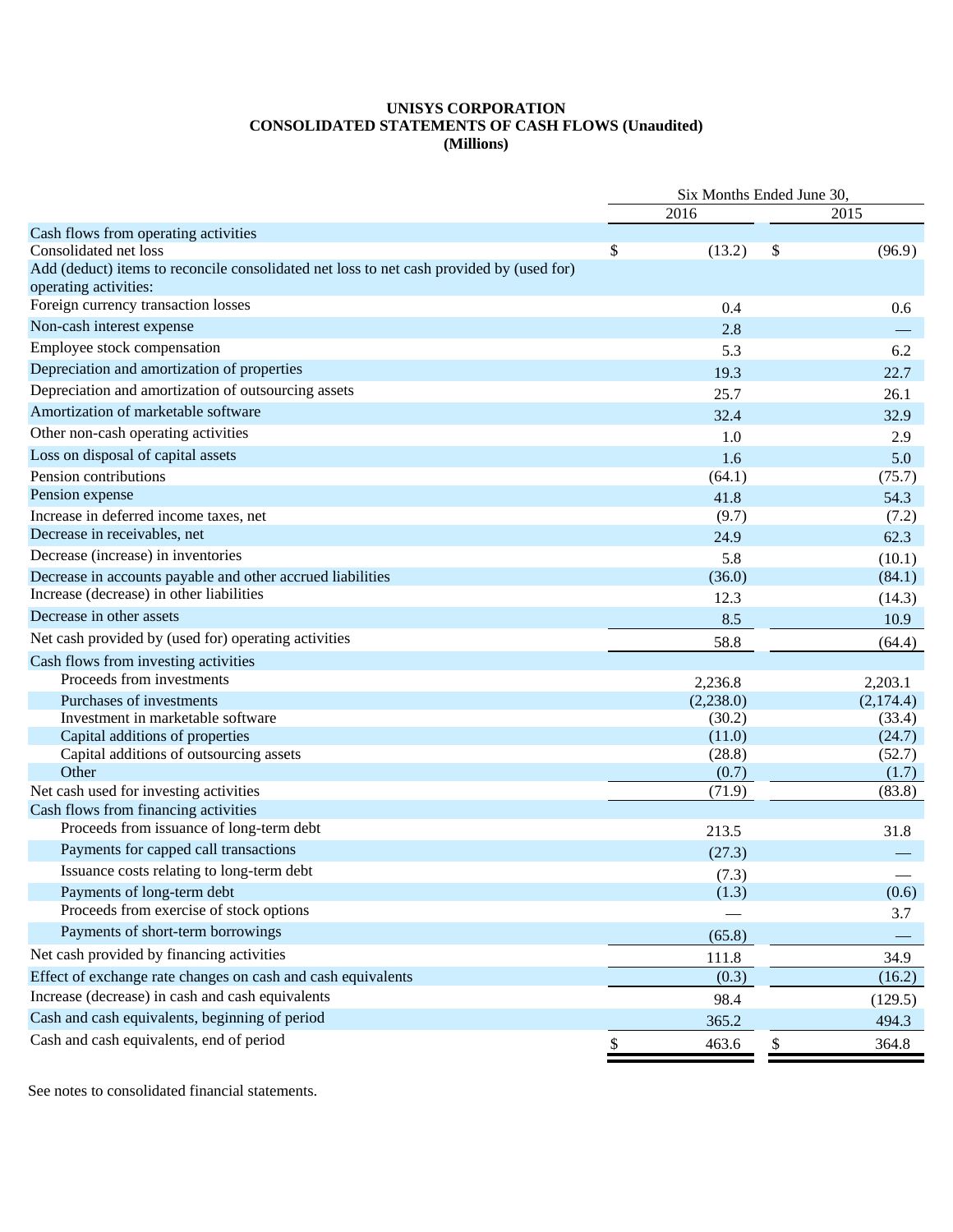#### **Unisys Corporation NOTES TO CONSOLIDATED FINANCIAL STATEMENTS (Unaudited) (Dollars in millions, except share and per share amounts)**

In the opinion of management, the financial information furnished herein reflects all adjustments necessary for a fair presentation of the financial position, results of operations, comprehensive income and cash flows for the interim periods specified. These adjustments consist only of normal recurring accruals except as disclosed herein. Because of seasonal and other factors, results for interim periods are not necessarily indicative of the results to be expected for the full year.

The preparation of financial statements in conformity with U.S. generally accepted accounting principles requires management to make estimates and assumptions about future events. These estimates and assumptions affect the amounts of assets and liabilities reported, disclosures about contingent assets and liabilities and the reported amounts of revenue and expenses. Such estimates include the valuation of accounts receivable, inventories, outsourcing assets, marketable software, goodwill and other long-lived assets, legal contingencies, indemnifications, and assumptions used in the calculation for systems integration projects, income taxes and retirement and other postemployment benefits, among others. These estimates and assumptions are based on management's best estimates and judgment. Management evaluates its estimates and assumptions on an ongoing basis using historical experience and other factors, including the current economic environment, which management believes to be reasonable under the circumstances. Management adjusts such estimates and assumptions when facts and circumstances dictate. As future events and their effects cannot be determined with precision, actual results could differ significantly from these estimates. Changes in those estimates resulting from continuing changes in the economic environment will be reflected in the financial statements in future periods.

The company's accounting policies are set forth in detail in note 1 of the notes to the consolidated financial statements in the company's Annual Report on Form 10-K for the year ended December 31, 2015 filed with the Securities and Exchange Commission. Such Annual Report also contains a discussion of the company's critical accounting policies. The company believes that these critical accounting policies affect its more significant estimates and judgments used in the preparation of the company's consolidated financial statements. There have been no changes in the company's critical accounting policies from those disclosed in the company's Annual Report on Form 10-K for the year ended December 31, 2015 .

#### **a. Earnings Per Share.**

The following table shows how the Net income (loss) per share attributable to Unisys Corporation was computed for the three and six months ended June 30, 2016 and 2015 (shares in thousands):

|                                                                  |              | Three Months Ended June |              |        |    |                           |               |
|------------------------------------------------------------------|--------------|-------------------------|--------------|--------|----|---------------------------|---------------|
|                                                                  |              |                         | 30,          |        |    | Six Months Ended June 30, |               |
|                                                                  |              | 2016                    |              | 2015   |    | 2016                      | 2015          |
| <b>Basic Earnings (Loss) Per Share</b>                           |              |                         |              |        |    |                           |               |
| Net income (loss) attributable to Unisys<br>Corporation          | S            | 21.6                    | <b>S</b>     | (58.2) | \$ | (18.3)                    | \$<br>(101.4) |
| Weighted average shares                                          |              | 50,069                  |              | 49,927 |    | 50,036                    | 49,874        |
| Total                                                            |              | 0.43                    |              | (1.17) | S  | (0.37)                    | \$<br>(2.03)  |
| <b>Diluted Earnings (Loss) Per Share</b>                         |              |                         |              |        |    |                           |               |
| Net income (loss) attributable to Unisys<br>Corporation          | $\mathbb{S}$ | 21.6                    | $\mathbb{S}$ | (58.2) | \$ | (18.3)                    | \$<br>(101.4) |
| Add interest expense on convertible notes, net of<br>tax of zero |              | 4.5                     |              |        |    |                           |               |
| Net income (loss) attributable to Unisys                         |              |                         |              |        |    |                           |               |
| Corporation for diluted earnings per share                       |              | 26.1                    |              | (58.2) |    | (18.3)                    | \$<br>(101.4) |
| Weighted average shares                                          |              | 50,069                  |              | 49,927 |    | 50,036                    | 49,874        |
| Plus incremental shares from assumed<br>conversions:             |              |                         |              |        |    |                           |               |
| Employee stock plans                                             |              | 167                     |              |        |    |                           |               |
| Convertible notes                                                |              | 21,550                  |              |        |    |                           |               |
| Adjusted weighted average shares                                 |              | 71,786                  |              | 49,927 |    | 50,036                    | 49,874        |
| Total                                                            |              | 0.36                    |              | (1.17) | \$ | (0.37)                    | \$<br>(2.03)  |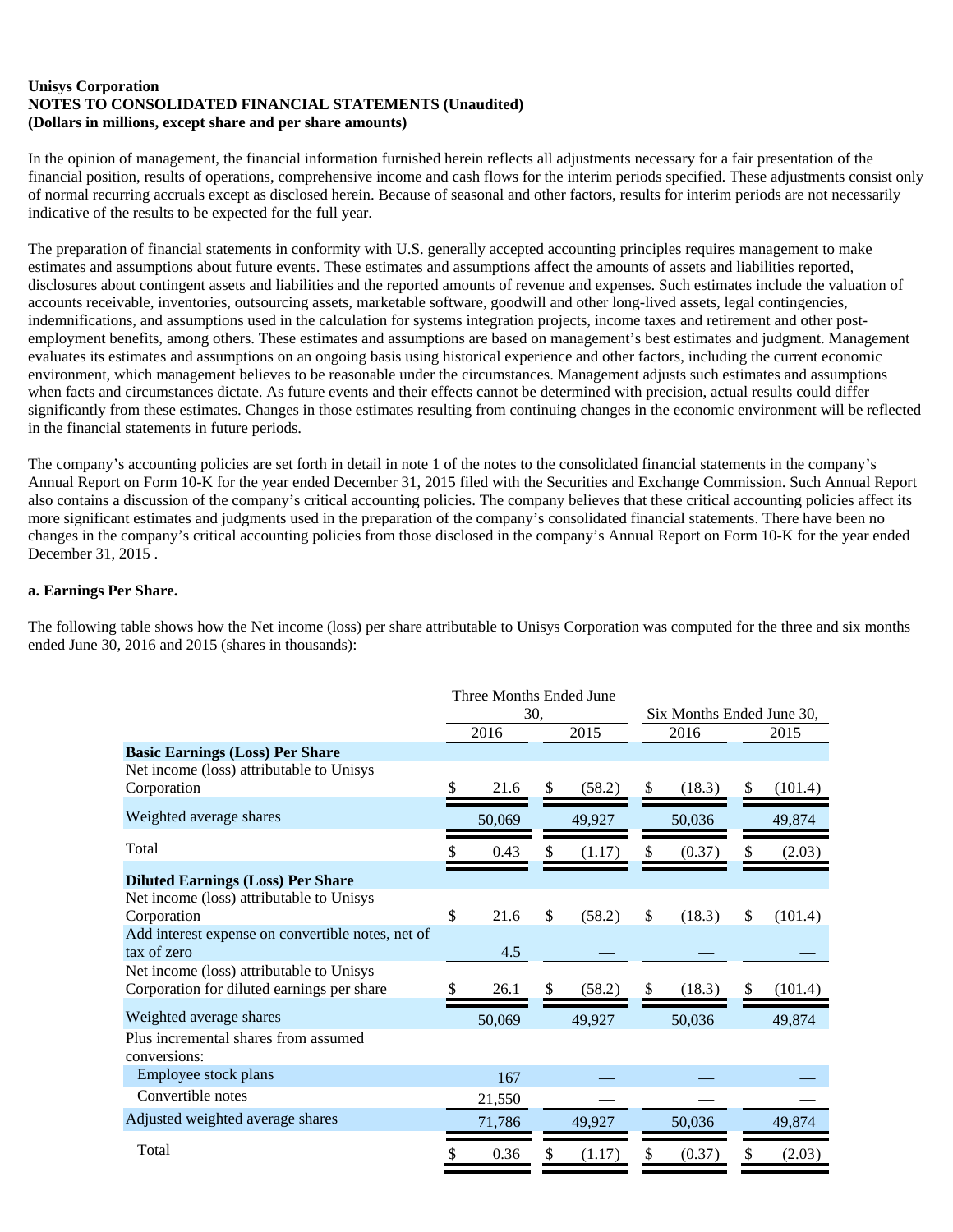In the six months ended June 30, 2016 and 2015, the following weighted-average number of stock options and restricted stock units were antidilutive and therefore excluded from the computation of diluted earnings per share (in thousands): 3,684 and 3,358, respectively. In the six months ended June 30, 2016 , the following weighted-average number of common shares issuable upon conversion of the 5.50% Convertible Senior Notes due 2021 were antidilutive and therefore excluded from the computation of diluted earnings per share (in thousands): 12,593 .

#### **b. Cost Reduction Actions.**

In April 2015, in connection with organizational initiatives to create a more competitive cost structure and rebalance the company's global skill set, the company initiated a plan to incur pretax restructuring charges currently estimated at approximately \$300 million through 2017.

During the twelve months ended December 31, 2015, the company recognized charges of \$118.5 million in connection with this plan, principally related to a reduction in employees. The charges related to work-force reductions were \$78.8 million and were comprised of: (a) a charge of \$27.9 million for 700 employees in the U.S. and (b) a charge of \$50.9 million for 782 employees outside the U.S. In addition, the company recorded charges of \$39.7 million, related to asset impairments (\$20.2 million) and other expenses related to the cost reduction effort (\$19.5 million). The charges were recorded in the following statement of income classifications: cost of revenue – services, \$52.3 million; cost of revenue – technology, \$0.3 million; selling, general and administrative expenses, \$53.5 million; and research and development expenses, \$12.4 million.

During the three months ended June 30, 2016, the company recognized charges of \$10.2 million in connection with this plan, principally related to a reduction in employees. The charges related to work-force reductions were \$6.5 million, principally related to severance costs, and were comprised of: (a) a charge of \$1.2 million for 69 employees in the U.S. and (b) a charge of \$5.3 million for 262 employees outside the U.S. In addition, the company recorded charges of \$3.7 million, for other expenses related to the cost reduction effort. The net charges were recorded in the following statement of income classifications: cost of revenue – services, \$5.1 million; selling, general and administrative expenses, \$5.5 million; and research and development expenses, \$(0.4) million.

During the six months ended June 30, 2016, the company recognized charges of \$37.1 million in connection with this plan, principally related to a reduction in employees. The charges related to work-force reductions were \$28.6 million, principally related to severance costs, and were comprised of: (a) a charge of \$5.4 million for 244 employees in the U.S. and (b) a charge of \$23.2 million for 599 employees outside the U.S. In addition, the company recorded charges of \$8.5 million, for other expenses related to the cost reduction effort. The charges were recorded in the following statement of income classifications: cost of revenue – services, \$16.6 million; selling, general and administrative expenses, \$18.8 million; and research and development expenses, \$1.7 million.

During the three and six months ended June 30, 2015 , the company recognized charges of \$52.6 million in connection with this plan, principally related to a reduction in employees. The charges related to work-force reductions were \$42.5 million, principally related to severance costs, and were comprised of: (a) a charge of \$25.4 million for 530 employees in the U.S. and (b) a charge of \$17.1 million for 413 employees outside the U.S. In addition, the company recorded charges of \$10.1 million related to asset impairments of \$3.5 million and other expenses of \$6.6 million related to the cost reduction effort. The charges were recorded in the following statement of income classifications: cost of revenue – services, \$13.3 million; cost of revenue - technology, \$0.1 million; selling, general and administrative expenses, \$27.5 million; and research and development expenses, \$11.7 million.

A breakdown of the individual components of the work-force reduction costs follows:

|                                    |     | Total  |                | U.S.   |              | $Int1$ . |
|------------------------------------|-----|--------|----------------|--------|--------------|----------|
| Charges for work-force reductions  | \$. | 78.8   | $\mathbb{S}^-$ | 27.9   | $\mathbb{S}$ | 50.9     |
| Utilized                           |     | (45.3) |                | (23.7) |              | (21.6)   |
| Translation adjustments            |     | (0.5)  |                |        |              | (0.5)    |
| Balance at December 31, 2015       |     | 33.0   |                | 4.2    |              | 28.8     |
| <b>Additional provisions</b>       |     | 32.2   |                | 6.0    |              | 26.2     |
| Utilized                           |     | (30.2) |                | (5.7)  |              | (24.5)   |
| Changes in estimates and revisions |     | (3.6)  |                | (0.6)  |              | (3.0)    |
| Translation adjustments            |     | 1.1    |                |        |              | 1.1      |
| Balance at June 30, 2016           |     | 32.5   | \$.            | 3.9    | \$.          | 28.6     |
| Expected future utilization:       |     |        |                |        |              |          |
| 2016 remaining six months          |     | 29.7   | <sup>\$</sup>  | 3.9    | \$.          | 25.8     |
| Beyond 2016                        | \$  | 2.8    | \$             |        | \$           | 2.8      |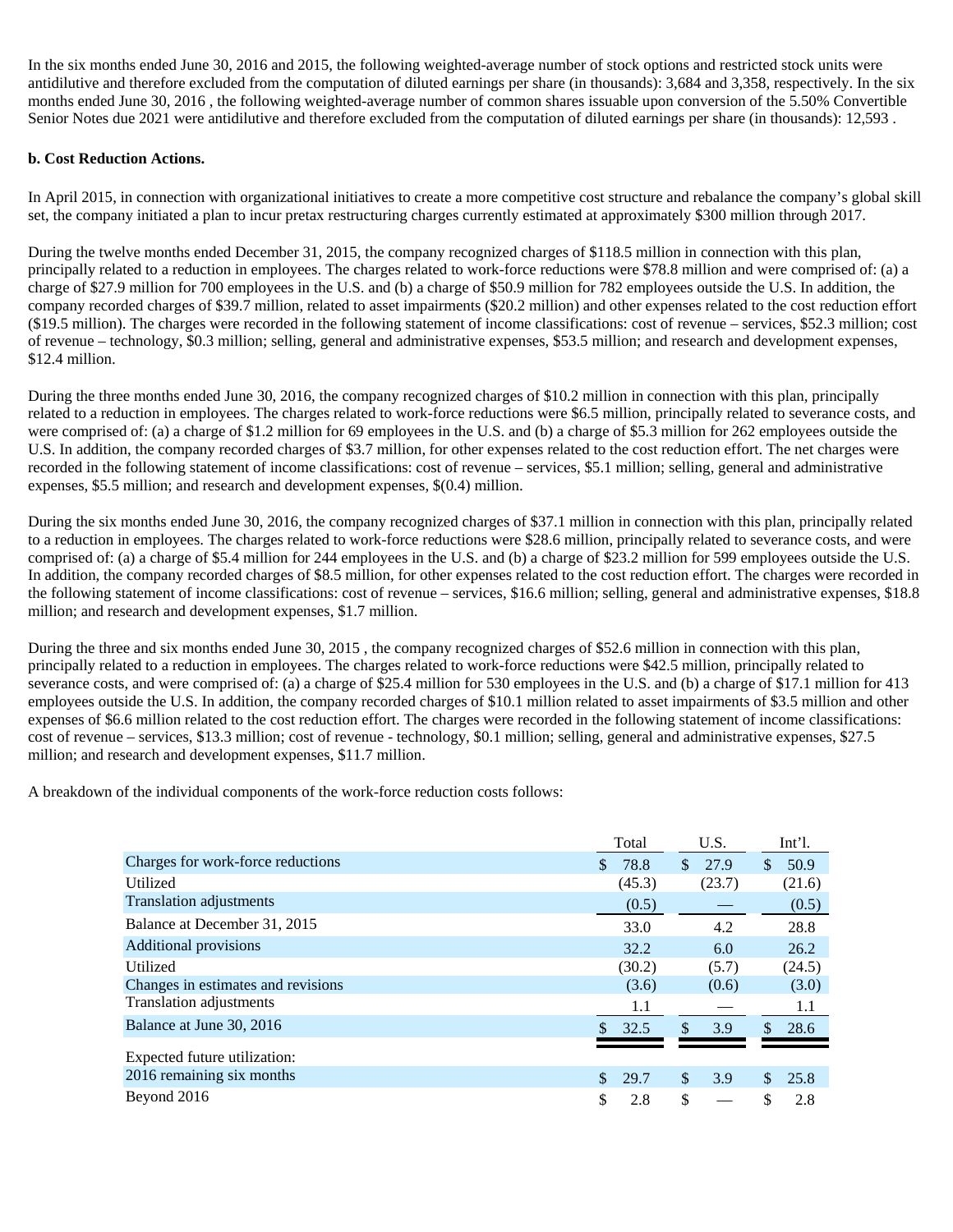#### **c. Pension and Postretirement Benefits.**

Net periodic pension expense for the three and six months ended June 30, 2016 and 2015 is presented below:

|                                         |   |         | Three Months Ended<br>June 30, 2016 |   | Three Months Ended<br>June 30, 2015 |     |         |               |               |  |                   |  |
|-----------------------------------------|---|---------|-------------------------------------|---|-------------------------------------|-----|---------|---------------|---------------|--|-------------------|--|
|                                         |   | Total   | U.S.<br>Plans                       |   | $Int1$ .<br>Plans                   |     | Total   |               | U.S.<br>Plans |  | $Int1$ .<br>Plans |  |
| Service cost                            | S | 2.1     | \$                                  | D | 2.1                                 | \$. | 2.1     | <sup>\$</sup> |               |  | 2.1               |  |
| Interest cost                           |   | 81.4    | 58.1                                |   | 23.3                                |     | 79.0    |               | 55.9          |  | 23.1              |  |
| Expected return on plan assets          |   | (100.0) | (63.2)                              |   | (36.8)                              |     | (102.2) |               | (63.7)        |  | (38.5)            |  |
| Amortization of prior service (benefit) |   |         |                                     |   |                                     |     |         |               |               |  |                   |  |
| cost                                    |   | (1.4)   | (0.7)                               |   | (0.7)                               |     | (1.1)   |               | (0.6)         |  | (0.5)             |  |
| Recognized net actuarial loss           |   | 39.4    | 29.3                                |   | 10.1                                |     | 48.6    |               | 32.7          |  | 15.9              |  |
| Net periodic pension expense            |   | 21.5    | 23.5                                |   | (2.0)                               |     | 26.4    |               | 24.3          |  | 2.1               |  |

|                                         |   |         | <b>Six Months Ended</b><br>June 30, 2016 |                   |   |         |               | Six Months Ended<br>June 30, 2015 |                   |
|-----------------------------------------|---|---------|------------------------------------------|-------------------|---|---------|---------------|-----------------------------------|-------------------|
|                                         |   | Total   | U.S.<br>Plans                            | $Int1$ .<br>Plans |   | Total   |               | U.S.<br>Plans                     | $Int1$ .<br>Plans |
| Service cost                            | S | 3.9     | \$                                       | 3.9               | S | 4.3     | <sup>\$</sup> |                                   | 4.3               |
| Interest cost                           |   | 161.9   | 115.7                                    | 46.2              |   | 158.9   |               | 112.0                             | 46.9              |
| Expected return on plan assets          |   | (199.4) | (126.6)                                  | (72.8)            |   | (204.9) |               | (127.4)                           | (77.5)            |
| Amortization of prior service (benefit) |   |         |                                          |                   |   |         |               |                                   |                   |
| cost                                    |   | (2.8)   | (1.3)                                    | (1.5)             |   | (2.2)   |               | (1.2)                             | (1.0)             |
| Recognized net actuarial loss           |   | 78.2    | 58.0                                     | 20.2              |   | 98.2    |               | 66.4                              | 31.8              |
| Net periodic pension expense            |   | 41.8    | 45.8                                     | (4.0)             |   | 54.3    | \$            | 49.8                              | 4.5               |

In 2016 , the company expects that it will make cash contributions of approximately \$136.1 million to its worldwide defined benefit pension plans, which are comprised of \$53.8 million for the company's U.S. qualified defined benefit pension plan and \$82.3 million primarily for the company's non-U.S. defined benefit pension plans. In 2015, the company made cash contributions of \$148.3 million to its worldwide defined benefit pension plans. For the six months ended June 30, 2016 and 2015, \$64.1 million and \$75.7 million, respectively, of cash contributions have been made.

Net periodic postretirement benefit expense for the three and six months ended June 30, 2016 and 2015 is presented below:

|                                             |     | Three Months Ended<br>June 30, |    |       |           | Six Months Ended<br>June $30$ , |       |  |
|---------------------------------------------|-----|--------------------------------|----|-------|-----------|---------------------------------|-------|--|
|                                             |     | 2015<br>2016                   |    |       | 2016      | 2015                            |       |  |
| Service cost                                | \$. | 0.1                            | \$ | 0.2   | \$<br>0.2 | S                               | 0.3   |  |
| Interest cost                               |     | 1.6                            |    | 1.7   | 3.2       |                                 | 3.4   |  |
| Expected return on assets                   |     | (0.1)                          |    | (0.1) | (0.2)     |                                 | (0.2) |  |
| Recognized net actuarial loss               |     | 0.3                            |    | 0.7   | 0.6       |                                 | 1.4   |  |
| Amortization of prior service cost          |     |                                |    | 0.3   |           |                                 | 0.6   |  |
| Net periodic postretirement benefit expense |     | 1.9                            |    | 2.8   | 3.8       |                                 | 5.5   |  |

The company expects to make cash contributions of approximately \$15.0 million to its postretirement benefit plan in 2016 compared with \$15.9 million in 2015. For the six months ended June 30, 2016 and 2015, \$5.4 million and \$6.9 million, respectively, of cash contributions have been made.

#### **d. Fair Value Measurements.**

Due to its foreign operations, the company is exposed to the effects of foreign currency exchange rate fluctuations on the U.S. dollar, principally related to intercompany account balances. The company uses derivative financial instruments to reduce its exposure to market risks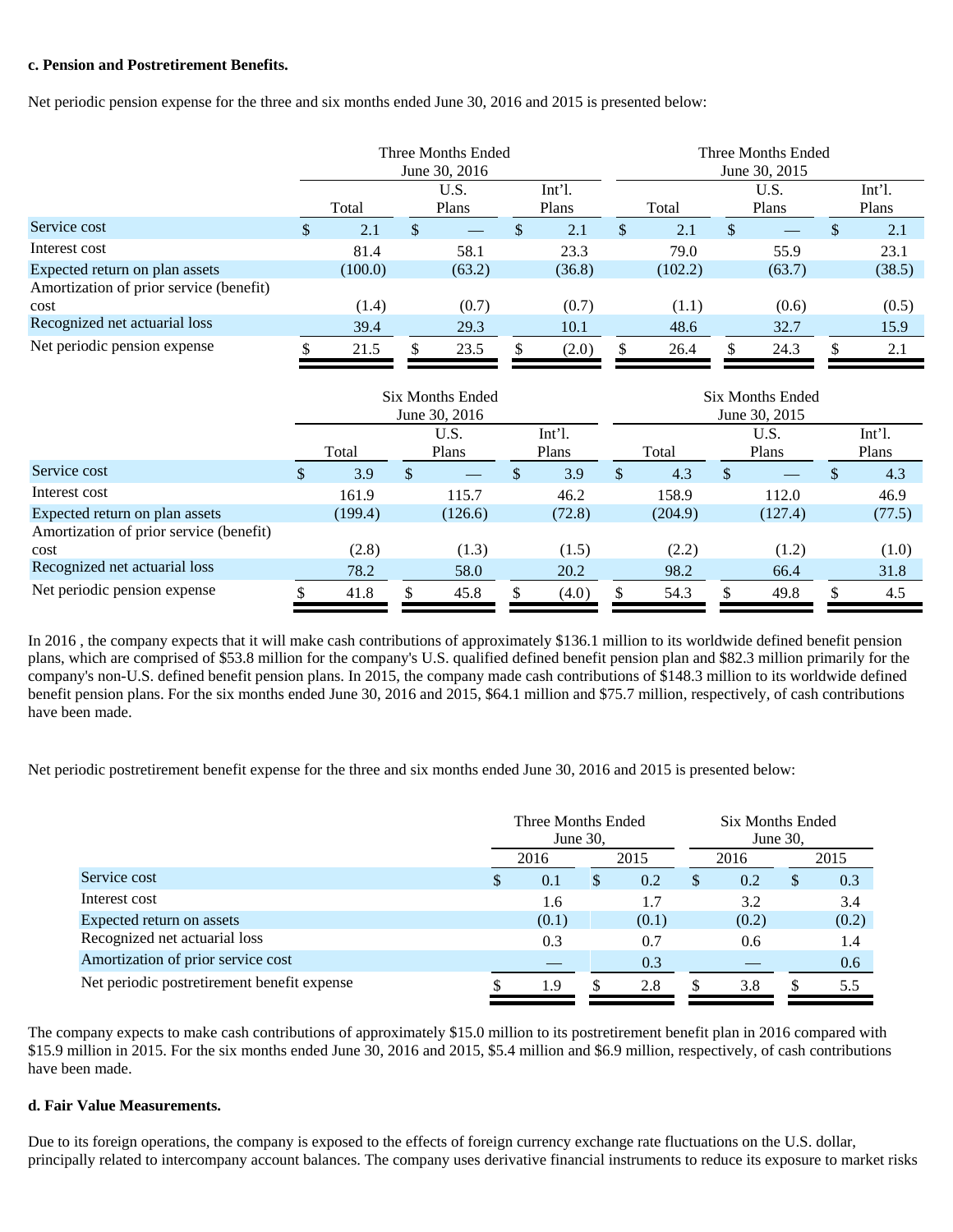from changes in foreign currency exchange rates on such balances. The company enters into foreign exchange forward contracts, generally having maturities of three months or less, which have not been designated as hedging instruments. At June 30, 2016 and 2015, the notional amount of these contracts was \$473.8 million and \$408.4 million, respectively. At June 30, 2016 and 2015, the fair value of such contracts was a net loss of \$17.3 million and a net gain of \$0.6 million, respectively, of which \$1.9 million and \$1.3 million, respectively, has been recognized in "Prepaid expenses and other current assets" and \$19.2 million and \$0.7 million, respectively, has been recognized in "Other accrued liabilities" in the company's consolidated balance sheet. For the six months ended June 30, 2016 and 2015 , changes in the fair value of these instruments was a loss of \$14.1 million and a gain of \$22.8 million , respectively, which has been recognized in earnings in "Other income (expense), net" in the company's consolidated statement of income. The fair value of these forward contracts is based on quoted prices for similar but not identical financial instruments; as such, the inputs are considered Level 2 inputs.

Financial assets with carrying values approximating fair value include cash and cash equivalents and accounts receivable. Financial liabilities with carrying values approximating fair value include accounts payable and other accrued liabilities. The carrying amounts of these financial assets and liabilities approximate fair value due to their short maturities. At June 30, 2016 and December 31, 2015 , the carrying amount of long-term debt was less than fair value, which is based on market prices (Level 2 inputs), of such debt by approximately \$4 million and \$3 million , respectively.

#### **e. Stock Options.**

Under stockholder approved stock-based plans, stock options, stock appreciation rights, restricted stock and restricted stock units may be granted to officers, directors and other key employees. At June 30, 2016, 3.6 million shares of unissued common stock of the company were available for granting under these plans.

The fair value of stock option awards was estimated using the Black-Scholes option pricing model with the following assumptions and weighted-average fair values:

|                                      |    | <b>Six Months Ended</b> |      |        |  |  |  |  |  |
|--------------------------------------|----|-------------------------|------|--------|--|--|--|--|--|
|                                      |    | June 30,                |      |        |  |  |  |  |  |
|                                      |    |                         | 2015 |        |  |  |  |  |  |
| Weighted-average fair value of grant | \$ | 4.53                    | S    | 9.07   |  |  |  |  |  |
| Risk-free interest rate              |    | 1.29%                   |      | 1.28%  |  |  |  |  |  |
| Expected volatility                  |    | 51.30%                  |      | 45.46% |  |  |  |  |  |
| Expected life of options in years    |    | 4.90                    |      | 4.92   |  |  |  |  |  |
| Expected dividend yield              |    |                         |      |        |  |  |  |  |  |

Restricted stock unit awards may contain time-based units, performance-based units or a combination of both. Each performance-based unit will vest into zero to 2.0 shares depending on the degree to which the performance goals are met. Compensation expense resulting from these awards is recognized as expense ratably for each installment from the date of grant until the date the restrictions lapse and is based on the fair market value at the date of grant and the probability of achievement of the specific performance-related goals.

The company records all share-based expense in selling, general and administrative expense.

During the six months ended June 30, 2016 and 2015, the company recorded \$5.3 million and \$6.2 million of share-based compensation expense, respectively, which is comprised of \$4.3 million and \$2.9 million of restricted stock unit expense and \$1.0 million and \$3.3 million of stock option expense, respectively.

A summary of stock option activity for the six months ended June 30, 2016 follows (shares in thousands):

| Options                           | <b>Shares</b> | Weighted-<br>Average<br>Exercise<br>Price | Weighted-<br>Average<br>Remaining<br>Contractual<br>Term (years) | Aggregate<br>Intrinsic<br>Value |  |
|-----------------------------------|---------------|-------------------------------------------|------------------------------------------------------------------|---------------------------------|--|
| Outstanding at December 31, 2015  | 2,723         | \$<br>27.88                               |                                                                  |                                 |  |
| Granted                           | 11            | 10.85                                     |                                                                  |                                 |  |
| Exercised                         |               |                                           |                                                                  |                                 |  |
| Forfeited and expired             | (570)         | 37.00                                     |                                                                  |                                 |  |
| Outstanding at June 30, 2016      | 2,164         | 25.40                                     | 2.77S                                                            |                                 |  |
| Expected to vest at June 30, 2016 | 631           | 25.89                                     | 4.22                                                             |                                 |  |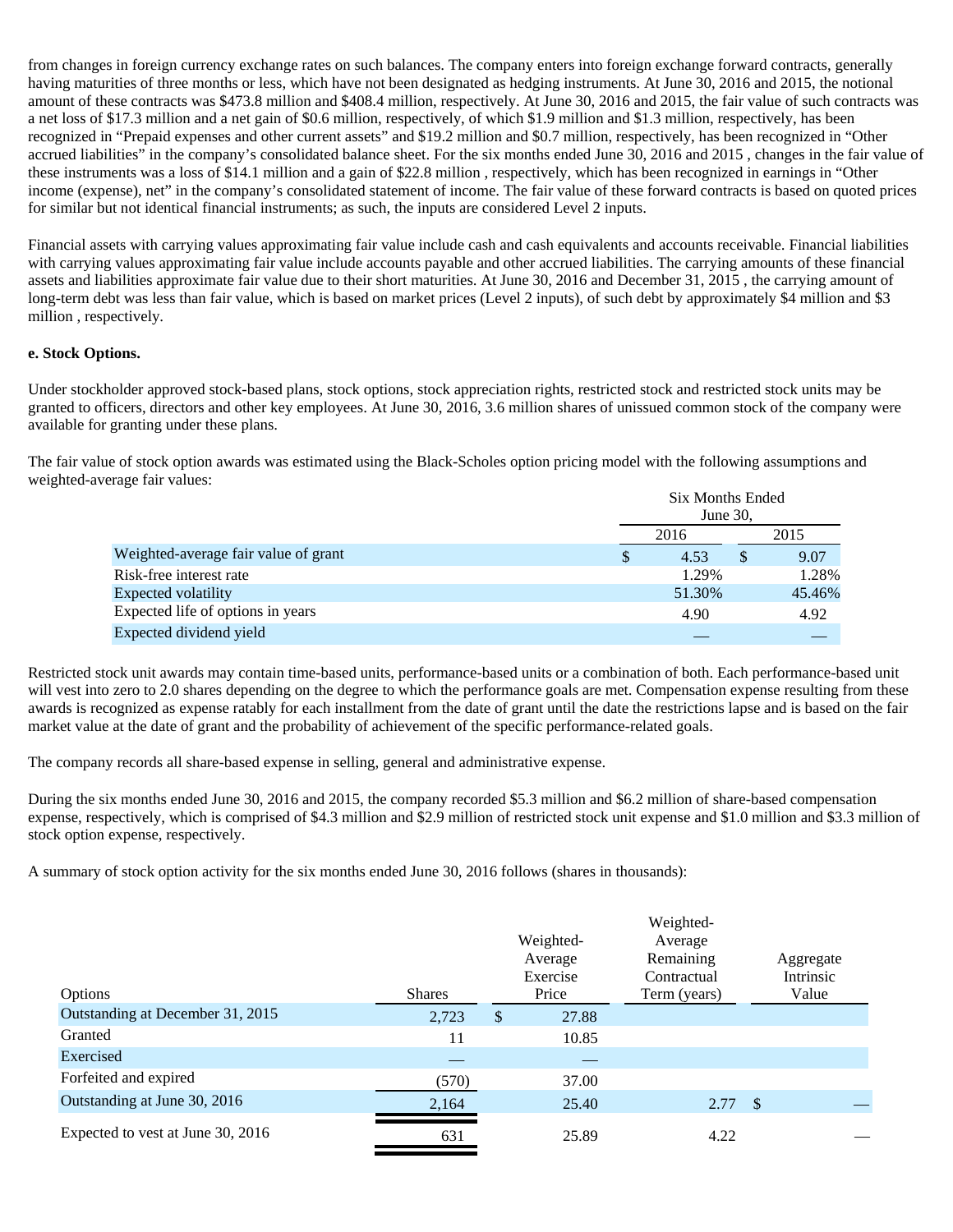| 43.A<br>ب 1. ب | Exercisable at June 30, 2016 | 508 | $\sim$<br>つち |  |  |
|----------------|------------------------------|-----|--------------|--|--|
|----------------|------------------------------|-----|--------------|--|--|

The aggregate intrinsic value represents the total pretax value of the difference between the company's closing stock price on the last trading day of the period and the exercise price of the options, multiplied by the number of in-the-money stock options that would have been received by the option holders had all option holders exercised their options on June 30, 2016. The intrinsic value of the company's stock options changes based on the closing price of the company's stock. The total intrinsic value of options exercised for the six months ended June 30, 2016 and 2015 was zero and \$0.6 million, respectively. As of June 30, 2016, \$2.5 million of total unrecognized compensation cost related to stock options is expected to be recognized over a weighted-average period of 1.5 years.

A summary of restricted stock unit activity for the six months ended June 30, 2016 follows (shares in thousands):

|                                  | Restricted<br><b>Stock</b><br>Units | Weighted-<br>Average<br>Grant-Date<br>Fair Value |
|----------------------------------|-------------------------------------|--------------------------------------------------|
| Outstanding at December 31, 2015 | 469                                 | \$<br>23.57                                      |
| Granted                          | 1,275                               | 9.85                                             |
| Vested                           | (182)                               | 18.90                                            |
| Forfeited and expired            | (42)                                | 19.94                                            |
| Outstanding at June 30, 2016     | 1,520                               | \$<br>12.76                                      |

The fair value of restricted stock units is determined based on the trading price of the company's common shares on the date of grant. The aggregate weighted-average grant-date fair value of restricted stock units granted during the six months ended June 30, 2016 and 2015 was \$12.5 million and \$10.0 million, respectively. As of June 30, 2016, there was \$12.4 million of total unrecognized compensation cost related to outstanding restricted stock units granted under the company's plans. That cost is expected to be recognized over a weighted-average period of 2.4 years. The aggregate weighted-average grant-date fair value of restricted stock units vested during the six months ended June 30, 2016 and 2015 was \$3.4 million and \$1.9 million, respectively.

Common stock issued upon exercise of stock options or upon lapse of restrictions on restricted stock units are newly issued shares. Cash received from the exercise of stock options for the six months ended June 30, 2016 and 2015 was zero and \$3.7 million, respectively. In light of its tax position, the company is currently not recognizing any tax benefits from the exercise of stock options or upon issuance of stock upon lapse of restrictions on restricted stock units. Tax benefits resulting from tax deductions in excess of the compensation costs recognized are classified as financing cash flows.

#### **f. Segment Information.**

The company has two business segments: Services and Technology. Revenue classifications within the Services segment are as follows:

- Cloud  $\&$  infrastructure services. This represents revenue from work the company performs in the data center and cloud area, technology consulting and technology-based systems integration projects, as well as global service desks and global field services. • Application services. This represents revenue from application managed services and application development, maintenance and
- support work.
- Business processing outsourcing services. This represents revenue from the management of clients' specific business processes.

The accounting policies of each business segment are the same as those followed by the company as a whole. Intersegment sales and transfers are priced as if the sales or transfers were to third parties. Accordingly, the Technology segment recognizes intersegment revenue and manufacturing profit on hardware and software shipments to customers under Services contracts. The Services segment, in turn, recognizes customer revenue and marketing profits on such shipments of company hardware and software to customers. The Services segment also includes the sale of hardware and software products sourced from third parties that are sold to customers through the company's Services channels. In the company's consolidated statements of income, the manufacturing costs of products sourced from the Technology segment and sold to Services customers are reported in cost of revenue for Services.

Also included in the Technology segment's sales and operating profit are sales of hardware and software sold to the Services segment for internal use in Services engagements. The amount of such profit included in operating income of the Technology segment for the three months ended June 30, 2016 and 2015 was \$0.4 million and \$6.0 million, respectively. The amount for the six months ended June 30, 2016 and 2015 was \$0.5 million and \$7.5 million, respectively. The profit on these transactions is eliminated in Corporate.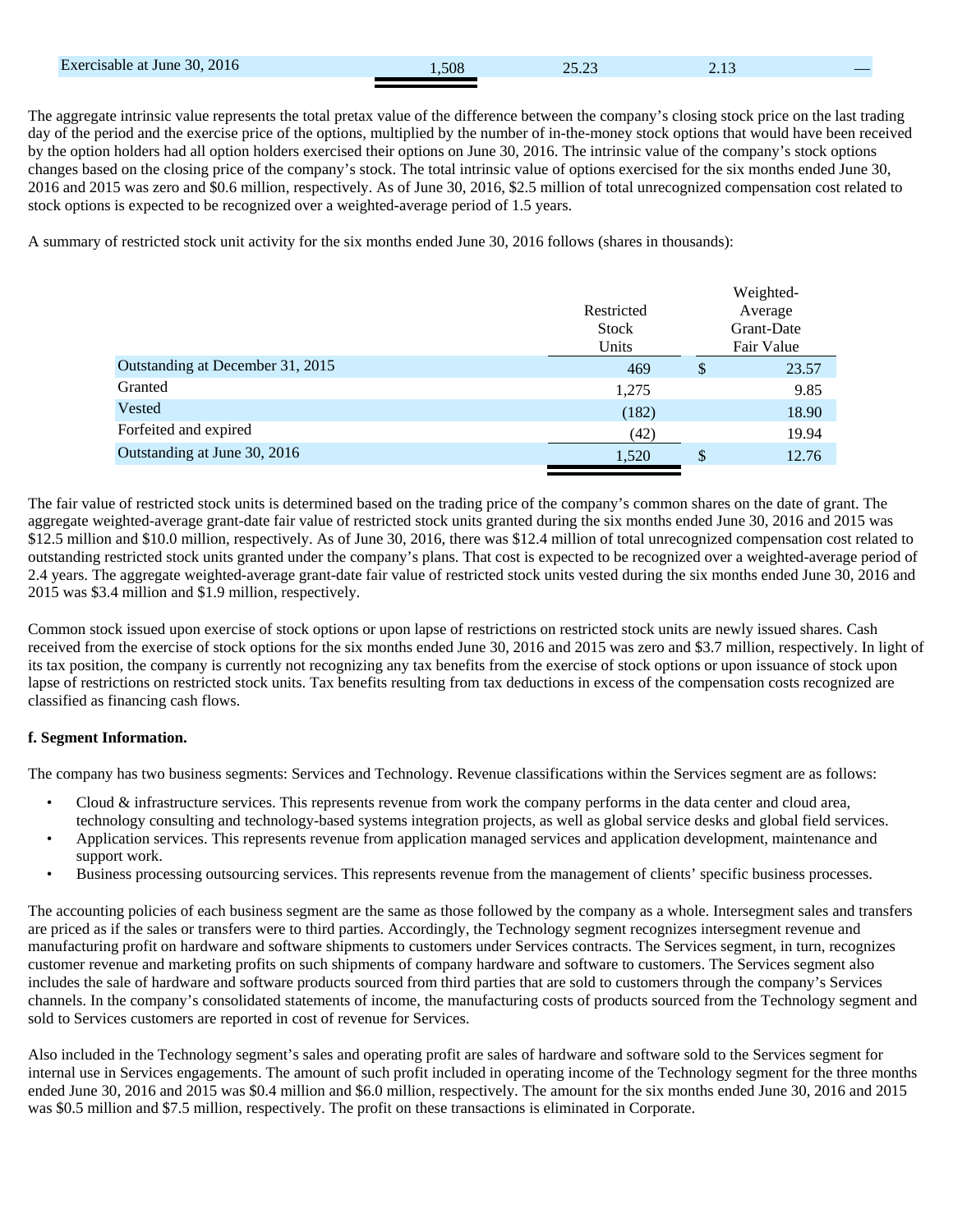The company evaluates business segment performance based on operating income exclusive of pension income or expense, restructuring charges and unusual and nonrecurring items, which are included in Corporate. All other corporate and centrally incurred costs are allocated to the business segments based principally on revenue, employees, square footage or usage.

A summary of the company's operations by business segment for the three and six month periods ended June 30, 2016 and 2015 is presented

| Total         |        |        | Corporate |    | <b>Services</b> |              | Technology |
|---------------|--------|--------|-----------|----|-----------------|--------------|------------|
|               |        |        |           |    |                 |              |            |
| \$            | 748.9  |        |           | \$ | 613.8           | $\mathbb{S}$ | 135.1      |
|               |        | ¢<br>J | (5.9)     |    |                 |              | 5.9        |
|               | 748.9  |        | (5.9)     | \$ | 613.8           |              | 141.0      |
|               | 49.5   |        | (30.8)    | \$ | 12.7            |              | 67.6       |
|               |        |        |           |    |                 |              |            |
| $\mathcal{S}$ | 764.8  |        |           | \$ | 661.5           | \$           | 103.3      |
|               |        | \$     | (22.0)    |    | 0.1             |              | 21.9       |
|               | 764.8  |        | (22.0)    | \$ | 661.6           |              | 125.2      |
|               | (49.5) |        | (83.3)    | \$ | 14.3            |              | 19.5       |
|               |        |        |           |    |                 |              |            |

|                                | Total |         |    | Corporate |              | Services |               | Technology |  |
|--------------------------------|-------|---------|----|-----------|--------------|----------|---------------|------------|--|
| Six Months Ended June 30, 2016 |       |         |    |           |              |          |               |            |  |
| Customer revenue               | \$    | 1,415.7 |    |           | \$           | 1,208.9  | \$            | 206.8      |  |
| Intersegment                   |       |         | \$ | (11.5)    |              |          |               | 11.5       |  |
| Total revenue                  |       | 1,415.7 |    | (11.5)    | \$           | 1,208.9  | \$            | 218.3      |  |
| Operating income (loss)        |       | 21.9    | S  | (76.5)    |              | 16.7     | S             | 81.7       |  |
| Six Months Ended June 30, 2015 |       |         |    |           |              |          |               |            |  |
| Customer revenue               | \$    | 1,486.0 |    |           | $\mathbb{S}$ | 1,300.5  | $\mathcal{S}$ | 185.5      |  |
| Intersegment                   |       |         | \$ | (28.7)    |              | 0.1      |               | 28.6       |  |
| Total revenue                  |       | 1,486.0 | \$ | (28.7)    |              | 1,300.6  | \$.           | 214.1      |  |
| Operating income (loss)        |       | (79.5)  | \$ | (109.4)   |              | 5.8      | \$            | 24.1       |  |

Presented below is a reconciliation of total business segment operating income to consolidated income (loss) before income taxes:

|                                         | Three Months Ended June 30, |        |      |        |      | Six Months Ended June 30, |  |        |  |  |
|-----------------------------------------|-----------------------------|--------|------|--------|------|---------------------------|--|--------|--|--|
|                                         | 2016                        |        | 2015 |        | 2016 |                           |  | 2015   |  |  |
| Total segment operating income          |                             | 80.3   |      | 33.8   |      | 98.4                      |  | 29.9   |  |  |
| Interest expense                        |                             | (7.8)  |      | (2.7)  |      | (12.2)                    |  | (5.3)  |  |  |
| Other income (expense), net             |                             | 2.6    |      | 1.4    |      | 1.4                       |  | 6.3    |  |  |
| Cost reduction charges                  |                             | (10.2) |      | (52.6) |      | (37.1)                    |  | (52.6) |  |  |
| Corporate and eliminations              |                             | (20.6) |      | (30.7) |      | (39.4)                    |  | (56.8) |  |  |
| Total income (loss) before income taxes |                             | 44.3   |      | (50.8) |      | 11.1                      |  | (78.5) |  |  |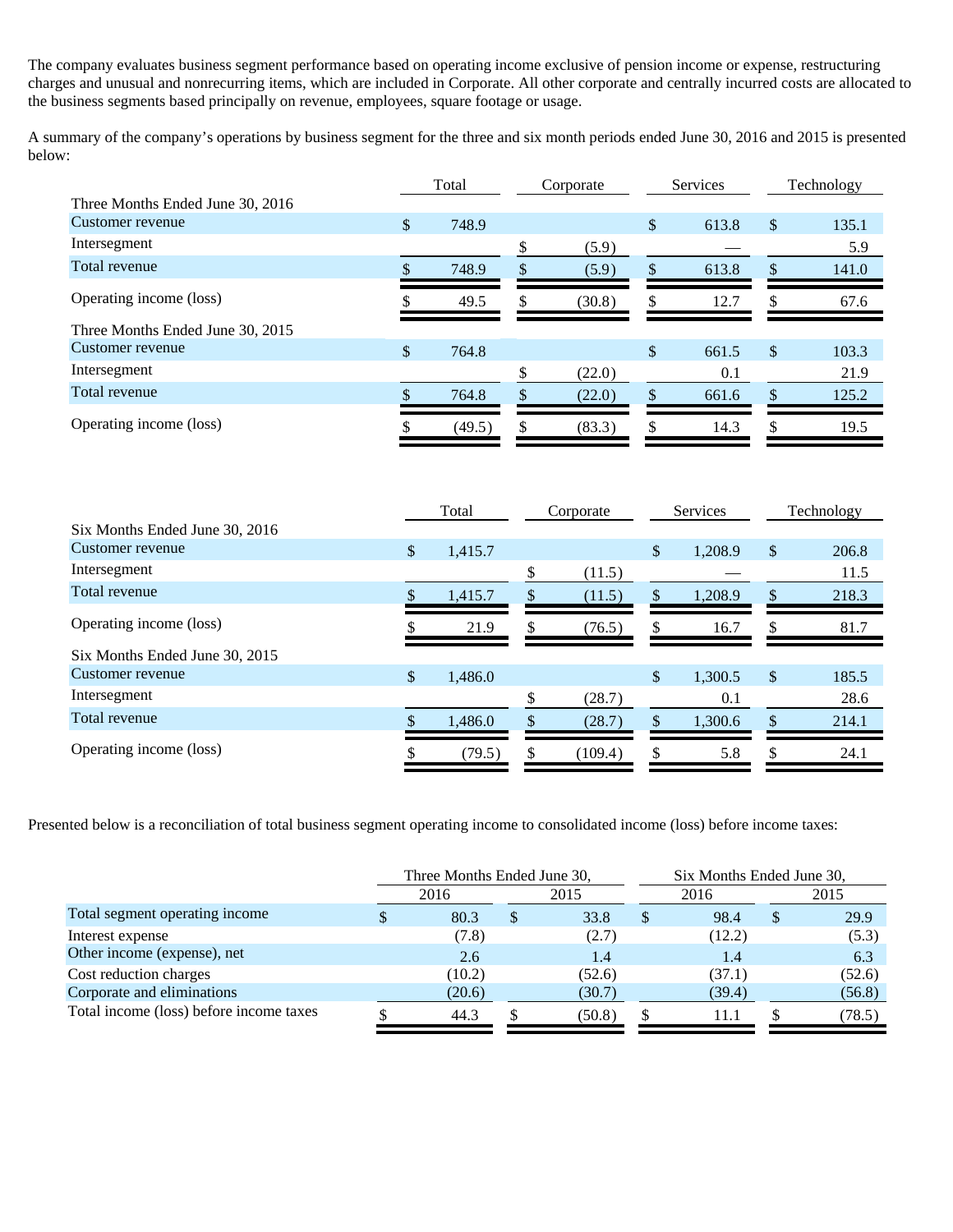Customer revenue by classes of similar products or services, by segment, is presented below:

|                                          |      | Three Months Ended June 30, |      |       |      |         | Six Months Ended June 30, |         |  |
|------------------------------------------|------|-----------------------------|------|-------|------|---------|---------------------------|---------|--|
|                                          | 2016 |                             | 2015 |       | 2016 |         | 2015                      |         |  |
| <b>Services</b>                          |      |                             |      |       |      |         |                           |         |  |
| Cloud & infrastructure services          | \$   | 340.0                       | \$   | 387.7 | \$   | 675.9   | \$                        | 766.1   |  |
| Application services                     |      | 220.4                       |      | 217.5 |      | 431.0   |                           | 419.9   |  |
| Business processing outsourcing services |      | 53.4                        |      | 56.3  |      | 102.0   |                           | 114.5   |  |
|                                          |      | 613.8                       |      | 661.5 |      | 1,208.9 |                           | 1,300.5 |  |
| Technology                               |      | 135.1                       |      | 103.3 |      | 206.8   |                           | 185.5   |  |
| Total                                    |      | 748.9                       | \$.  | 764.8 |      | 1,415.7 |                           | 1,486.0 |  |

Geographic information about the company's revenue, which is principally based on location of the selling organization, is presented below:

|                      |     | Three Months Ended June 30, |      |       |    | Six Months Ended June 30, |      |         |  |
|----------------------|-----|-----------------------------|------|-------|----|---------------------------|------|---------|--|
|                      |     | 2016                        | 2015 |       |    | 2016                      | 2015 |         |  |
| <b>United States</b> | \$. | 348.4                       | \$.  | 383.9 | S  | 679.3                     | S    | 725.9   |  |
| United Kingdom       |     | 109.3                       |      | 83.6  |    | 191.3                     |      | 171.5   |  |
| Other foreign        |     | 291.2                       |      | 297.3 |    | 545.1                     |      | 588.6   |  |
| Total                |     | 748.9                       |      | 764.8 | ۰Π | 1.415.7                   |      | 1,486.0 |  |

# **g. Accumulated Other Comprehensive Income.**

Accumulated other comprehensive loss as of December 31, 2015 and June 30, 2016 is as follows:

|                                                     | Total     | <b>Translation</b><br>Adjustments | Postretirement<br>Plans |           |  |
|-----------------------------------------------------|-----------|-----------------------------------|-------------------------|-----------|--|
| Balance at December 31, 2015                        | (3,945.3) | (833.8)                           |                         | (3,111.5) |  |
| Other comprehensive income before reclassifications | 37.0      | (29.5)                            |                         | 66.5      |  |
| Amounts reclassified from accumulated other         |           |                                   |                         |           |  |
| comprehensive income                                | 72.3      |                                   |                         | 72.3      |  |
| Current period other comprehensive income           | 109.3     | (29.5)                            |                         | 138.8     |  |
| Balance at June 30, 2016                            | (3,836.0) | (863.3)                           |                         | (2,972.7) |  |

Amounts related to postretirement plans not reclassified in their entirety out of accumulated other comprehensive income for the three and six months ended June 30, 2016 and 2015 were as follows:

|                                     | Three Months Ended June 30, |       | Six Months Ended June 30, |       |  |       |
|-------------------------------------|-----------------------------|-------|---------------------------|-------|--|-------|
|                                     | 2016                        | 2015  |                           | 2016  |  | 2015  |
| Amortization of prior service cost* | (1.4)                       | (0.7) |                           | (2.8) |  | (1.5) |
| Amortization of actuarial losses*   | 39.4                        | 47.0  |                           | 78.0  |  | 95.3  |
| Total before tax                    | 38.0                        | 46.3  |                           | 75.2  |  | 93.8  |
| Income tax benefit                  | (1.5)                       | (0.7) |                           | (2.9) |  | (3.0) |
| Net of tax                          | 36.5                        | 45.6  |                           | 72.3  |  | 90.8  |

\* These items are included in net periodic postretirement cost (see note (c)).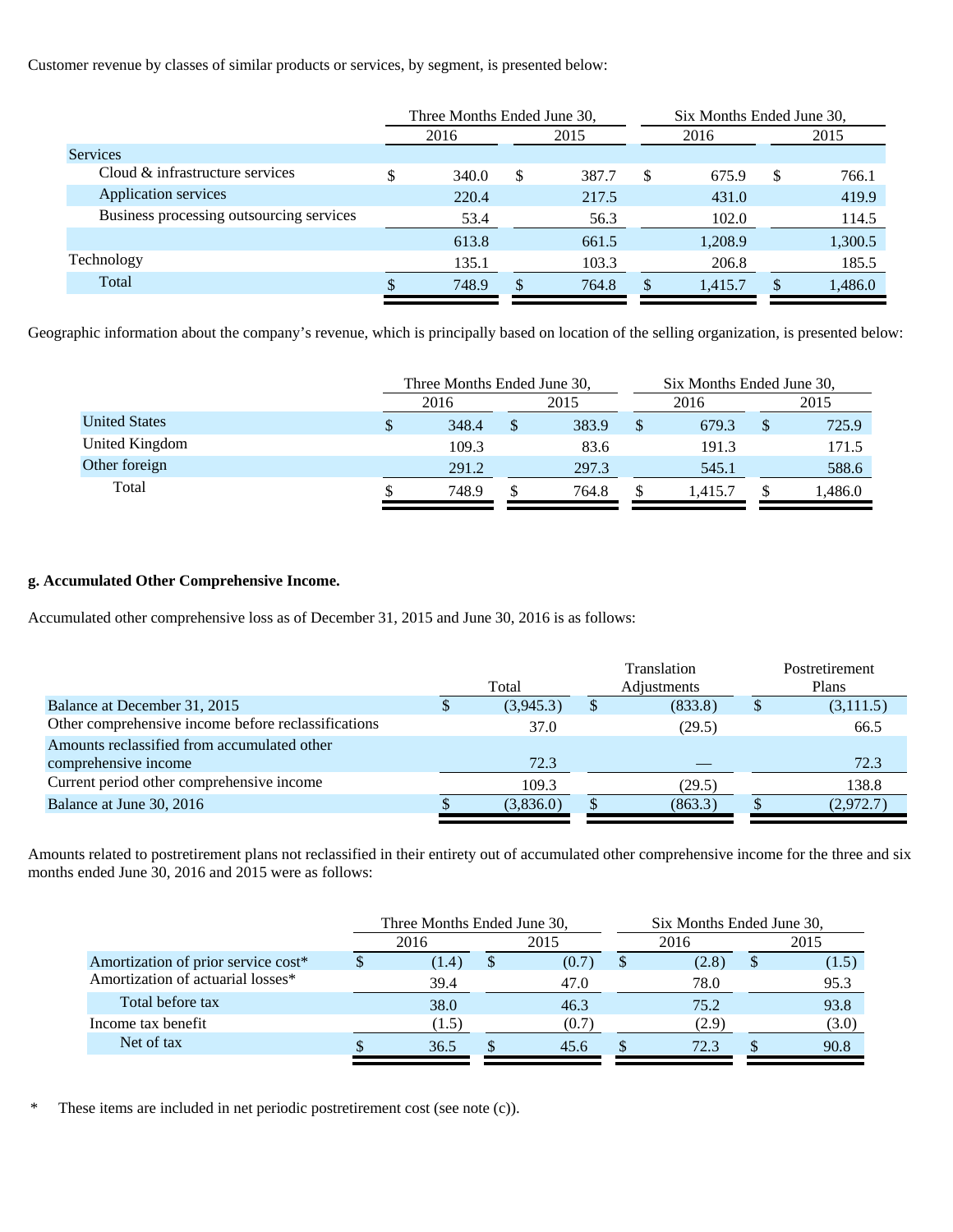Noncontrolling interests as of December 31, 2015 and June 30, 2016 are as follows:

|                                |   | Noncontrolling<br>Interests |
|--------------------------------|---|-----------------------------|
| Balance at December 31, 2015   | S | 11.1                        |
| Net income                     |   | 5.1                         |
| <b>Translation adjustments</b> |   | (8.9)                       |
| Postretirement plans           |   | 8.1                         |
|                                |   |                             |
| Balance at June 30, 2016       |   | 154                         |

#### **h. Supplemental Cash Flow Information.**

Cash paid, net of refunds, during the six months ended June 30, 2016 and 2015 for income taxes was \$24.5 million and \$43.6 million, respectively.

Cash paid during the six months ended June 30, 2016 and 2015 for interest was \$7.2 million and \$6.9 million, respectively.

#### **i. Commitments and Contingencies.**

There are various lawsuits, claims, investigations and proceedings that have been brought or asserted against the company, which arise in the ordinary course of business, including actions with respect to commercial and government contracts, labor and employment, employee benefits, environmental matters, intellectual property, and non-income tax and employment compensation in Brazil. The company records a provision for these matters when it is both probable that a liability has been incurred and the amount of the loss can be reasonably estimated. Any provisions are reviewed at least quarterly and are adjusted to reflect the impact and status of settlements, rulings, advice of counsel and other information and events pertinent to a particular matter.

The company believes that it has valid defenses with respect to legal matters pending against it. Based on its experience, the company also believes that the damage amounts claimed in the lawsuits disclosed below are not a meaningful indicator of the company's potential liability. Litigation is inherently unpredictable, however, and it is possible that the company's results of operations or cash flow could be materially affected in any particular period by the resolution of one or more of the legal matters pending against it.

In April 2007, the Ministry of Justice of Belgium sued Unisys Belgium SA-NV, a Unisys subsidiary (Unisys Belgium), in the Court of First Instance of Brussels. The Belgian government had engaged the company to design and develop software for a computerized system to be used to manage the Belgian court system. The Belgian State terminated the contract and in its lawsuit has alleged that the termination was justified because Unisys Belgium failed to deliver satisfactory software in a timely manner. It claims damages of approximately €28 million. Unisys Belgium filed its defense and counterclaim in April 2008, in the amount of approximately €18.5 million. The company believes it has valid defenses to the claims and contends that the Belgian State's termination of the contract was unjustified.

The company's Brazilian operations, along with those of many other companies doing business in Brazil, are involved in various litigation matters, including numerous governmental assessments related to indirect and other taxes, as well

as disputes associated with former employees and contract labor. The tax-related matters pertain to value added taxes, customs, duties, sales and other non-income related tax exposures. The labor-related matters include claims related to compensation matters. The company believes that appropriate accruals have been established for such matters based on information currently available. At June 30, 2016, excluding those matters that have been assessed by management as being remote as to the likelihood of ultimately resulting in a loss, the amount related to unreserved tax-related matters, inclusive of any related interest, is estimated to be up to approximately \$122 million.

The company has been involved in a matter arising from the sale of its Health Information Management (HIM) business to Molina Information Systems, LLC (Molina) under a 2010 Asset Purchase Agreement (APA). The HIM business provided system solutions and services to state governments, including the state of Idaho, for administering Medicaid programs. In August 2012, Molina sued the company in Federal District Court in Delaware alleging breaches of contract, negligent misrepresentation and intentional misrepresentation with respect to the APA and the Medicaid contract with Idaho. Molina sought compensatory damages, punitive damages, lost profits, indemnification, and declaratory relief. Molina alleged losses of approximately \$35 million in the complaint. In June 2013, the District Court granted the company's motion to dismiss the complaint and allowed Molina to replead certain claims and file an amended complaint. In August 2013, Molina filed an amended complaint. The company filed a motion to dismiss the amended complaint. On September 2, 2014, the District Court granted the company's motion to dismiss the negligent misrepresentation claim, but denied the company's motion with respect to Molina's intentional misrepresentation and breach of contract claims. The litigation continues on the remaining claims.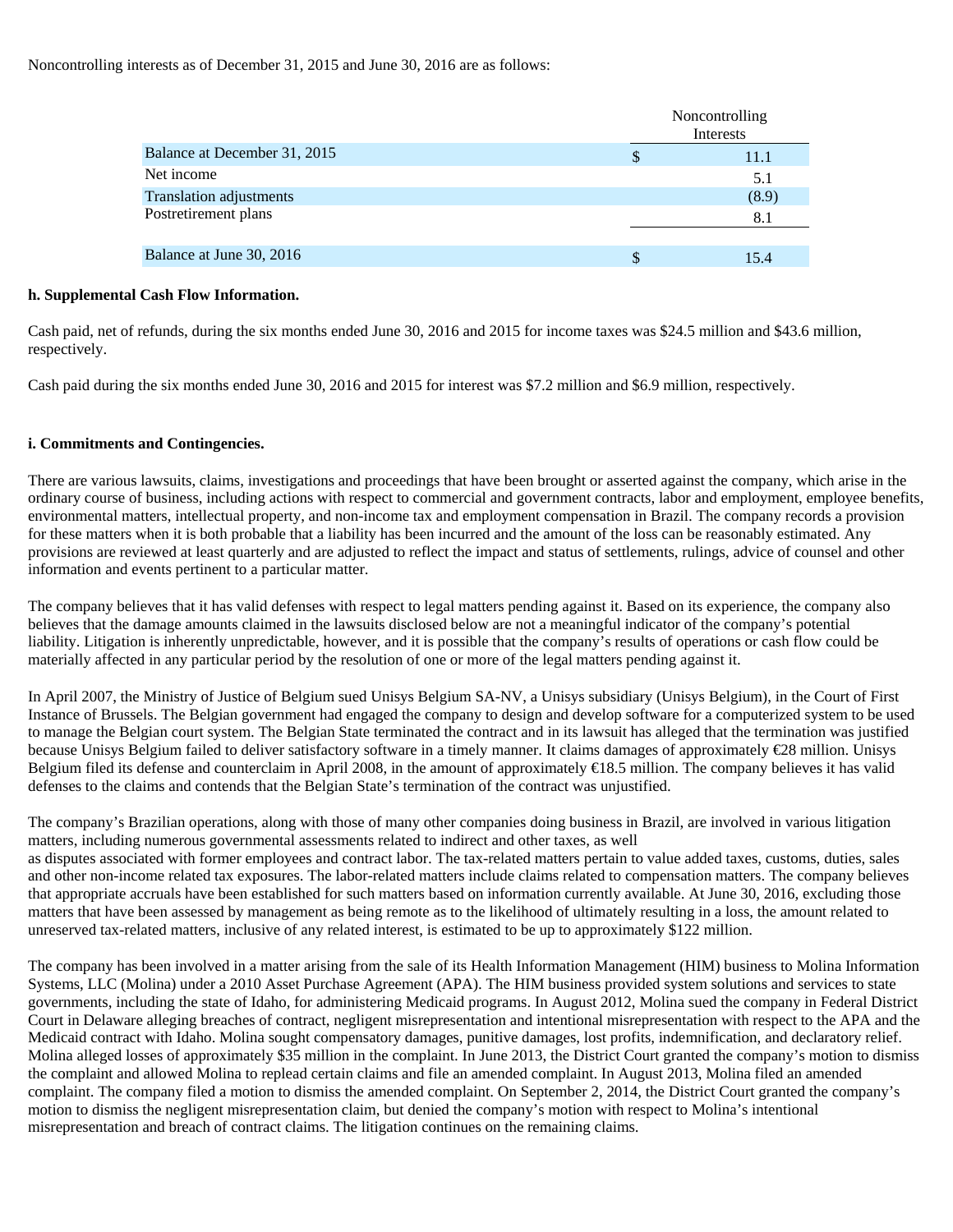On June 26, 2014, the State of Louisiana filed a Petition for Damages against, among other defendants, the company and Molina Information Systems, LLC, in the Parish of East Baton Rouge, 19th Judicial District. The State alleges that between 1989 and 2012 the defendants, each acting successively as the State's Medicaid fiscal intermediary, utilized an incorrect reimbursement formula for the payment of pharmaceutical claims causing the State to pay excessive amounts for prescription drugs. The company believes that it has valid defenses to Louisiana's claims and is asserting them in the pending litigation.

With respect to the specific legal proceedings and claims described above, except as otherwise noted, either (i) the amount or range of possible losses in excess of amounts accrued, if any, is not reasonably estimable or (ii) the company believes that the amount or range of possible losses in excess of amounts accrued that are estimable would not be material.

Litigation is inherently unpredictable and unfavorable resolutions could occur. Accordingly, it is possible that an adverse outcome from such matters could exceed the amounts accrued in an amount that could be material to the company's financial condition, results of operations and cash flows in any particular reporting period.

Notwithstanding that the ultimate results of the lawsuits, claims, investigations and proceedings that have been brought or asserted against the company are not currently determinable, the company believes that at June 30, 2016, it has adequate provisions for any such matters.

#### **j. Income Taxes.**

Accounting rules governing income taxes require that deferred tax assets and liabilities be recognized using enacted tax rates for the effect of temporary differences between the book and tax bases of recorded assets and liabilities. These rules also require that deferred tax assets be reduced by a valuation allowance if it is more likely than not that some portion or the entire deferred tax asset will not be realized.

The company evaluates the realizability of its deferred tax assets by assessing its valuation allowance and by adjusting the amount of such allowance, if necessary. The factors used to assess the likelihood of realization are the company's historical profitability, forecast of future taxable income and available tax-planning strategies that could be implemented to realize the net deferred tax assets. The company uses taxplanning strategies to realize or renew net deferred tax assets to avoid the potential loss of future tax benefits.

A full valuation allowance is currently maintained for all U.S. and certain foreign deferred tax assets in excess of deferred tax liabilities. The company will record a tax provision or benefit for those international subsidiaries that do not have a full valuation allowance against their net deferred tax assets. Any profit or loss recorded for the company's U.S. continuing operations will have no provision or benefit associated with it due to full valuation allowance, except with respect to refundable tax credits and withholding taxes not creditable against future taxable income. As a result, the company's provision or benefit for taxes may vary significantly depending on the geographic distribution of income.

#### **k. Accounting Standards.**

Effective January 1, 2016, the company adopted new guidance issued by the Financial Accounting Standards Board (FASB) on the presentation of debt issuance costs. The new guidance requires that debt issuance costs shall be reported in the balance sheet as a direct deduction from the face amount of that debt. Previously the company reported these costs in "Other long-term assets" in the company's balance sheet. At December 31, 2015, the amount reclassified was \$1.8 million. The new guidance has been applied on a retrospective basis whereby prior-period financial statements have been adjusted to reflect the application of the new guidance, as required by the FASB.

Effective January 1, 2016, the company adopted new guidance issued by the FASB that simplifies the measurement of inventory. The new guidance states that an entity should measure inventory at the lower of cost and net realizable value. Net realizable value is the estimate of estimated selling prices in the ordinary course of business, less reasonably predictable costs of completion, disposal and transportation. When evidence exists that the net realizable value of inventory is lower than its cost, the difference shall be recognized as a loss in the period in which it occurs. That loss may be required, for example, due to damage, physical deterioration, obsolescence, changes in price levels, or other causes. Adoption of this new guidance had no impact on the company's consolidated results of operations and financial position.

Effective January 1, 2016, the company adopted new guidance issued by the FASB that simplifies the balance sheet classification of deferred income taxes. The new guidance requires that deferred tax liabilities and assets be classified as noncurrent in a classified statement of financial position. The new guidance also requires companies to offset all deferred tax assets and liabilities (and valuation allowances) for each taxpaying jurisdiction within each tax-paying component. The net deferred tax must be presented as a single noncurrent amount. Previous guidance required an entity to separate deferred income tax liabilities and assets into current and noncurrent amounts in a classified statement of financial position. The new guidance has been applied on a retrospective basis whereby prior-period financial statements have been adjusted to reflect the application of the new guidance. At December 31, 2015, the reclassification resulted in a reduction of current deferred income tax assets of \$24.1 million, a decrease in other current assets of \$0.1 million, an increase in noncurrent deferred income tax assets of \$12.9 million, a decrease in other long-term assets of \$0.1 million, a decrease in current other accrued liabilities of \$9.4 million and a decrease in other longterm liabilities of \$2.0 million.

On March 30, 2016, the FASB issued new guidance that will change certain aspects of accounting for share-based payments to employees. The new guidance will require all income tax effects of awards to be recognized in the income statement when the awards vest or are settled. It also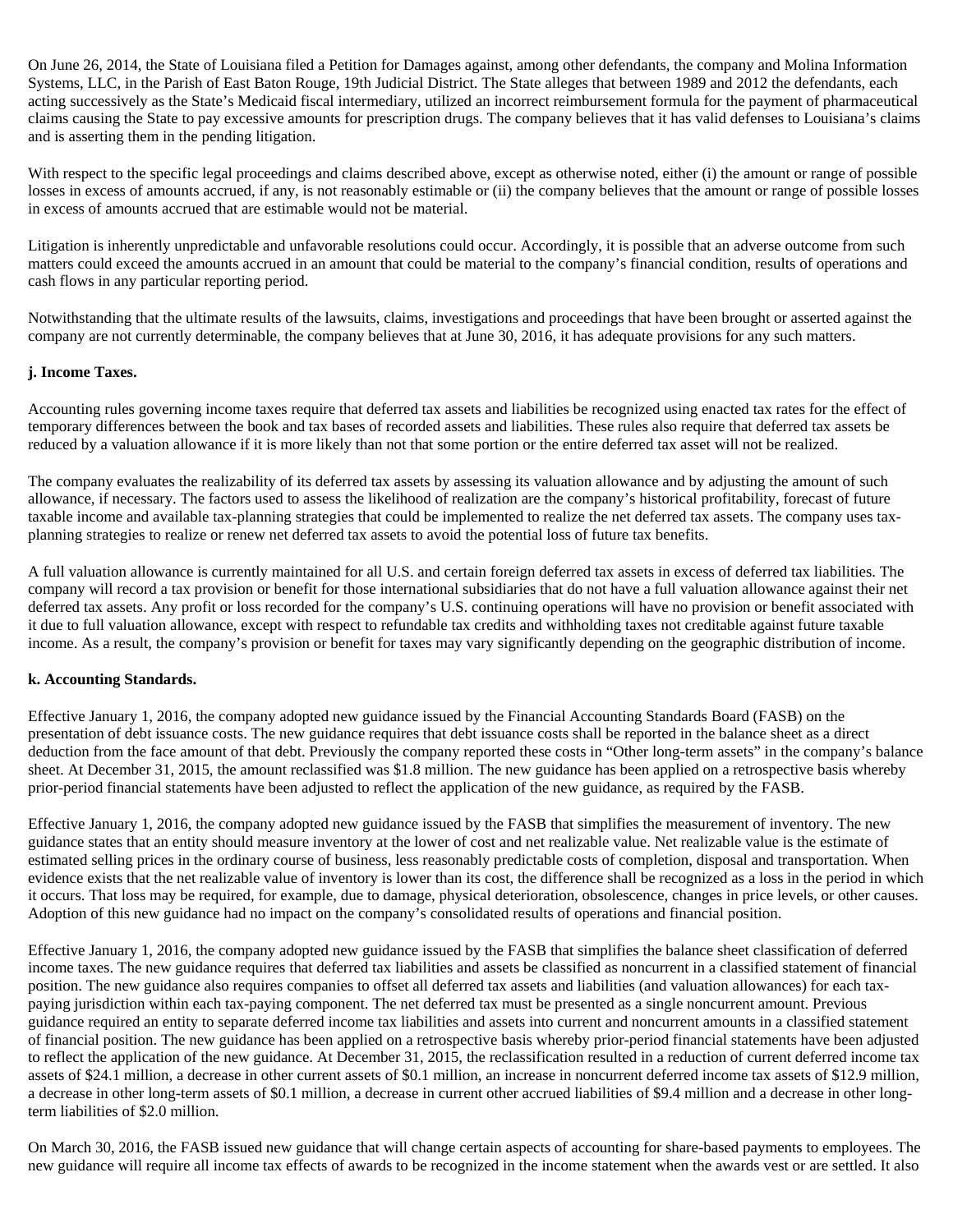will allow an employer to repurchase more of an employee's shares than it can today for tax withholding purposes without triggering liability accounting and to make a policy election to account for forfeitures as they occur. The guidance is effective for annual reporting periods beginning after December 15, 2016, which for the company is January 1, 2017. Earlier adoption is permitted. The company is currently assessing when it will choose to adopt, and is currently evaluating the impact of the adoption on its consolidated results of operations and financial position.

In February 2016, the FASB issued a new lease accounting standard entitled "Leases." The new standard is intended to improve financial reporting about leasing transactions. The new rule will require organizations that lease assets, referred to as lessees, to recognize on the balance sheet the assets and liabilities for the rights and obligations created by those leases. The standard requires disclosures to help investors and other financial statement users better understand the amount, timing and uncertainty of cash flows arising from leases. The standard is effective for annual reporting periods beginning after December 15, 2018, which for the company is January 1, 2019. Earlier adoption is permitted. The company is currently assessing when it will choose to adopt, and is currently evaluating the impact of the adoption on its consolidated results of operations and financial position.

In 2014, the FASB issued a new revenue recognition standard entitled "Revenue from Contracts with Customers." The objective of the standard is to establish the principles that an entity shall apply to report useful information to users of financial statements about the nature, amount, timing, and uncertainty of revenue and cash flows from a contract with a customer. The standard, and its various amendments, is effective for annual reporting periods beginning after December 15, 2017, which for the company is January 1, 2018. Earlier application is permitted only as of annual reporting periods beginning after December 15, 2016, which for the company in January 1, 2017. The standard allows for either "full retrospective" adoption, meaning the standard is applied to all periods presented, or "modified retrospective" adoption, meaning the standard is applied only to the most current period presented in the financial statements. The company is currently assessing when and which method it will choose for adoption, and is evaluating the impact of the adoption on its consolidated results of operations and financial position.

#### **l. Debt.**

On March 15, 2016, the company issued \$190 million aggregate principal amount of Convertible Senior Notes due 2021 (the notes). On April 13, 2016, the company issued an additional \$23.5 million of the notes pursuant to an over-allotment option exercised by the initial purchasers to buy additional notes, for a total of \$213.5 million of notes issued. The notes, which are senior unsecured obligations, bear interest at a coupon rate of 5.50% (or 9.5% effective interest rate) per year until maturity, payable semiannually in arrears on March 1 and September 1 of each year, beginning on September 1, 2016. The notes are not redeemable prior to maturity and are convertible into shares of the company's common stock. The conversion rate for the notes is 102.4249 shares of the company's common stock per \$1,000 principal amount of the notes (or a total amount of 21,867,716 shares), which is equivalent to an initial conversion price of approximately \$9.76 per share of the company's common stock. Upon any conversion, the company will settle its conversion obligation in cash, shares of its common stock, or a combination of cash and shares of its common stock, at its election.

In connection with the issuances of the notes, the company also paid \$27.3 million to enter into privately negotiated capped call transactions with the initial purchasers and/or affiliates of the initial purchasers. The capped call transactions will cover, subject to customary anti-dilution adjustments, the number of shares of the company's common stock that will initially underlie the notes. The capped call transactions are expected to reduce potential dilution to the company's common stock and/or offset potential cash payments the company is required to make in excess of the principal amount upon any conversion of the notes.

In accordance with Accounting Standards Codification 470-20, a convertible debt instrument that may be settled entirely or partially in cash is required to be separated into a liability and equity component, such that interest expense reflects the issuer's non-convertible debt interest rate. Upon issuance, (i) a debt discount of \$33.6 million was recognized as a decrease in debt and an increase in additional-paid in capital and (ii) the cost of the capped call transactions of \$27.3 million was recognized as a decrease in cash and a decrease in additional paid-in capital. The debt component will accrete up to the principal amount and will be recognized as non-cash interest expense over the expected term of the notes. For the three and six months ended June 30, 2016, \$4.5 million and \$5.2 million was recorded as interest expense which includes the contractual interest coupon, amortization of the debt discount, and amortization of the debt issuance costs.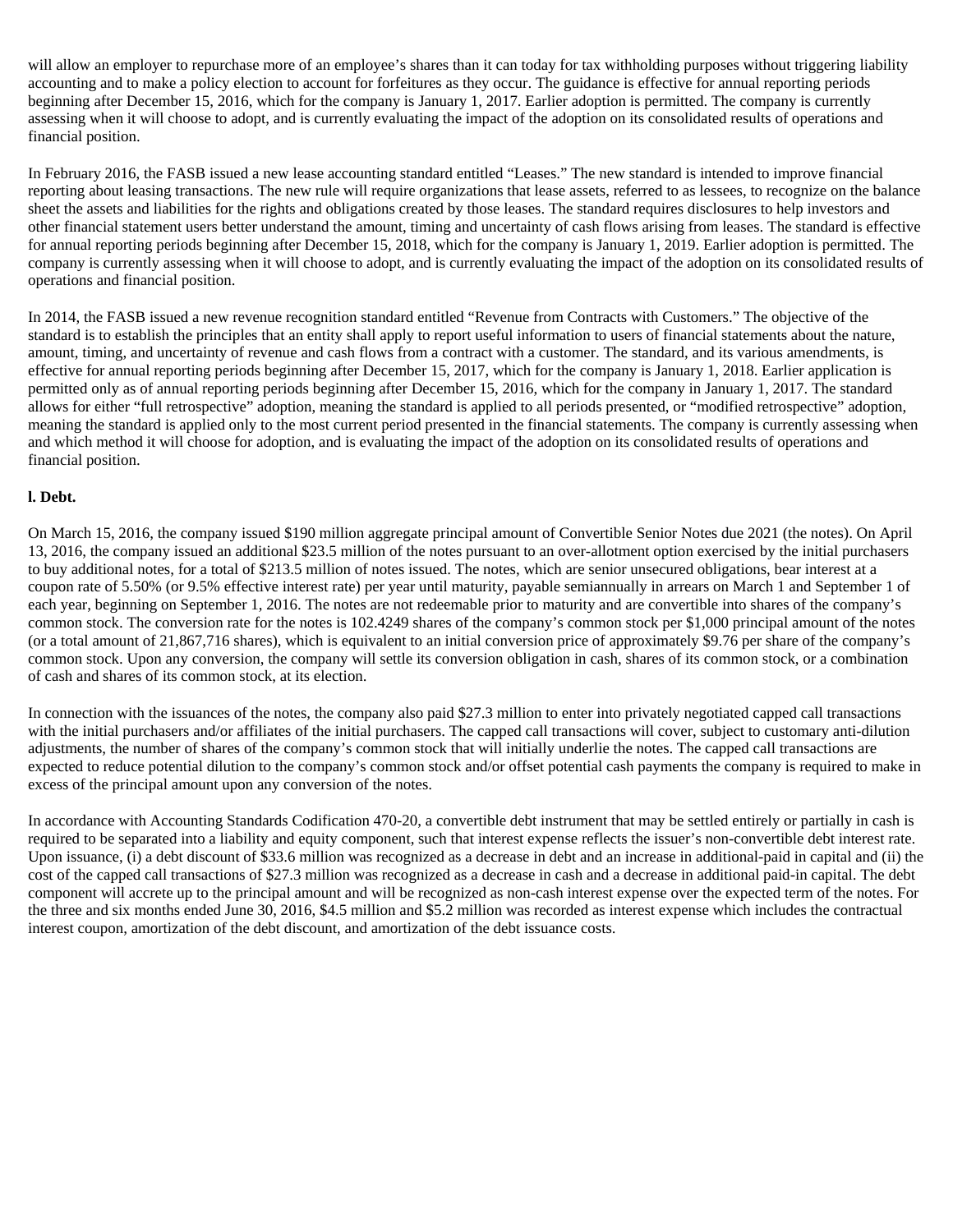#### **Item 2. Management's Discussion and Analysis of Financial Condition and Results of Operations.**

## **MANAGEMENT'S DISCUSSION AND ANALYSIS OF FINANCIAL CONDITION AND RESULTS OF OPERATIONS**

This discussion and analysis of the company's financial condition and results of operations should be read in conjunction with the consolidated financial statements and the related notes included elsewhere in this quarterly report. In this discussion and analysis of the company's financial condition and results of operations, the company has included information that may constitute "forward-looking" statements, as defined in the Private Securities Litigation Reform Act of 1995. Forward-looking statements provide current expectations of future events and include any statement that does not directly relate to any historical or current fact. Words such as "anticipates," "believes," "expects," "intends," "plans," "projects" and similar expressions may identify such forward-looking statements. All forward-looking statements rely on assumptions and are subject to risks, uncertainties and other factors that could cause the company's actual results to differ materially from expectations. Factors that could affect future results include, but are not limited to, those discussed under "Factors that may affect future results" and "Cautionary Statement Pursuant to the U.S. Private Securities Litigation Reform Act of 1995" in Part I, Item 1A of the company's 2015 Form 10-K. Any forward-looking statement speaks only as of the date on which that statement is made. The company assumes no obligation to update any forward-looking statement to reflect events or circumstances that occur after the date on which the statement is made.

#### **Overview**

In April 2015, in connection with organizational initiatives to create a more competitive cost structure and rebalance the company's global skill set, the company initiated a plan to incur pretax restructuring charges currently estimated at approximately \$300 million through 2017. During 2015, the company recognized pretax charges of \$118.5 million in connection with this plan, principally related to a reduction in employees. During 2016, the company continued to implement this plan and incurred an additional \$37.1 million of cost reduction charges.

The company's results of operations in the six months ended June 30, 2016 were positively impacted by the higher Technology revenue mix offset by the cost-reduction charges as well as the negative impact of foreign currency fluctuations. For the six months ended June 30, 2016, the company reported a net loss attributable to Unisys Corporation of \$18.3 million, or a loss of \$0.37 per diluted share, compared with a net loss of \$101.4 million or a loss of \$2.03 per diluted share for the six months ended June 30, 2015. The current period includes after tax cost reduction charges (discussed below) of \$35.0 million, or \$0.56 per diluted share and the prior-year period includes after tax cost reduction charges of \$48.6 million, or \$0.97 per diluted share.

#### **Results of operations**

#### *Company results*

#### *Three months ended June 30, 2016 compared with the three months ended June 30, 2015*

During the three months ended June 30, 2016, the company recognized charges of \$10.2 million in connection with its cost-reduction plan, principally related to a reduction in employees. The charges related to work-force reductions were \$6.5 million, principally related to severance costs, and were comprised of: (a) a charge of \$1.2 million for 69 employees in the U.S. and (b) a charge of \$5.3 million for 262 employees outside the U.S. In addition, the company recorded charges of \$3.7 million for other expenses related to the cost reduction effort. The net charges were recorded in the following statement of income classifications: cost of revenue - services, \$5.1 million; selling, general and administrative expenses, \$5.5 million; and research and development expenses, \$0.4 million benefit.

During the three months ended June 30, 2015, the company recognized charges of \$52.6 million in connection with this plan, principally related to a reduction in employees. The charges related to workforce reductions were \$42.5 million, principally related to severance costs, and were comprised of: (a) charges of \$25.4 million for 530 employees in the U.S. and (b) charges of \$17.1 million for 413 employees outside the U.S. In addition, the company recorded charges of \$10.1 million related to asset impairments (\$3.5 million) and other expenses related to the cost reduction effort (\$6.6 million). The charges were recorded in the following statement of income classifications: cost of revenue - services, \$13.3 million; cost of revenue - technology, \$0.1 million; selling, general and administrative expenses, \$27.5 million; and research and development expenses, \$11.7 million.

Revenue for the quarter ended June 30, 2016 was \$748.9 million compared with \$764.8 million for the second quarter of 2015, a decrease of 2% from the prior year. Foreign currency fluctuations had a 1 percentage-point negative impact on revenue in the current period compared with the year-ago period.

Services revenue decreased 7% and Technology revenue increased 31% in the current quarter compared with the year-ago period. U.S. revenue decreased 9% in the second quarter compared with the year-ago period. International revenue increased 5% in the current quarter due to increases in the Europe and Asia Pacific regions. Foreign currency had a 3 percentage-point negative impact on international revenue in the three months ended June 30, 2016 compared with the three months ended June 30, 2015.

Total gross profit margin was 23.8% in the three months ended June 30, 2016 compared with 16.3% in the three months ended June 30, 2015. Cost reduction charges of \$5.1 million were recorded in the three months ended June 30, 2016 compared with \$13.4 million in the three months ended June 30, 2015. Exclusive of these charges and lower pension expense of \$3.7 million, the increase was primarily due to a higher Technology revenue mix and the benefits derived from the cost reduction actions.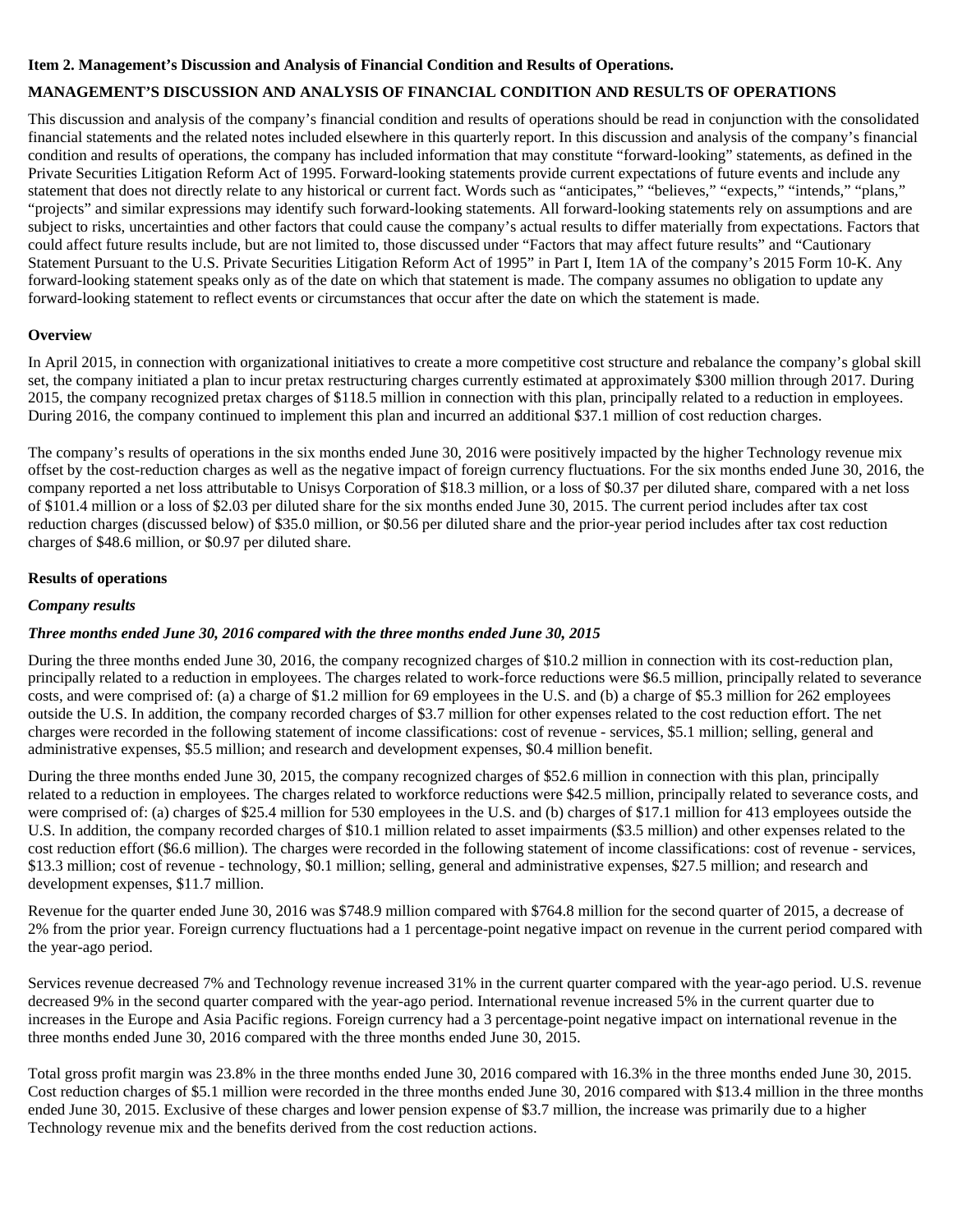Selling, general and administrative expense in the three months ended June 30, 2016 was \$115.7 million (15.4% of revenue) compared with \$145.4 million (19.0% of revenue) in the year-ago period. Cost reduction charges of \$5.5 million were recorded in the three months ended June 30, 2016 compared with \$27.5 million in the three months ended June 30, 2015. Exclusive of these charges and lower pension expense of \$0.5 million, the decline was due to the benefits derived from the cost reduction actions.

Research and development (R&D) expenses in the second quarter of 2016 were \$13.1 million compared with \$28.4 million in the second quarter of 2015. A cost reduction benefit of \$0.4 million was recorded in the three months ended June 30, 2016 compared with an \$11.7 million charge in the three months ended June 30, 2015. Exclusive of this cost reduction activity and lower pension expense of \$0.7 million, the decline was due to the benefits derived from the cost reduction actions.

For the second quarter of 2016, the company reported operating income of \$49.5 million compared with an operating loss of \$49.5 million in the second quarter of 2015. The current year income principally reflects higher Technology revenue mix, the lower cost reduction charge, benefits of the cost reduction actions and lower pension expense.

For the three months ended June 30, 2016, pension expense was \$21.5 million compared with pension expense of \$26.4 million for the three months ended June 30, 2015. For the full year 2016, the company expects to recognize pension expense of approximately \$84.5 million compared with \$108.7 million for the full year of 2015. The company records pension income or expense, as well as other employee-related costs such as payroll taxes and medical insurance costs, in operating income in the following income statement categories: cost of revenue; selling, general and administrative expenses; and research and development expenses. The amount allocated to each category is principally based on where the salaries of active employees are charged.

Interest expense for the three months ended June 30, 2016 was \$7.8 million compared with \$2.7 million for the three months ended June 30, 2015. The increase was principally caused by the issuance of convertible notes (see note (l) of the Notes to Consolidated Financial Statements).

Other income (expense), net was income of \$2.6 million in the second quarter of 2016 compared with income of \$1.4 million in 2015. Included in the second quarter of 2016 and 2015 were foreign exchange gains of \$3.5 million and \$2.9 million, respectively.

Income before income taxes for the three months ended June 30, 2016 was \$44.3 million compared with a loss of \$50.8 million for the three months ended June 30, 2015. The current year income principally reflects increased Technology revenue, the lower cost reduction charge, benefits of the cost reduction actions and lower pension expense.

The provision for income taxes was \$18.8 million in the current quarter compared with \$5.1 million in the year-ago period. As discussed in note (j) of the Notes to Consolidated Financial Statements, the company evaluates quarterly the realizability of its deferred tax assets by assessing its valuation allowance and by adjusting the amount of such allowance, if necessary. The company records a tax provision or benefit for those international subsidiaries that do not have a full valuation allowance against their net deferred tax assets. Any profit or loss recorded for the company's U.S. operations has no provision or benefit associated with it due to a full valuation allowance. As a result, the company's provision or benefit for taxes may vary significantly quarter to quarter depending on the geographic distribution of income.

Net income attributable to Unisys Corporation for the three months ended June 30, 2016 was \$21.6 million, or income of \$0.36 per diluted share, compared with net loss of \$58.2 million, or loss of \$1.17 per diluted share, for the three months ended June 30, 2015. The current year net income principally reflects higher Technology revenue mix, the lower cost reduction charge, benefits of the cost reduction actions and lower pension expense offset by the increase in the provision for income taxes.

#### *Six months ended June 30, 2016 compared with the six months ended June 30, 2015*

During the six months ended June 30, 2016, the company recognized charges of \$37.1 million in connection with its cost-reduction plan, principally related to a reduction in employees. The charges related to work-force reductions were \$28.6 million, principally related to severance costs, and were comprised of: (a) a charge of \$5.4 million for 244 employees in the U.S. and (b) a charge of \$23.2 million for 599 employees outside the U.S. In addition, the company recorded charges of \$8.5 million for other expenses related to the cost reduction effort. The charges were recorded in the following statement of income classifications: cost of revenue - services, \$16.6 million; selling, general and administrative expenses, \$18.8 million; and research and development expenses, \$1.7 million.

During the six months ended June 30, 2015, the company recognized charges of \$52.6 million in connection with this plan, principally related to a reduction in employees. The charges related to workforce reductions were \$42.5 million, principally related to severance costs, and were comprised of: (a) charges of \$25.4 million for 530 employees in the U.S. and (b) charges of \$17.1 million for 413 employees outside the U.S. In addition, the company recorded charges of \$10.1 million related to asset impairments (\$3.5 million) and other expenses related to the cost reduction effort (\$6.6 million). The charges were recorded in the following statement of income classifications: cost of revenue - services, \$13.3 million; cost of revenue - technology, \$0.1 million; selling, general and administrative expenses, \$27.5 million; and research and development expenses, \$11.7 million.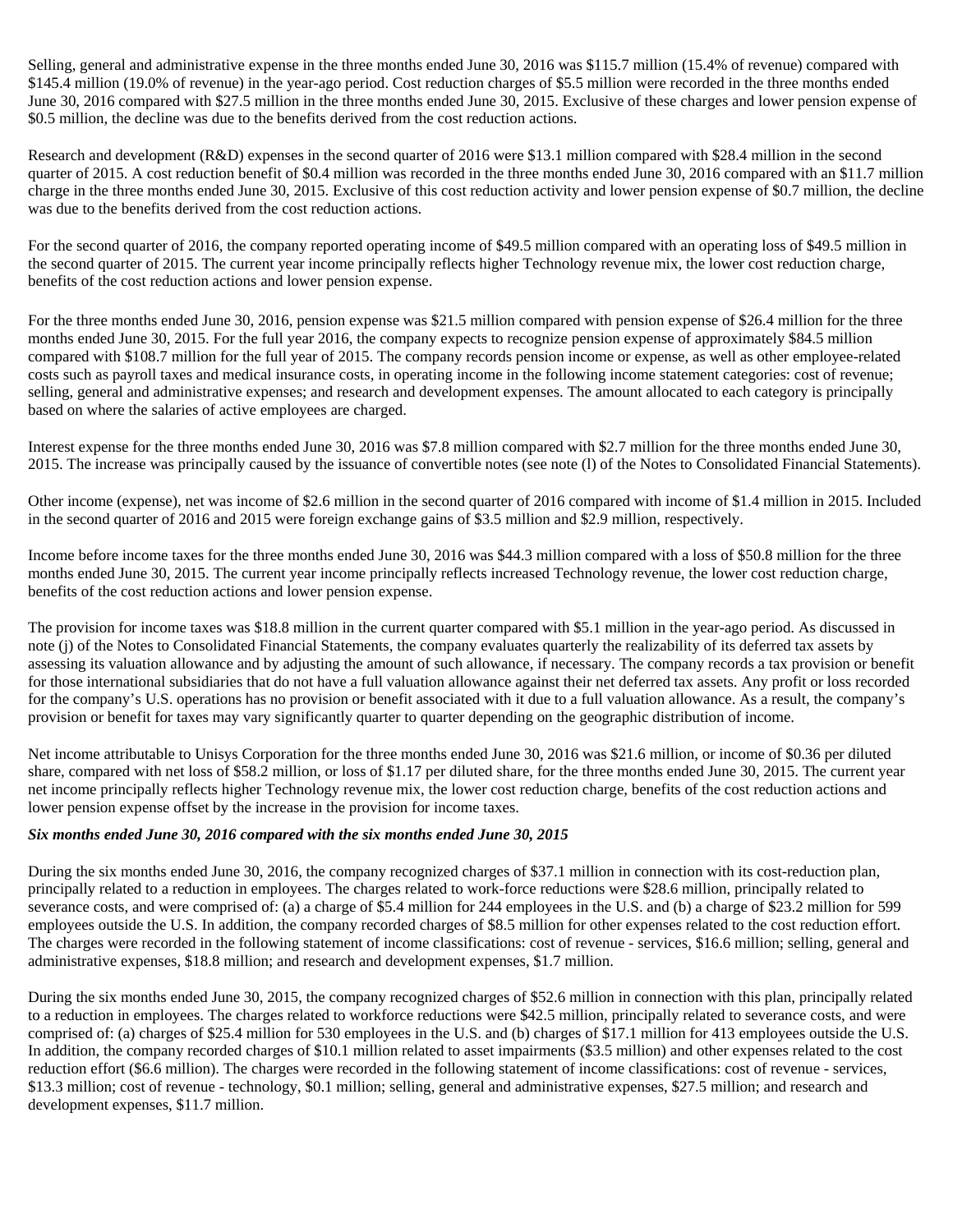Revenue for the six months ended June 30, 2016 was \$1,415.7 million compared with \$1,486.0 million for the six months ended June 30, 2015, a decline of 5%. Foreign currency fluctuations had a 3 -percentage-point negative impact on revenue in the current period compared with the year-ago period.

Services revenue decreased 7% and Technology revenue increased 11% in the first half of 2016 compared with the year-ago period. U.S. revenue decreased 6% in the first half of 2016 compared with the year-ago period. International revenue decreased 3% in the current period due to declines in the Europe and Latin America regions partially offset by an increase in the Asia Pacific region. Foreign currency had a 6 percentage-point negative impact on international revenue in the six months ended June 30, 2016 compared with the six months ended June 30, 2015.

Total gross profit margin was 19.6% in the six months ended June 30, 2016 compared with 16.2% in the six months ended June 30, 2015. Exclusive of cost reduction charges and lower pension expense of \$9.1 million, gross profit margin in the first half of 2016 improved over the first half of 2015 primarily due to higher Technology revenue mix.

Selling, general and administrative expense in the six months ended June 30, 2016 was \$225.8 million (15.9% of revenue) compared with \$274.2 million (18.5% of revenue) in the year-ago period. Cost reduction charges of \$18.8 million were recorded in the six months ended June 30, 2016 compared with \$27.5 million in the six months ended June 30, 2015. Exclusive of these charges and lower pension expense of \$1.8 million, the decline was due to the benefits derived from the cost reduction actions.

Research and development (R&D) expenses in the first half of 2016 were \$29.1 million compared with \$46.6 million in the first half of 2015. Cost reduction charges of \$1.7 million were recorded in the six months ended June 30, 2016 compared with \$11.7 million in the six months ended June 30, 2015. Exclusive of these charges and lower pension expense of \$1.6 million, the decline was due to the benefits derived from the cost reduction actions.

For the first half of 2016, the company reported operating income of \$21.9 million compared with an operating loss of \$79.5 million in the first half of 2015. The current year income increased primarily due to higher Technology revenue mix, the benefits derived from the cost reduction actions, lower pension expense and decreased cost reduction charges.

For the six months ended June 30, 2016, pension expense was \$41.8 million compared with pension expense of \$54.3 million for the six months ended June 30, 2015.

Interest expense for the six months ended June 30, 2016 was \$12.2 million compared with \$5.3 million for the six months ended June 30, 2015. The increase was principally caused by the issuance of convertible notes (see Note (l) of the Notes to Consolidated Financial Statements).

Other income (expense), net was income of \$1.4 million in the first half of 2016 compared with income of \$6.3 million in 2015. Included in the first half of 2016 and 2015 were foreign exchange gains of \$3.0 million and \$6.3 million, respectively.

Income before income taxes for the six months ended June 30, 2016 was \$11.1 million compared with a loss of \$78.5 million for the six months ended June 30, 2015. The current year income before income taxes increased primarily due to higher Technology revenue mix, the benefits derived from the cost reduction actions, lower pension expense and decreased cost reduction charges. The provision for income taxes was \$24.3 million in the current period compared with \$18.4 million in the year-ago period.

Net loss attributable to Unisys Corporation for the six months ended June 30, 2016 was \$18.3 million, or loss of \$0.37 per diluted share, compared with net loss of \$101.4 million, or loss of \$2.03 per diluted share, for the six months ended June 30, 2015. The current year reduced net loss principally reflects higher Technology revenue mix, the benefits derived from the cost reduction actions, lower pension expense and decreased cost reduction charges.

#### *Segment results*

The company has two business segments: Services and Technology. Revenue classifications within the Services segment are as follows:

- Cloud  $\&$  infrastructure services. This represents revenue from work the company performs in the data center and cloud area, technology consulting and technology-based systems integration projects, as well as global service desks and global field services.
- Application services. This represents revenue from application managed services and application development, maintenance and support work.
- Business processing outsourcing services. This represents revenue from the management of clients' specific business processes.

The accounting policies of each business segment are the same as those followed by the company as a whole. Intersegment sales and transfers are priced as if the sales or transfers were to third parties. Accordingly, the Technology segment recognizes intersegment revenue and manufacturing profit on hardware and software shipments to customers under Services contracts. The Services segment, in turn, recognizes customer revenue and marketing profits on such shipments of company hardware and software to customers. The Services segment also includes the sale of hardware and software products sourced from third parties that are sold to customers through the company's Services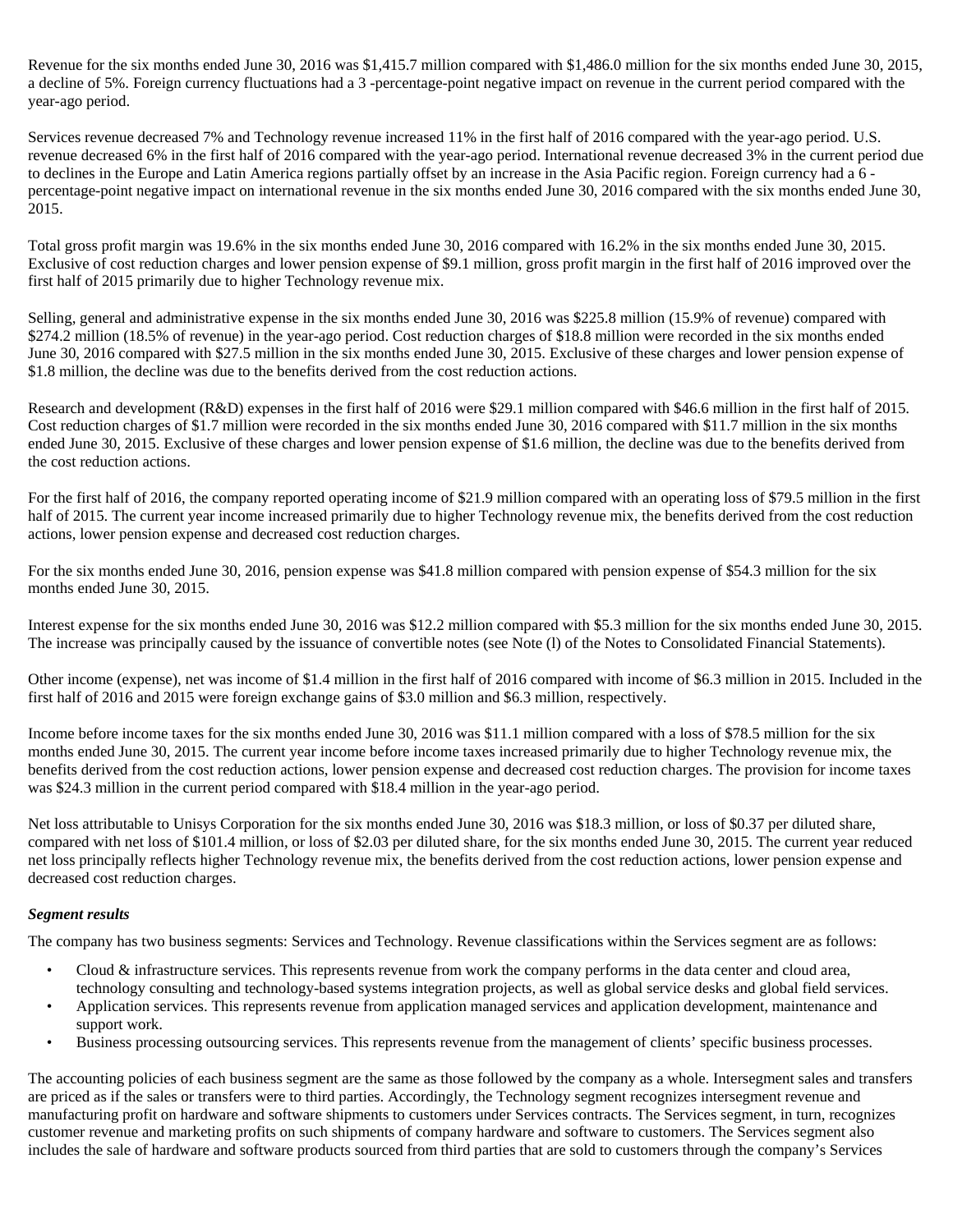channels. In the company's consolidated statements of income, the manufacturing costs of products sourced from the Technology segment and sold to Services customers are reported in cost of revenue for Services.

Also included in the Technology segment's sales and operating profit are sales of hardware and software sold to the Services segment for internal use in Services engagements. The amount of such profit included in operating income of the Technology segment for the three months ended June 30, 2016 and 2015 was \$0.4 million and \$6.0 million, respectively. The amount for the six months ended June 30, 2016 and 2015 was \$0.5 million and \$7.5 million, respectively. The profit on these transactions is eliminated in Corporate.

The company evaluates business segment performance based on operating income exclusive of pension income or expense, restructuring charges and unusual and nonrecurring items, which are included in Corporate. All other corporate and centrally incurred costs are allocated to the business segments based principally on revenue, employees, square footage or usage.

#### *Three months ended June 30, 2016 compared with the three months ended June 30, 2015*

Information by business segment is presented below:

|                                  |              | Total     | Eliminations |               | <b>Services</b> | Technology    |       |
|----------------------------------|--------------|-----------|--------------|---------------|-----------------|---------------|-------|
| Three Months Ended June 30, 2016 |              |           |              |               |                 |               |       |
| Customer revenue                 | \$           | 748.9     |              | $\mathcal{S}$ | 613.8           | $\mathcal{S}$ | 135.1 |
| Intersegment                     |              |           | \$<br>(5.9)  |               |                 |               | 5.9   |
| Total revenue                    |              | 748.9     | \$<br>(5.9)  | \$            | 613.8           | \$            | 141.0 |
| Gross profit percent             |              | 23.8 %    |              |               | 16.8%           |               | 66.9% |
| Operating profit percent         |              | 6.6 %     |              |               | 2.1%            |               | 48.0% |
| Three Months Ended June 30, 2015 |              |           |              |               |                 |               |       |
| Customer revenue                 | $\mathbb{S}$ | 764.8     |              | $\mathcal{S}$ | 661.5           | \$            | 103.3 |
| Intersegment                     |              |           | \$<br>(22.0) |               | 0.1             |               | 21.9  |
| Total revenue                    | \$           | 764.8     | \$<br>(22.0) | $\mathcal{S}$ | 661.6           | \$            | 125.2 |
| Gross profit percent             |              | 16.3 %    |              |               | 15.7%           |               | 43.9% |
| Operating profit (loss) percent  |              | $(6.5)\%$ |              |               | 2.2%            |               | 15.6% |

Gross profit percent and operating income percent are as a percent of total revenue.

Customer revenue by classes of similar products or services, by segment, is presented below:

|                                          | Three Months Ended<br>June $30$ , |   | Percent<br>Change |            |
|------------------------------------------|-----------------------------------|---|-------------------|------------|
|                                          | 2016                              |   | 2015              |            |
| <b>Services</b>                          |                                   |   |                   |            |
| Cloud & infrastructure services          | \$<br>340.0                       | S | 387.7             | $(12.3)\%$ |
| Application services                     | 220.4                             |   | 217.5             | 1.3 %      |
| Business processing outsourcing services | 53.4                              |   | 56.3              | $(5.2)\%$  |
|                                          | 613.8                             |   | 661.5             | $(7.2)\%$  |
| Technology                               | 135.1                             |   | 103.3             | 30.8%      |
| Total                                    | 748.9                             |   | 764.8             | (2.1)%     |
|                                          |                                   |   |                   |            |

In the Services segment, customer revenue was \$613.8 million for the three months ended June 30, 2016, down 7.2% from the three months ended June 30, 2015. Foreign currency translation had a 1 percentage-point negative impact on Services revenue in the current quarter compared with the year-ago period.

Revenue from cloud & infrastructure services was \$340.0 million in the June 2016 quarter, down 12.3% compared with the June 2015 quarter. Foreign currency fluctuations had a 1 percentage-point negative impact on cloud & infrastructure services revenue in the current period compared with the year-ago period.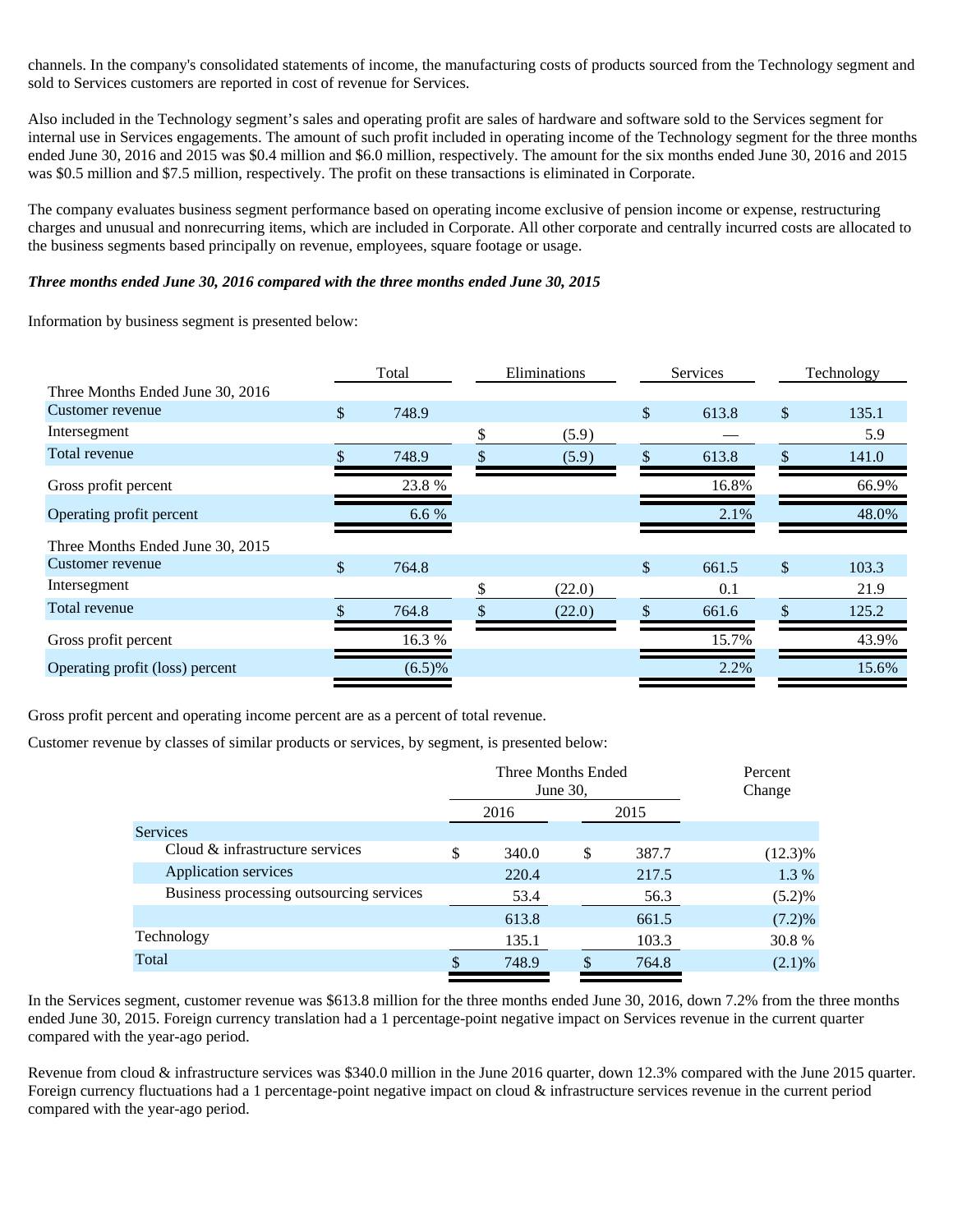Application services revenue increased 1.3% for the three month period ended June 30, 2016 compared with the three month period ended June 30, 2015. New contract wins at the company's U.S. Federal business were a major contributor to the increase. Foreign currency fluctuations had a 1 percentage-point negative impact on application services revenue in the current period compared with the year-ago period.

Business processing outsourcing services revenue decreased 5.2% in the current quarter compared with the prior-year quarter. Foreign currency fluctuations had a 4 percentage-point negative impact on business processing outsourcing services revenue in the current period compared with the year-ago period.

Services gross profit was 16.8% in the second quarter of 2016 compared with 15.7% in the year-ago period. Services operating income percent was 2.1% in the three months ended June 30, 2016 compared with 2.2% in the three months ended June 30, 2015.

In the Technology segment, customer revenue increased 30.8% to \$135.1 million in the current quarter compared with \$103.3 million in the year-ago period. Foreign currency translation had a 2 percentage-point negative impact on Technology revenue in the current quarter compared with the year-ago period. The increase in Technology customer revenue is due to an increase in ClearPath Forward revenue.

Technology gross profit was 66.9% in the current quarter compared with 43.9% in the year-ago quarter. Technology operating income percent was 48.0% in the three months ended June 30, 2016 compared with 15.6% in the three months ended June 30, 2015. The increase in operating profit percentage principally reflects higher Technology revenue mix due to an increase in ClearPath Forward revenue as well as the benefit of reductions in selling, general and administrative expenses.

#### *Six months ended June 30, 2016 compared with the six months ended June 30, 2015*

Information by business segment is presented below:

|                                 |               | Total   |    | Eliminations | Services      | Technology  |
|---------------------------------|---------------|---------|----|--------------|---------------|-------------|
| Six Months Ended June 30, 2016  |               |         |    |              |               |             |
| Customer revenue                | $\mathbb{S}$  | 1,415.7 |    |              | \$<br>1,208.9 | \$<br>206.8 |
| Intersegment                    |               |         | \$ | (11.5)       |               | 11.5        |
| Total revenue                   |               | 1,415.7 |    | (11.5)       | \$<br>1,208.9 | 218.3       |
| Gross profit percent            |               | 19.6%   |    |              | 15.5%         | 60.4%       |
| Operating profit (loss) percent |               | 1.5 %   |    |              | 1.4%          | 37.4%       |
| Six Months Ended June 30, 2015  |               |         |    |              |               |             |
| Customer revenue                |               |         |    |              |               |             |
|                                 | $\mathcal{S}$ | 1,486.0 |    |              | \$<br>1,300.5 | \$<br>185.5 |
| Intersegment                    |               |         | ъ. | (28.7)       | 0.1           | 28.6        |
| Total revenue                   |               | 1,486.0 |    | (28.7)       | 1,300.6       | 214.1       |
| Gross profit percent            |               | 16.2%   |    |              | 14.9%         | 46.3%       |

Gross profit percent and operating income percent are as a percent of total revenue.

Customer revenue by classes of similar products or services, by segment, is presented below:

|                                          | <b>Six Months Ended</b><br>June 30, |         |      |         | Percent<br>Change |
|------------------------------------------|-------------------------------------|---------|------|---------|-------------------|
|                                          | 2016                                |         | 2015 |         |                   |
| <b>Services</b>                          |                                     |         |      |         |                   |
| Cloud & infrastructure services          | \$                                  | 675.9   | \$   | 766.1   | $(11.8)\%$        |
| Application services                     |                                     | 431.0   |      | 419.9   | 2.6 %             |
| Business processing outsourcing services |                                     | 102.0   |      | 114.5   | $(10.9)\%$        |
|                                          |                                     | 1,208.9 |      | 1,300.5 | $(7.0)\%$         |
| Technology                               |                                     | 206.8   |      | 185.5   | 11.5 %            |
| Total                                    |                                     | 1,415.7 |      | 1,486.0 | (4.7)%            |
|                                          |                                     |         |      |         |                   |

In the Services segment, customer revenue was \$1,208.9 million for the six months ended June 30, 2016, down 7.0% from the six months ended June 30, 2015. Foreign currency translation had a 3 percentage-point negative impact on Services revenue in the current period compared with the year-ago period.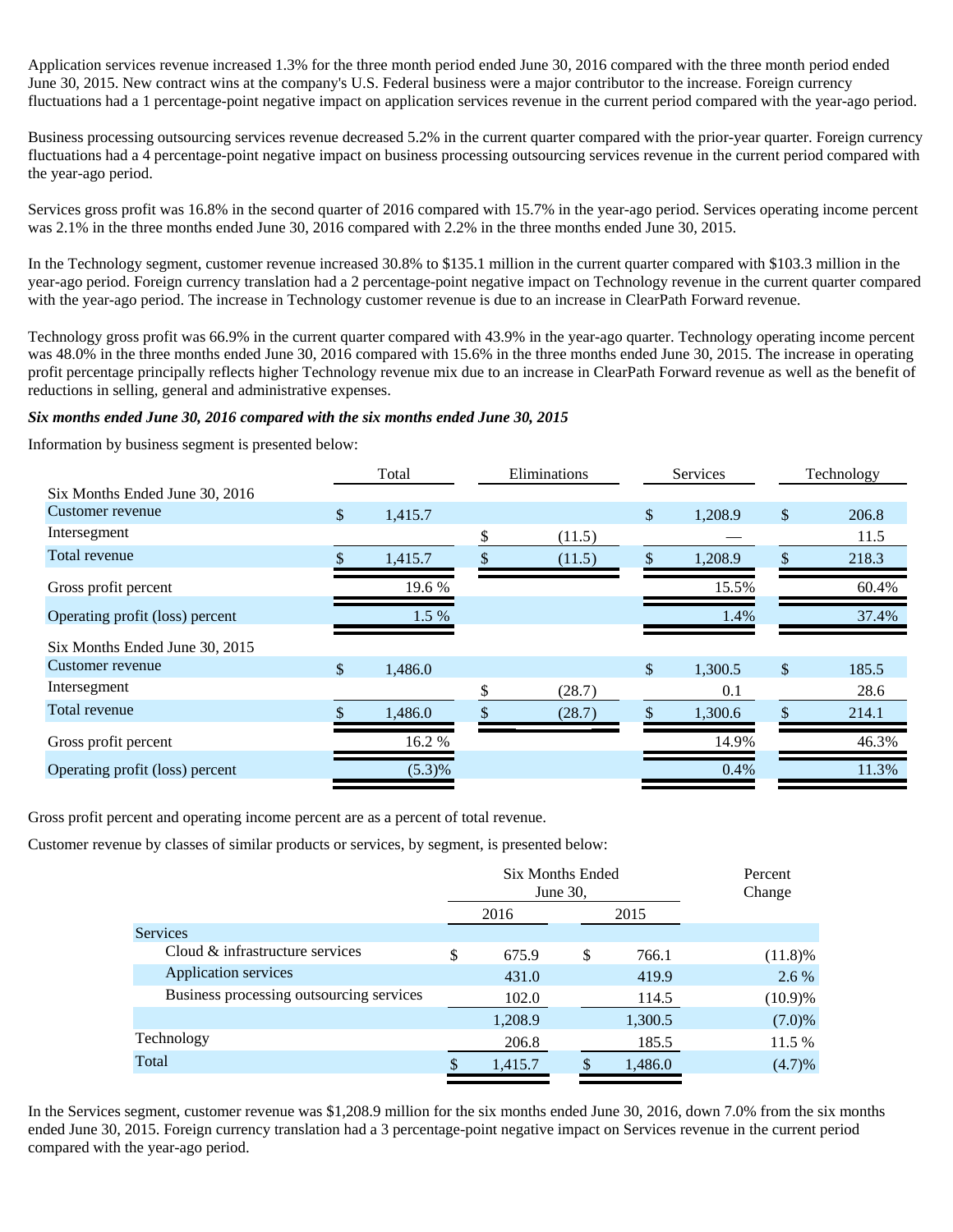Revenue from cloud & infrastructure services was \$675.9 million for the six months ended June 2016, down 11.8% compared with the yearago period. Foreign currency fluctuations had a 3 percentage-point negative impact on cloud & infrastructure services revenue in the current period compared with the year-ago period.

Application services revenue increased 2.6% for the six month period ended June 30, 2016 compared with the six month period ended June 30, 2015. New contract wins at the company's U.S. Federal business were a major contributor to the increase. Foreign currency fluctuations had a 4 percentage-point negative impact on application services revenue in the current period compared with the year-ago period.

Business processing outsourcing services revenue decreased 10.9% in the current period compared with the prior-year period. Foreign currency fluctuations had a 5 percentage-point negative impact on business processing outsourcing services revenue in the current period compared with the year-ago period.

Services gross profit was 15.5% in the first half of 2016 compared with 14.9% in the year-ago period. Services operating income percent was 1.4% in the six months ended June 30, 2016 compared with 0.4% in the six months ended June 30, 2015.

In the Technology segment, customer revenue increased 11.5% to \$206.8 million in the current period compared with \$185.5 million in the year-ago period. Foreign currency translation had a 2 percentage-point negative impact on Technology revenue in the current period compared with the year-ago period. The increase in Technology customer revenue is due to an increase in ClearPath Forward revenue.

Technology gross profit was 60.4% in the current period compared with 46.3% in the year-ago period. Technology operating income percent was 37.4% in the six months ended June 30, 2016 compared with 11.3% in the six months ended June 30, 2015. The increase in operating profit percentage principally reflects higher Technology revenue mix due to an increase in ClearPath Forward revenue.

#### **New accounting pronouncements**

See note (k) of the Notes to Consolidated Financial Statements for a full description of recent accounting pronouncements, including the expected dates of adoption and estimated effects on the company's consolidated financial statements.

#### **Financial condition**

The company's principal sources of liquidity are cash on hand, cash from operations and its revolving credit facility, discussed below. The company and certain international subsidiaries have access to uncommitted lines of credit from various banks. The company believes that it will have adequate sources of liquidity to meet its expected near-term cash requirements.

Cash and cash equivalents at June 30, 2016 were \$463.6 million compared with \$365.2 million at December 31, 2015. The increase was due to the net proceeds received from the sale of \$213.5 million of 5.50% Convertible Senior Notes due 2021 (the notes). See Note (l) of the Notes to Consolidated Financial Statements.

As of June 30, 2016, \$245.3 million of cash and cash equivalents were held by the company's foreign subsidiaries and branches operating outside of the U.S. In the future, if these funds are needed for the company's operations in the U.S., the company may be required to accrue and pay taxes to repatriate these funds.

During the six months ended June 30, 2016, cash provided by operations was \$58.8 million compared with cash usage of \$64.4 million for the six months ended June 30, 2015. Cash provided by operations during the first half of 2016 was positively impacted by a lower net loss and a decrease in cash contributions to the company's defined benefit pension plans. During the first half of 2016, the company contributed cash of \$64.1 million to such plans compared with \$75.7 million during the first half of 2015. This was offset by a \$26.0 million increase in cash used for cost reduction actions.

Cash used for investing activities during the six months ended June 30, 2016 was \$71.9 million compared with cash usage of \$83.8 million during the six months ended June 30, 2015. Net purchases of investments were \$1.2 million for the six months ended June 30, 2016 compared with net proceeds of \$28.7 million in the prior-year period. Proceeds from investments and purchases of investments represent derivative financial instruments used to reduce the company's currency exposure to market risks from changes in foreign currency exchange rates. In addition, in the current period, the investment in marketable software was \$30.2 million compared with \$33.4 million in the year-ago period, capital additions of properties were \$11.0 million in 2016 compared with \$24.7 million in 2015 and capital additions of outsourcing assets were \$28.8 million in 2016 compared with \$52.7 million in 2015. The decrease in capital additions of outsourcing assets were reflective of significant investments in outsourcing assets that were made in the second quarter of 2015.

Cash provided by financing activities during the six months ended June 30, 2016 was \$111.8 million compared with cash provided of \$34.9 million during the six months ended June 30, 2015. During the six months ended June 30, 2016, the company paid down \$65.8 million of its revolving credit facility, issued \$213.5 million of notes and received net proceeds of \$178.9 million. See Note (l) of the Notes to Consolidated Financial Statements.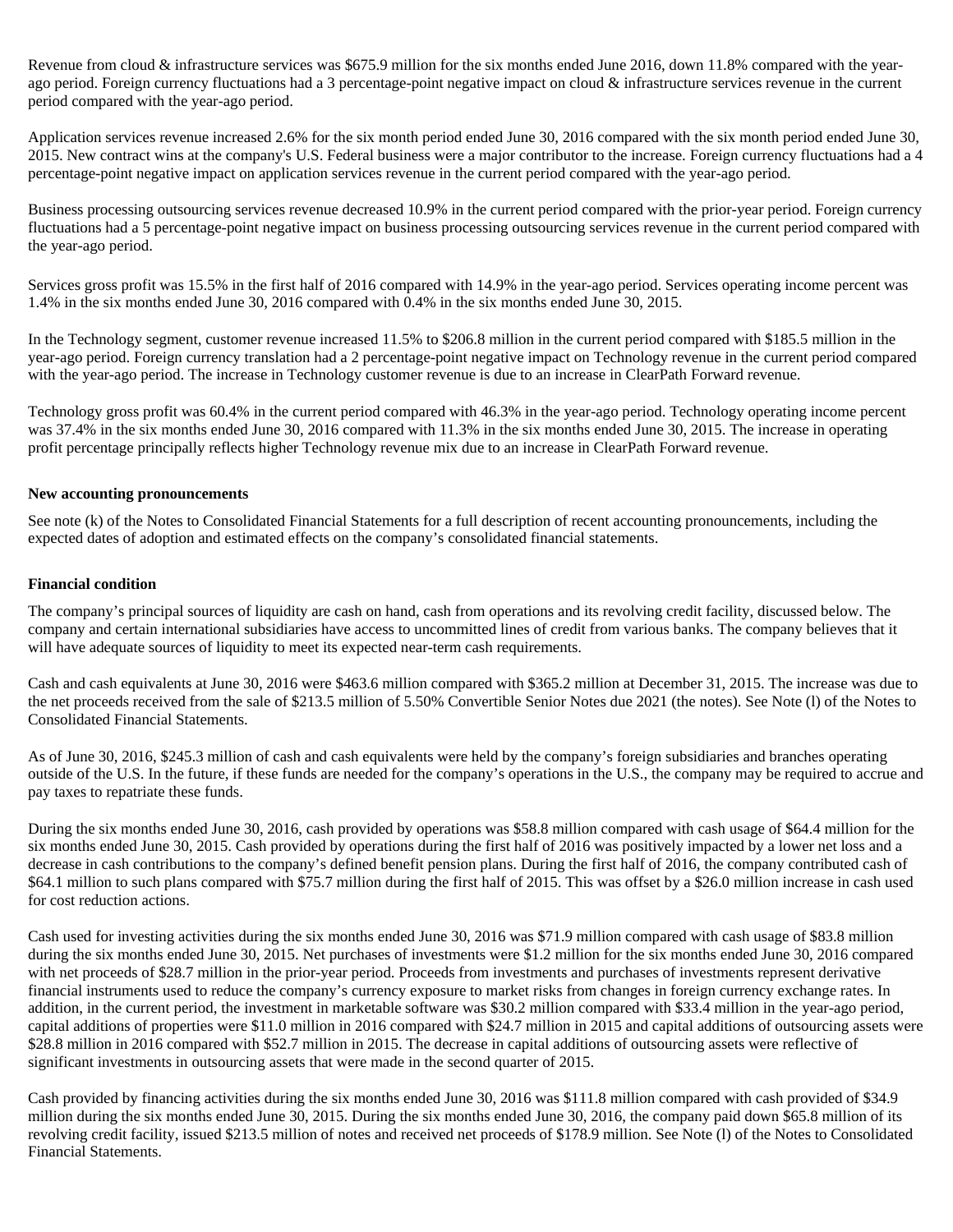At June 30, 2016, total debt was \$419.9 million compared with \$310.5 million at December 31, 2015. The increase was principally caused by the issuance of the notes referred to above partially offset by repayment of borrowings under its revolving credit facility.

The company has a secured revolving credit facility, expiring in June 2018, which provides for loans and letters of credit up to an aggregate amount of \$150.0 million (with a limit on letters of credit of \$100.0 million). Borrowing limits under the credit agreement are based upon the amount of eligible U.S. accounts receivable. At June 30, 2016, the company had no borrowings and \$11.3 million of letters of credit outstanding under the facility. At June 30, 2016, availability under the facility was \$116.0 million net of letters of credit issued. Borrowings under the facility will bear interest based on short-term rates. The credit agreement contains customary representations and warranties, including that there has been no material adverse change in the company's business, properties, operations or financial condition. The company is required to maintain a minimum fixed charge coverage ratio if the availability under the credit facility falls below the greater of 12.5% of the lenders' commitments under the facility and \$18.75 million. The credit agreement allows the company to pay dividends on its capital stock in an amount up to \$22.5 million per year unless the company is in default and to, among other things, repurchase its equity, prepay other debt, incur other debt or liens, dispose of assets and make acquisitions, loans and investments, provided the company complies with certain requirements and limitations set forth in the agreement. Events of default include non-payment, failure to comply with covenants, materially incorrect representations and warranties, change of control and default under other debt aggregating at least \$50.0 million. The credit facility is guaranteed by Unisys Holding Corporation, Unisys NPL, Inc., Unisys AP Investment Company I and any future material domestic subsidiaries. The facility is secured by the assets of Unisys Corporation and the subsidiary guarantors, other than certain excluded assets. The company may elect to prepay or terminate the credit facility without penalty.

At June 30, 2016, the company has met all covenants and conditions under its various lending and funding agreements. The company expects to continue to meet these covenants and conditions.

In 2016 , the company expects to make cash contributions of approximately \$136.1 million to its worldwide defined benefit pension plans, which is comprised of \$82.3 million primarily for non-U.S. defined benefit pension plans and \$53.8 million for the company's U.S. qualified defined benefit pension plan.

The company has on file with the Securities and Exchange Commission an effective registration statement covering \$700.0 million of debt or equity securities, which enables the company to be prepared for future market opportunities.

The company may, from time to time, redeem, tender for, or repurchase its securities in the open market or in privately negotiated transactions depending upon availability, market conditions and other factors.

#### Item 3. Quantitative and Qualitative Disclosures About Market Risk

There has been no material change in the company's assessment of its sensitivity to market risk since its disclosure in its Annual Report on Form 10-K for the fiscal year ended December 31, 2015 .

#### Item 4. Controls and Procedures

The company's management, with the participation of the company's Chief Executive Officer and Chief Financial Officer, has evaluated the effectiveness of the company's disclosure controls and procedures (as such term is defined in Rules 13a-15(e) and 15d-15(e) under the Securities Exchange Act of 1934, as amended (the Exchange Act)) as of the end of the period covered by this report. Based on this evaluation, the company's Chief Executive Officer and Chief Financial Officer concluded that, as of the end of such period, the company's disclosure controls and procedures are effective. Such evaluation did not identify any change in the company's internal control over financial reporting (as such term is defined in Rules 13a-15(f) and 15d-15(f) under the Exchange Act) that occurred during the fiscal quarter to which this report relates that has materially affected, or is reasonably likely to materially affect, the company's internal control over financial reporting.

#### Part II - OTHER INFORMATION

#### Item 1. Legal Proceedings

Information with respect to litigation is set forth in Note (i) of the Notes to Consolidated Financial Statements, and such information is incorporated herein by reference.

#### Item 1A. Risk Factors

There have been no significant changes to the "Factors that may affect future results" in Management's Discussion and Analysis of Financial Condition and Results of Operations which is included in the company's Annual Report on Form 10-K for the year ended December 31, 2015 .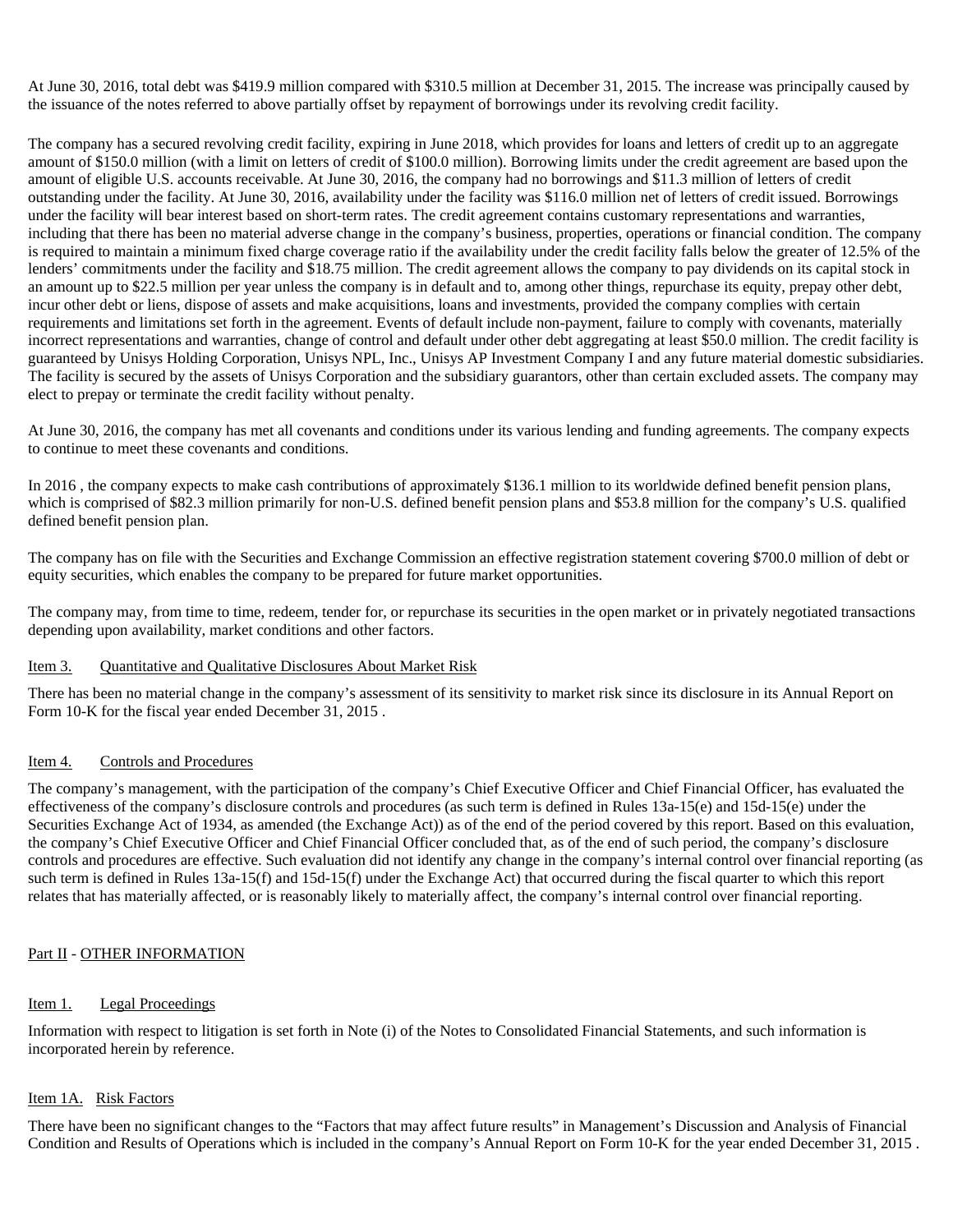## CAUTIONARY STATEMENT PURSUANT TO THE U.S. PRIVATE SECURITIES LITIGATION REFORM ACT OF 1995

Risks and uncertainties that could cause the company's future results to differ materially from those expressed in "forward-looking" statements include:

- the company's ability to effectively anticipate and respond to volatility and rapid technological innovation in its industry;<br>the company's ability to improve margins in its services business;<br>the company's ability to sell
- 
- 
- the company's ability to access financing markets to refinance its outstanding debt;
- the company's ability to realize anticipated cost savings and to successfully implement its cost reduction initiatives to drive
- efficiencies across all of its operations;<br>the company's significant pension obligations and requirements to make significant cash contributions to its defined benefit pension plans;<br>the company's ability to attract, motivate and retain experienced and knowledgeable personnel in key positions;
- 
- the risks of doing business internationally when a significant portion of the company's revenue is derived from international
- operations;<br>the potential adverse effects of aggressive competition in the information services and technology marketplace;<br>the company's ability to retain significant clients;<br>the company's contracts may not be as profita
- 
- 
- cybersecurity breaches could result in significant costs and could harm the company's business and reputation;
- a significant disruption in the company's IT systems could adversely affect the company's business and reputation;
- the company may face damage to its reputation or legal liability if its clients are not satisfied with the company's services or products;
- the performance and capabilities of third parties with whom the company has commercial relationships;
- the adverse effects of global economic conditions, acts of war, terrorism or natural disasters;
- contracts with U.S. governmental agencies may subject the company to audits, criminal penalties, sanctions and other expenses and fines;
- the potential for intellectual property infringement claims to be asserted against the company or its clients;
- the possibility that pending litigation could affect the company's results of operations or cash flow; and
- the business and financial risk in implementing future dispositions or acquisitions.

Other factors discussed in this report, although not listed here, also could materially affect the company's future results.

#### Item 6. Exhibits

(a) Exhibits

See Exhibit Index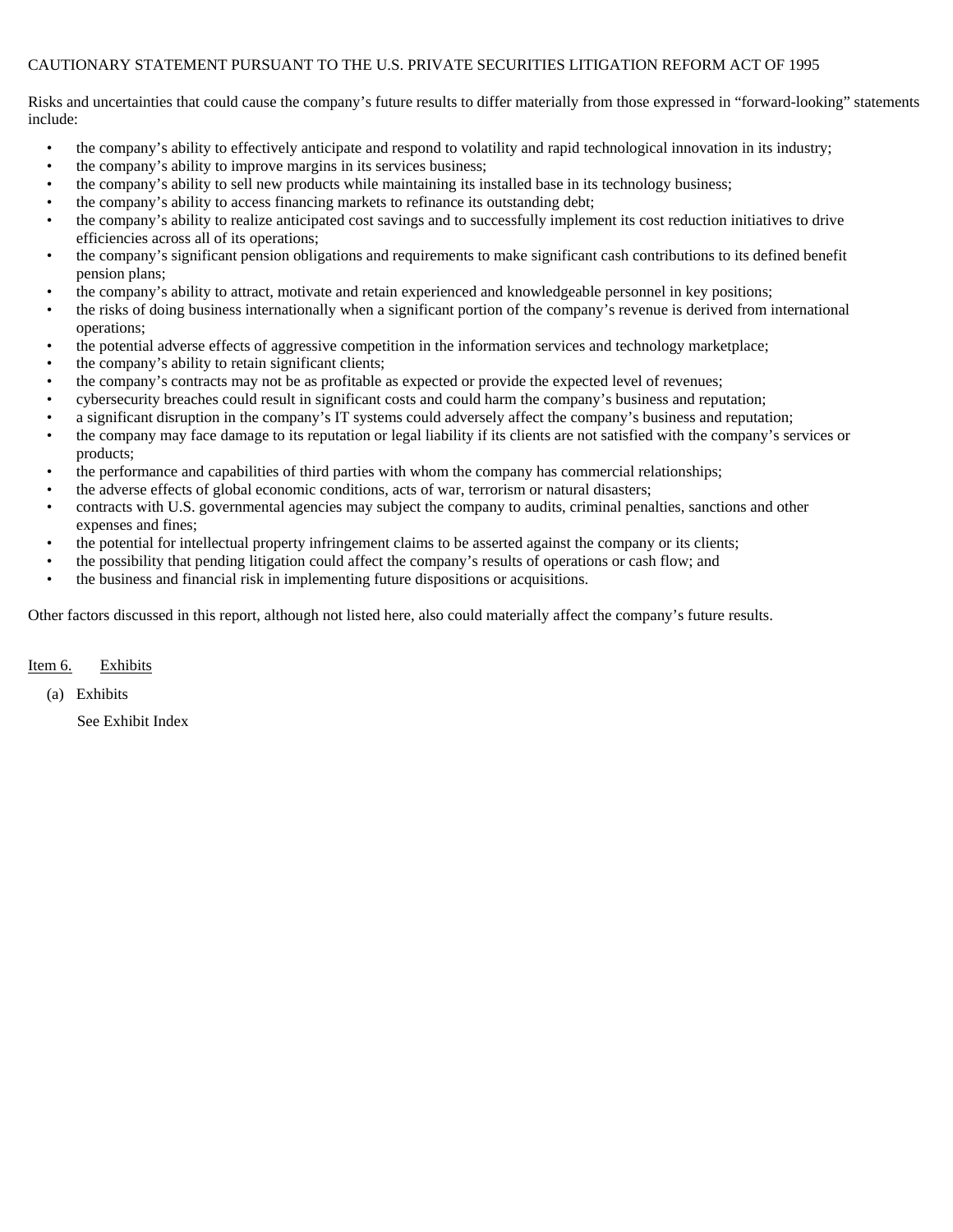## **SIGNATURES**

Pursuant to the requirements of the Securities Exchange Act of 1934, the registrant has duly caused this report to be signed on its behalf by the undersigned thereunto duly authorized.

UNISYS CORPORATION

| Date: July 29, 2016 | By: | /s/ Janet Brutschea Haugen<br>Janet Brutschea Haugen<br>Senior Vice President and<br><b>Chief Financial Officer</b> |
|---------------------|-----|---------------------------------------------------------------------------------------------------------------------|
|                     | By: | (Principal Financial Officer)<br>/s/ Michael M. Thomson                                                             |
|                     |     | Michael M. Thomson<br>Vice President and<br>Corporate Controller<br>(Principal Accounting Officer)                  |

# EXHIBIT INDEX

| <b>Exhibit Number</b> | <b>Description</b>                                                                                                                                                                                           |
|-----------------------|--------------------------------------------------------------------------------------------------------------------------------------------------------------------------------------------------------------|
| 3.1                   | Restated Certificate of Incorporation of Unisys Corporation (incorporated by reference to Exhibit 3.1 to the<br>registrant's Current Report on Form 8-K filed on April 30, 2010)                             |
| 3.2                   | Certificate of Amendment to Restated Certificate of Incorporation of Unisys Corporation (incorporated by<br>reference to Exhibit 3.1 to the registrant's Current Report on Form 8-K filed on April 28, 2011) |
| 3.3                   | Bylaws of Unisys Corporation, as amended through April 30, 2015 (incorporated by reference to Exhibit 3.3<br>to the Company's Quarterly Report on Form 10-Q filed on April 30, 2015)                         |
| 10.1                  | Amendment No. 6 dated as of March 4, 2016 to Credit Agreement dated as of June 23, 2011                                                                                                                      |
| 10.2                  | Amendment No. 7 dated as of July 25, 2016 to Credit Agreement dated as of June 23, 2011                                                                                                                      |
| 12                    | Statement of Computation of Ratio of Earnings to Combined Fixed Charges and Preferred Stock Dividends                                                                                                        |
| 31.1                  | Certification of Peter A. Altabef required by Rule 13a-14(a) or Rule 15d-14(a)                                                                                                                               |
| 31.2                  | Certification of Janet Brutschea Haugen required by Rule 13a-14(a) or Rule 15d-14(a)                                                                                                                         |
| 32.1                  | Certification of Peter A. Altabef required by Rule 13a-14(b) or Rule 15d-14(b) and Section 906 of the<br>Sarbanes-Oxley Act of 2002, 18 U.S.C. Section 1350                                                  |
| 32.2                  | Certification of Janet Brutschea Haugen required by Rule 13a-14(b) or Rule 15d-14(b) and Section 906 of<br>the Sarbanes-Oxley Act of 2002, 18 U.S.C. Section 1350                                            |
| 101.INSXBRL           | <b>Instance Document</b>                                                                                                                                                                                     |
| 101.SCHXBRL           | Taxonomy Extension Schema Document                                                                                                                                                                           |
| 101.CALXBRL           | Taxonomy Extension Calculation Linkbase Document                                                                                                                                                             |
| 101.LABXBRL           | Taxonomy Extension Labels Linkbase Document                                                                                                                                                                  |
| 101.PREXBRL           | Taxonomy Extension Presentation Linkbase Document                                                                                                                                                            |
| 101.DEFXBRL           | Taxonomy Extension Definition Linkbase Document                                                                                                                                                              |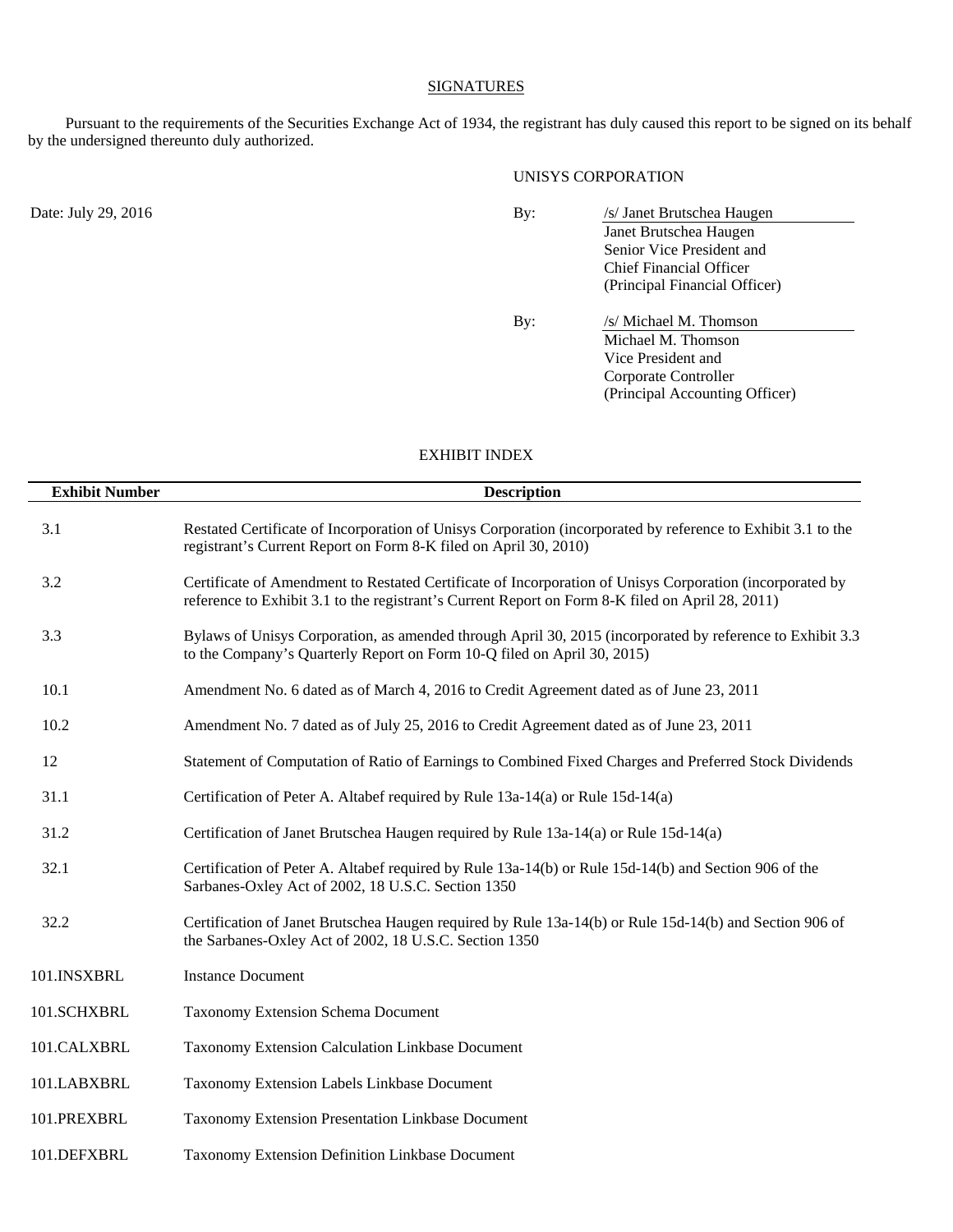#### AMENDMENT NO. 6

#### Dated as of March 4, 2016

to

## CREDIT AGREEMENT

#### Dated as of June 23, 2011

THIS AMENDMENT NO. 6 (this "Amendment") is made as of March 4, 2016 by and among (i) Unisys Corporation (the " Borrower "), (ii) Unisys Holding Corporation, Unisys NPL, Inc. and Unisys AP Investment Company I (each a " Guarantor " and, collectively, the " Guarantors " and, collectively with the Borrower, the " Credit Parties "), (iii) the undersigned Lenders and (iv) Wells Fargo Bank, National Association, as administrative agent (the "Agent"), under that certain Credit Agreement dated as of June 23, 2011 by and among the Borrower, the other Credit Parties, the Lenders and the Agent (as amended, restated, supplemented or otherwise modified from time to time prior to the date hereof, the " Credit Agreement "). Capitalized terms used herein and not otherwise defined herein shall have the respective meanings given to them in the Credit Agreement.

WHEREAS, the Credit Parties, the Lenders party hereto and the Agent have agreed to amend the Credit Agreement on the terms and conditions set forth herein;

NOW, THEREFORE, in consideration of the premises set forth above, the terms and conditions contained herein, and other good and valuable consideration, the receipt and sufficiency of which are hereby acknowledged, the Credit Parties, the Lenders party hereto and the Agent hereby agree to enter into this Amendment.

1. Amendment to the Credit Agreement . Effective as of the "Amendment No. 6 Effective Date" (as defined below), the parties hereto agree that the Credit Agreement is hereby amended as follows:

(a) Section 5.4 of the Credit Agreement is hereby amended by adding the following Section  $5.4(p)$ :

"(p) Investments represented by Permitted Equity Derivative Agreements and the performance of obligations under Permitted Equity Derivative Agreements (including payments of cash pursuant thereto)."

- (b) Section 5.9 of the Credit Agreement is hereby amended by:
	- (i) amending and restating the introductory paragraph of Section 5.9 as follows:

"Restricted Payments. No Credit Party shall, and no Credit Party shall suffer or permit any of its Subsidiaries to, declare or make any dividend payment or other distribution of assets, properties, cash, rights, obligations or securities on account of any of its Equity Interests, or purchase, redeem or otherwise acquire for value (or permit any of its Subsidiaries to do so), or make any payment to induce the conversion of any of its Equity Interests, now or hereafter outstanding (each, a " Restricted Payment "), except that the Credit Parties and their respective Subsidiaries may:"; and

(ii) adding the following Section  $5.9(m)$ :

"(m) enter into, exercise rights and perform obligations under Permitted Equity Derivative Agreements (including payments of cash pursuant thereto)."

(c) Section 7.1(e)(ii) of the Credit Agreement is hereby amended by amending and restating Section 7.1(e)(ii) of the Credit Agreement as follows:

"(ii) fails to perform or observe any other condition or covenant, or any other event shall occur or condition exist, under any agreement or instrument relating to any such Indebtedness and such failure continues after the applicable grace or notice period, if any, specified in the document relating thereto on the date of such failure, if the effect of such failure,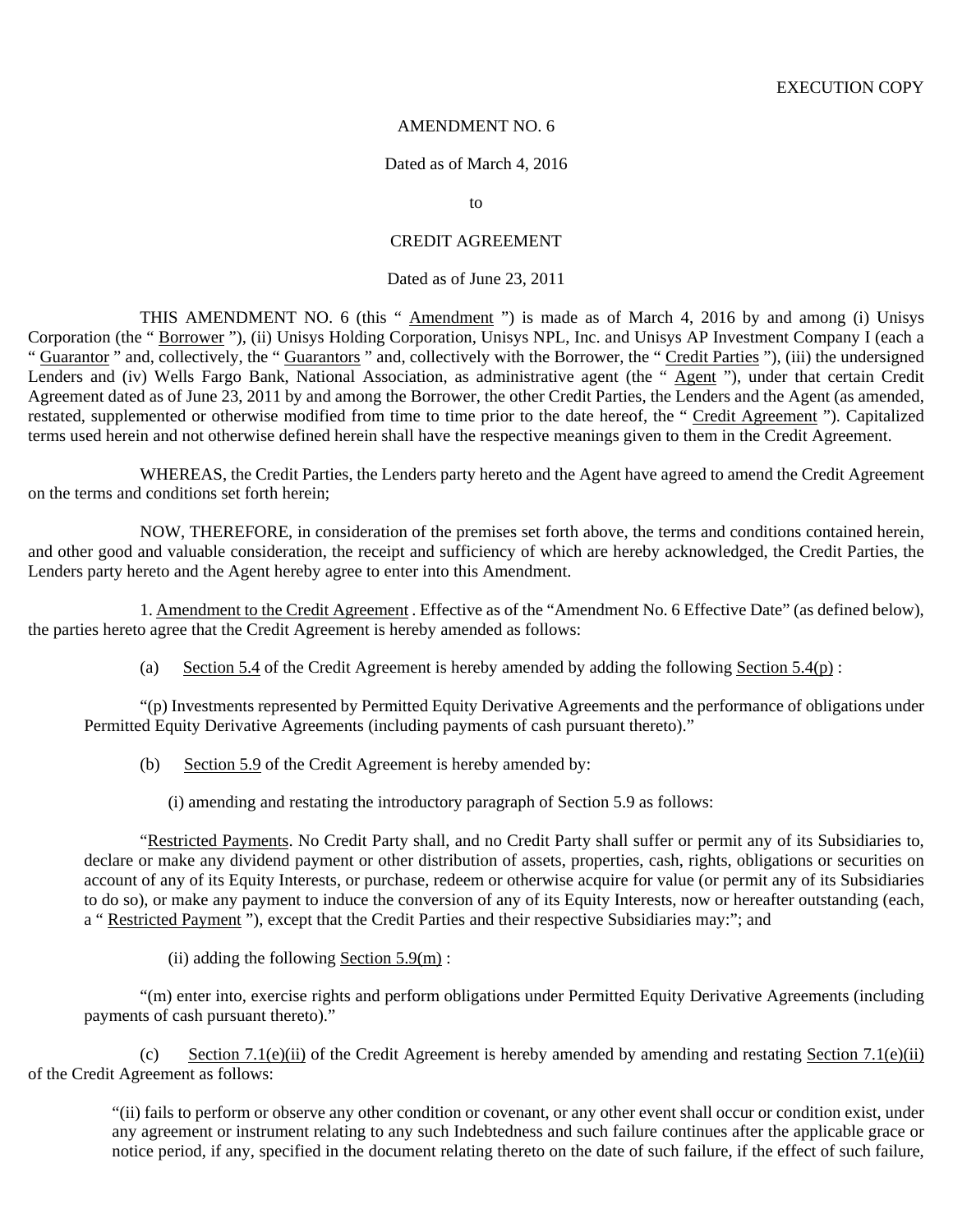event or condition is to cause, or to permit the holder or holders of such Indebtedness or beneficiary or beneficiaries of such Indebtedness (or a trustee or agent on behalf of such holder or holders or beneficiary or beneficiaries) to cause such Indebtedness to be declared to be due and payable prior to its stated maturity (without regard to any subordination terms with respect thereto), provided that this clause (e)(ii) shall not apply to (A) secured Indebtedness that becomes due as a result of the voluntary sale or transfer of the Property or assets securing such Indebtedness, if (x) such sale or transfer is permitted hereunder and under the documents providing for such Indebtedness and (y) all required repayments or prepayments (if any) required under the terms of the agreements governing such Indebtedness arising because of such voluntary sale or transfer are paid in accordance with the terms of such agreements or (B) any requirement to deliver cash or equity securities upon conversion of any convertible Indebtedness;"

(d) The definition of "Indebtedness" set forth in Section 11.1 is hereby amended by adding the following sentence to the end of the definition:

"Notwithstanding the foregoing, obligations arising from any Permitted Equity Derivative Agreement shall not be considered Indebtedness."

(e) The following definitions are hereby added to Section 11.1 in alphabetical order:

""Convertible Debt Security" means any debt security the terms of which provide for the conversion thereof into Capital Stock, cash or a combination of Capital Stock and cash."

""Permitted Equity Derivative Agreement" means any forward purchase, accelerated share purchase, call option, warrant transaction or other equity derivative transaction (including, but not limited to, any bond hedge transaction or capped call transaction), whether settled in shares, cash or a combination thereof, in each case entered into by the Borrower in connection with the issuance of Convertible Debt Securities; provided that the terms, conditions and covenants of each such agreement shall be such as are customary for agreement of such type (as determined conclusively by the Borrower in good faith)."

(f) The definition of "Interest Expense" set forth in Exhibit C to Exhibit 4.2(b) to the Credit Agreement is hereby amended by deleting such definition in its entirety and replacing it with the following:

"The est Expense" shall mean (x) for purposes of the calculation of EBITDA, with respect to the Borrower and its consolidated Subsidiaries for any fiscal period, interest expense (whether cash or non-cash) of such Person determined in accordance with GAAP for the relevant period ended on such date, including (a) amortization of original issue discount on any Indebtedness and of all fees payable in connection with the incurrence of such Indebtedness (to the extent included in interest expense), (b) the interest portion of any deferred payment obligation and (c) the interest component of any Capital Lease Obligation and (y) for purposes of the calculation of Fixed Charge Coverage Ratio, with respect to the Borrower and its consolidated Subsidiaries for any fiscal period, interest expense (excluding any non-cash interest expense) of such Person determined in accordance with GAAP for the relevant period ended on such date."

2. Condition of Effectiveness . This Amendment shall become effective on the date first written above (the " Amendment No. 6 Effective Date ") upon the Agent's receipt of counterparts of this Amendment duly executed by each Credit Party and the Required Lenders.

follows:

3. Representations and Warranties of the Credit Parties . Each Credit Party hereby represents and warrants as

(a) This Amendment and the Credit Agreement (as amended hereby), as applicable, constitute legal, valid and binding obligations of such Credit Party, enforceable against such Credit Party in accordance with their respective terms, except as enforceability may be limited by applicable bankruptcy, insolvency, fraudulent transfer or similar laws affecting the enforcement of creditors' rights generally or by equitable principles relating to enforceability.

(b) As of the date hereof and after giving effect to the terms of this Amendment, (i) no Default or Event of Default has occurred and is continuing or would reasonably be expected to result from the effectiveness of this Amendment and (ii) each of the representations and warranties of such Credit Party set forth in the Credit Agreement or any other Loan Document to which such Credit Party is a party is true and correct in all material respects (without duplication of any materiality qualifier contained therein), except to the extent any such representation or warranty expressly relates to an earlier date (in which event such representation or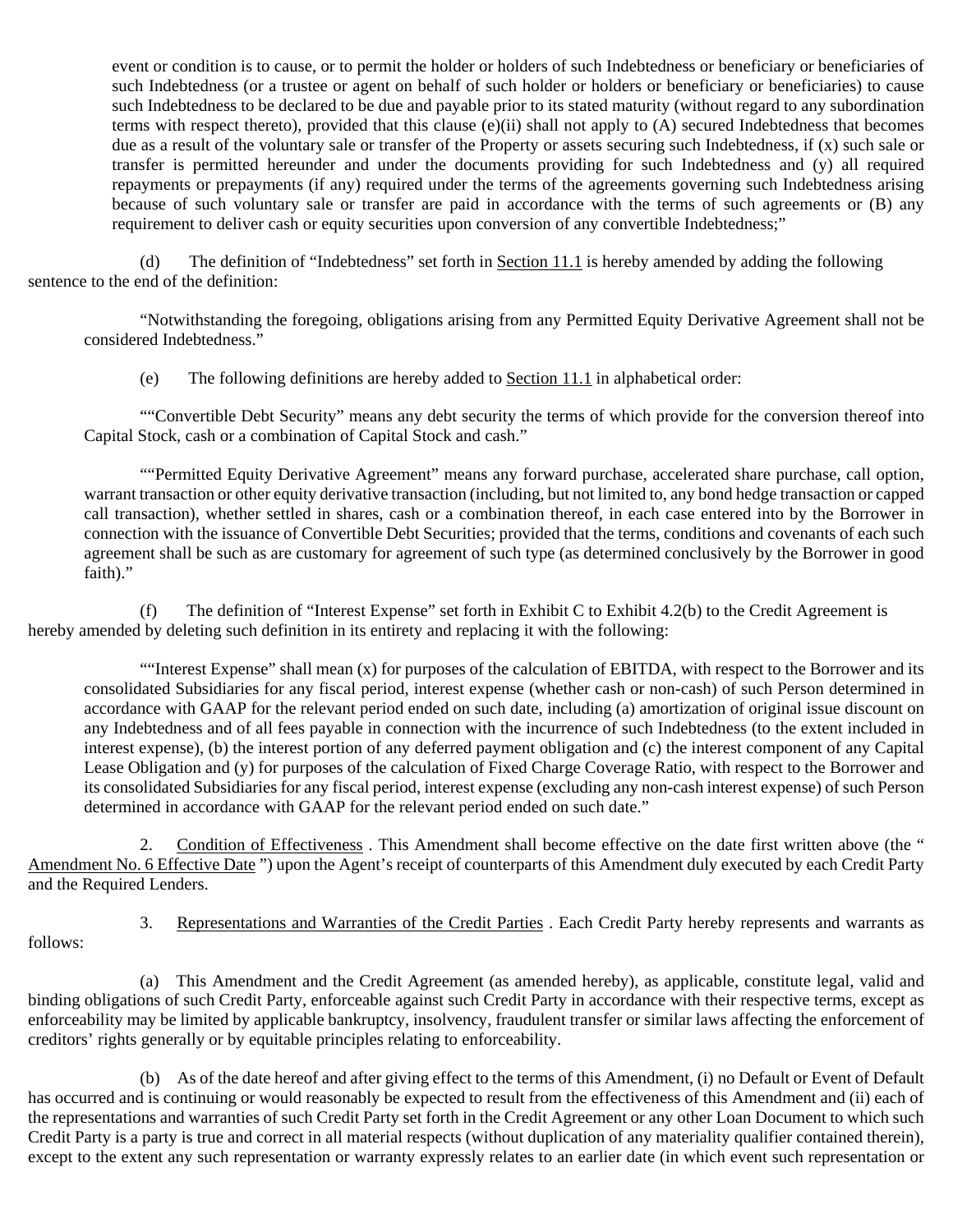warranty was true and correct in all material respects (without duplication of any materiality qualifier contained therein) as of such earlier date).

# 4. Reference to and Effect on the Credit Agreement .

(a) Upon the effectiveness hereof, each reference to the Credit Agreement in the Credit Agreement or any other Loan Document shall mean and be a reference to the Credit Agreement as amended hereby.

(b) The Credit Agreement and all other documents, instruments and agreements executed and/or delivered in connection therewith shall remain in full force and effect and are hereby ratified and confirmed.

(c) Except with respect to the subject matter hereof, the execution, delivery and effectiveness of this Amendment shall not operate as a waiver of any right, power or remedy of the Agent or the Lenders, nor constitute a waiver of any provision of the Credit Agreement or any other documents, instruments and agreements executed and/or delivered in connection therewith.

5. Consent and Reaffirmation . Without in any way establishing a course of dealing by the Agent or any Lender, each of the undersigned Credit Parties consents to the Amendment and reaffirms the terms and conditions of the Credit Agreement and any other Loan Document executed by it and acknowledges and agrees that such Credit Agreement and each and every such Loan Document executed by the undersigned in connection with the Credit Agreement remains in full force and effect and is hereby reaffirmed, ratified and confirmed.

6. Governing Law . This Amendment shall be construed in accordance with and governed by the law of the State of New York.

7. Headings . Section headings in this Amendment are included herein for convenience of reference only and shall not constitute a part of this Amendment for any other purpose.

8 Counterparts . This Amendment may be executed by one or more of the parties hereto on any number of separate counterparts, and all of said counterparts taken together shall be deemed to constitute one and the same instrument. Signatures delivered by facsimile or PDF shall have the same force and effect as manual signatures delivered in person.

# [Signature Pages Follow]

IN WITNESS WHEREOF, this Amendment has been duly executed as of the day and year first above written.

UNISYS CORPORATION, as the Borrower

By: /s/ Scott A. Battersby Name: Scott A. Battersby Title: Vice President and Treasurer

UNISYS HOLDING CORPORATION, as a Credit Party

By: /s/ John Bereschak Name: John Bereschak Title: Vice President and Treasurer

UNISYS NPL, INC.,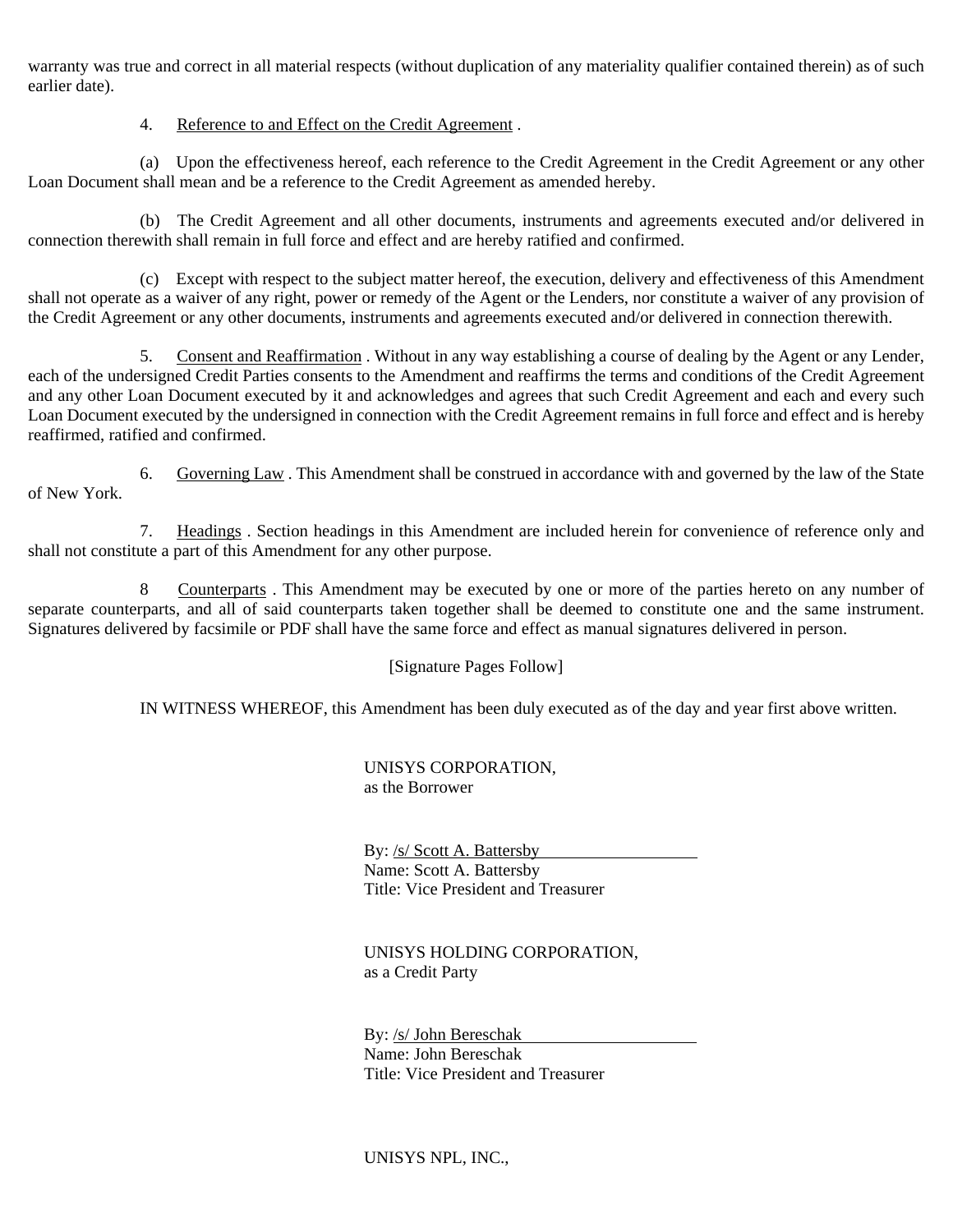as a Credit Party

By: /s/ John Bereschak Name: John Bereschak Title: Vice President and Treasurer

UNISYS AP INVESTMENT COMPANY I, as a Credit Party

By: /s/ John Bereschak Name: John Bereschak Title: Vice President and Treasurer

Signature Page to Amendment No. 6 to Credit Agreement dated as of June 23, 2011 Unisys Corporation

# WELLS FARGO BANK, NATIONAL ASSOCIATION, as Agent

By: /s/ Robert H. Waters, Jr. Name: Robert H. Waters, Jr. Title: Duly Authorized Signatory

Signature Page to Amendment No. 6 to Credit Agreement dated as of June 23, 2011 Unisys Corporation

CITIBANK, N.A., as a Lender

By: /s/ Allister Chan Name: Allister Chan Title: Vice President

Signature Page to Amendment No. 6 to Credit Agreement dated as of June 23, 2011 Unisys Corporation

WELLS FARGO BANK, NATIONAL ASSOCIATION, as a Lender

By: /s/ Robert H. Waters, Jr.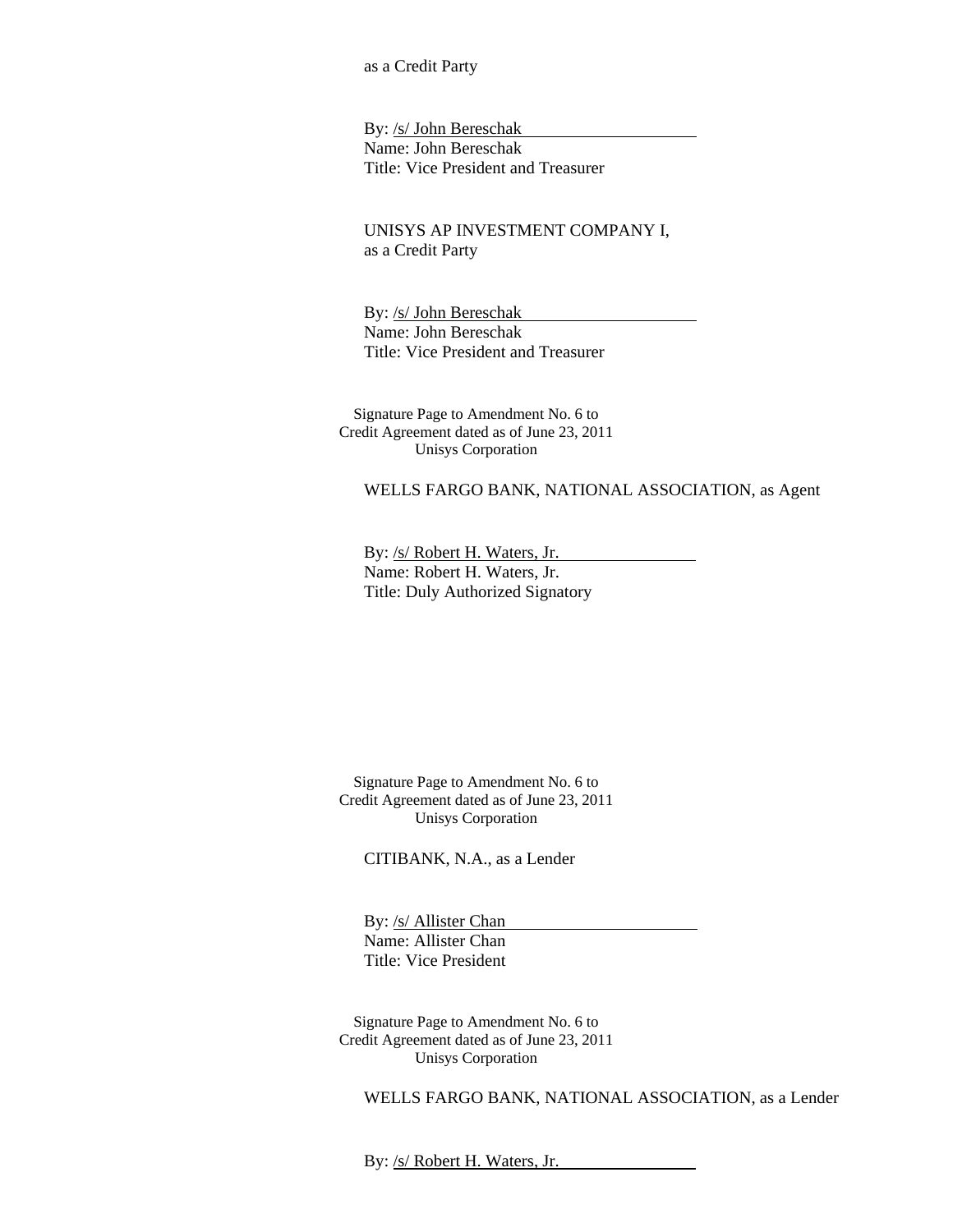Name: Robert H. Waters, Jr. Title: Duly Authorized Signatory

Signature Page to Amendment No. 6 to Credit Agreement dated as of June 23, 2011 Unisys Corporation

# CITIZENS BUSINESS CAPITAL, A DIVISION OF CITIZENS ASSET FINANCE, INC., as a Lender

By: /s/ Kenneth Wales Name: Kenneth Wales Title: Vice President

Signature Page to Amendment No. 6 to Credit Agreement dated as of June 23, 2011 Unisys Corporation

HSBC BANK USA, N.A., as a Lender

By: /s/ Peter Martin Name: Peter Martin Title: Vice President

Signature Page to Amendment No. 6 to Credit Agreement dated as of June 23, 2011 Unisys Corporation

BANK OF AMERICA, N.A., as a Lender

By: /s/ Christy L. Bowen Name: Christy L. Bowen Title: Vice President

Signature Page to Amendment No. 6 to Credit Agreement dated as of June 23, 2011 Unisys Corporation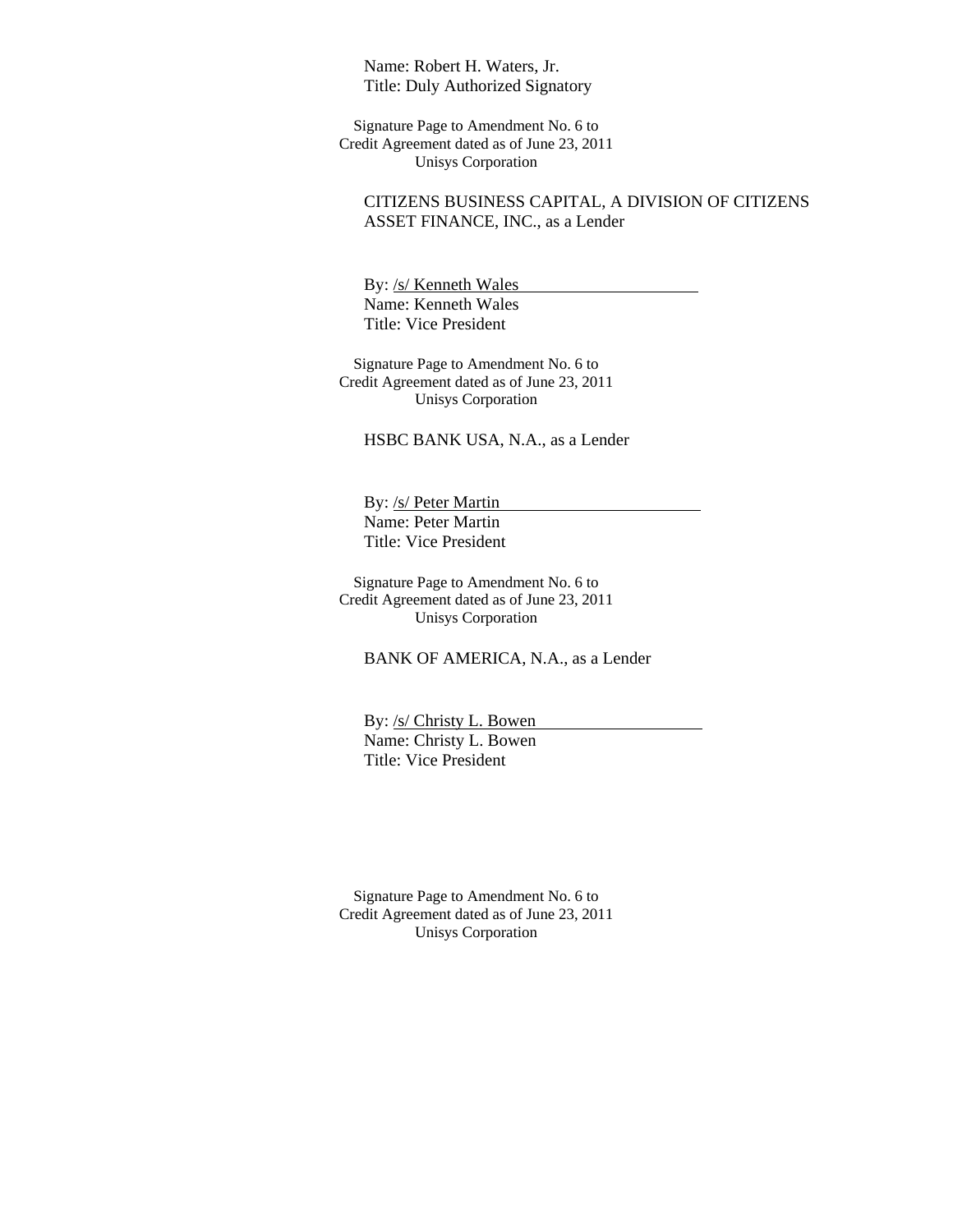## AMENDMENT NO. 7

#### Dated as of July 25, 2016

to

# CREDIT AGREEMENT

#### Dated as of June 23, 2011

THIS AMENDMENT NO. 7 (this " Amendment ") is made as of July 25, 2016 by and among (i) Unisys Corporation (the " Borrower "), (ii) Unisys Holding Corporation, Unisys NPL, Inc. and Unisys AP Investment Company I (each a " Guarantor " and, collectively, the " Guarantors " and, collectively with the Borrower, the " Credit Parties "), (iii) the undersigned Lenders and (iv) Wells Fargo Bank, National Association, as administrative agent (the " Agent "), under that certain Credit Agreement dated as of June 23, 2011 by and among the Borrower, the other Credit Parties, the Lenders and the Agent (as amended, restated, supplemented or otherwise modified from time to time prior to the date hereof, the "Credit Agreement"). Capitalized terms used herein and not otherwise defined herein shall have the respective meanings given to them in the Credit Agreement.

WHEREAS, the Credit Parties have requested that the Lenders amend the Credit Agreement to provide flexibility for the issuance by the Borrower of certain senior notes (the "New Notes Issuance") which may be secured and constitute Non-ABL Priority Lien Debt and utilize a portion of the Non-ABL Priority Lien Cap (the " New Notes ") (which New Notes Issuance may result each Credit Party granting a Lien to secure the 2017 Notes in accordance with the equal and ratable sharing clause of the 2017 Notes Indenture) (the " Specified Transactions "); and

WHEREAS, the Credit Parties, the Lenders party hereto and the Agent have agreed to amend the Credit Agreement to, among other things, provide the Borrower the flexibility to consummate the Specified Transactions on the terms and conditions set forth herein;

NOW, THEREFORE, in consideration of the premises set forth above, the terms and conditions contained herein, and other good and valuable consideration, the receipt and sufficiency of which are hereby acknowledged, the Credit Parties, the Lenders party hereto and the Agent hereby agree to enter into this Amendment.

1. Amendments to Credit Agreement . Effective as of the Amendment No. 7 Effective Date (as defined below) upon the satisfaction of the conditions specified in Section 3 below, the parties hereto agree that the Credit Agreement is hereby amended as follows:

(a) Each of Sections 3.3, 3.19, 3.22, and 3.29 of the Credit Agreement is hereby amended to delete the reference to "Amendment No. 3 Effective Date" appearing therein and substitute "Amendment No. 7 Effective Date" therefor.

(b) Section 3.28 of the Credit Agreement is hereby amended and restated in its entirety as follows:

"Section 3.28 Senior Notes . As of the Amendment No. 7 Effective Date, the Borrower has delivered to Agent a complete and correct copy of the 2017 Notes Indenture and the 2021 Convertible Senior Notes Indenture (in each case, including all material amendments, modifications and supplements thereto). Upon consummation of the New Notes Issuance, the Borrower has delivered to Agent a complete and correct copy of the 2017 Notes Indenture, the New Notes Indenture, the 2021 Convertible Senior Notes Indenture, and (if applicable) the Collateral Trust Agreement (in each case, including all material amendments, modifications and supplements thereto). All Obligations, including the L/C Reimbursement Obligations, constitute (a) Indebtedness permitted under the 2017 Notes Indenture, the 2021 Convertible Senior Notes Indenture, and, upon consummation of the New Notes Issuance, the New Notes Indenture and (if applicable) the Collateral Trust Agreement, (b) if applicable, "Permitted ABL Debt Obligations" (as defined in the Collateral Trust Agreement) and (c) if applicable, "ABL Obligations" (as defined in the Intercreditor Agreement) entitled to the benefits of the provisions contained in the Intercreditor Agreement."

(c) Section 5.5(a)(ii) of the Credit Agreement is hereby amended to delete the parenthetical appearing there and substitute the following therefor: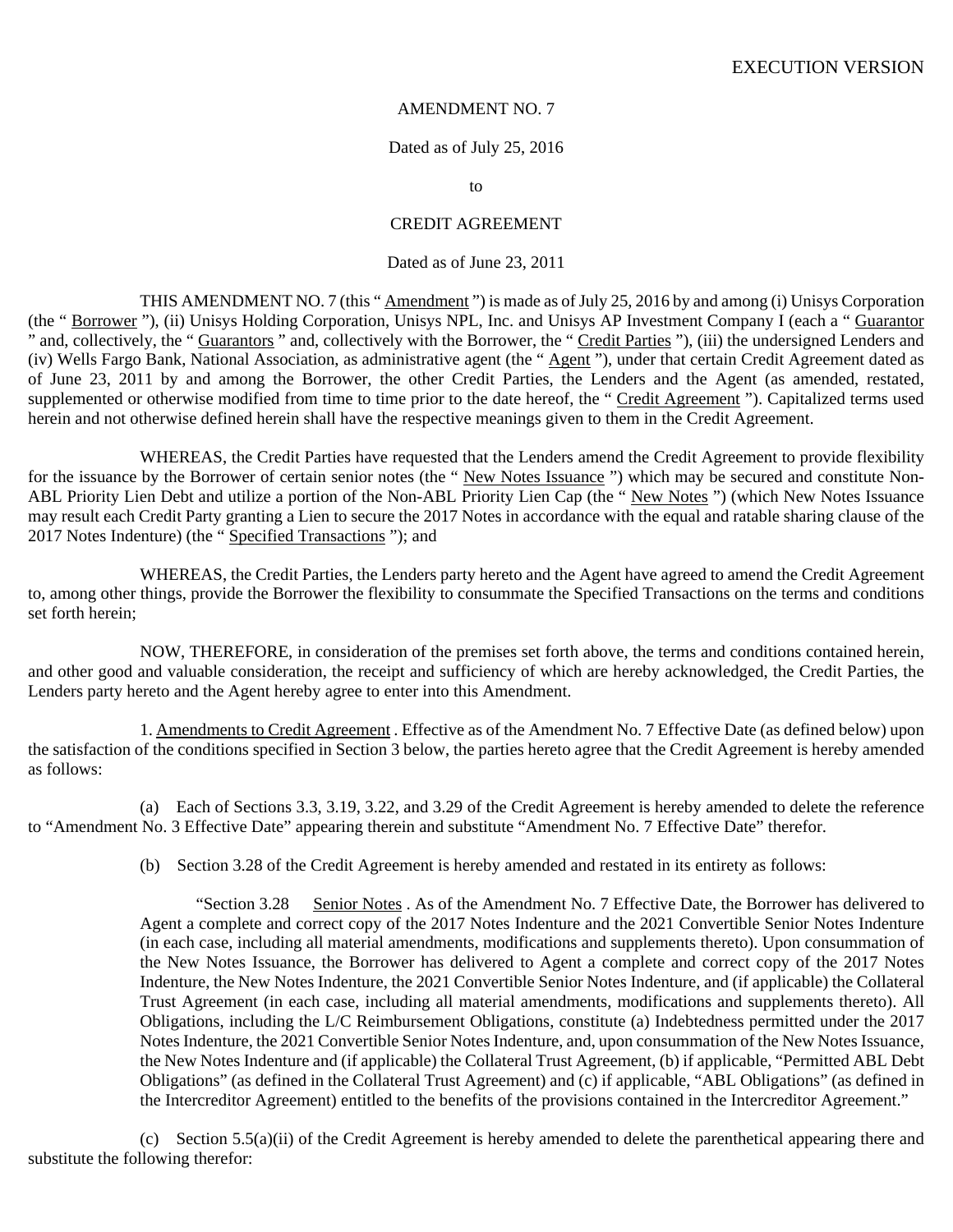"(other than letters of credit in existence on the Closing Date, which will be deemed to be incurred under clause (i) (to the extent provided in Section 1.1(b)(viii)) or clause (xvi) below)".

(d) Section  $5.5(a)(v)(1)$  of the Credit Agreement is hereby amended and restated in its entirety as follows:

"(1) neither the Borrower nor any Subsidiary Guarantor shall incur any Non-ABL Priority Lien Debt if the aggregate principal amount outstanding under this clause (v) (as of any date of incurrence of Indebtedness under this clause (v) and after giving pro forma effect to the application of any net proceeds therefrom within thirty-five (35) days of the date of such incurrence) would exceed \$300.0 million, unless the Credit Parties were in compliance with the covenants set forth in Article VI as of the end of the most recent fiscal quarter for which financial statements have been delivered hereunder (regardless of whether any such covenant is required to be tested as of such date pursuant to Article VI ); provided that, solely for purposes of determining whether the foregoing is satisfied with respect to the New Notes Issuance and the transactions contemplated by a supplemental indenture to secure the 2017 Notes in accordance with the equal and ratable sharing clause of the 2017 Notes Indenture in connection with the New Notes Issuance, the minimum Fixed Charge Coverage Ratio permitted under Section 6.2 as of the applicable Fiscal Quarter shall be deemed to be 1.00 to 1.00;".

(e) Section  $5.5(a)(v)$  is hereby amended to delete the phrase "to refinance the 2017 Notes" appearing in subclause (2) thereof and replacing the period appearing at the end of subclause (2) thereof with the phrase "; and".

(f) Section  $5.5(a)(v)$  is hereby amended to add a new subclause (3) following subclause (2) thereof as follows:

"(3) any Non-ABL Priority Lien Debt or unsecured indebtedness incurred pursuant to this Section  $5.5(a)(v)$  after the Amendment No. 7 Effective Date shall have a stated maturity date of no sooner than 90 days after the Revolving Termination Date as in effect at the time of such incurrence."

(g) Section 5.13 of the Credit Agreement is hereby amended and restated in its entirety as follows:

"Section 5.13 Amendments to Note Documents . No Credit Party shall, and no Credit Party shall permit any of its Subsidiaries to, amend, supplement, waive or otherwise modify any provision of (a) the 2017 Notes Indenture, (b) the 2021 Convertible Senior Notes Indenture, (c) upon consummation of the New Notes Issuance, the New Notes Indenture or (if applicable) the Collateral Trust Agreement, or (e) any other Contractual Obligation governing Non-ABL Priority Debt in each case in a manner which would reasonably be expected to have a Material Adverse Effect or if the effect of such change or amendment is to: (i) increase the stated interest rate on such Indebtedness; (ii) shorten the stated dates upon which payments of principal or interest are due on such Indebtedness; (iii) change the subordination provisions (if any) thereof (or the subordination terms of any guaranty thereof) in any manner materially adverse to the interests of the Agent or the Lenders; or (iv) change or amend any other terms if such changes or amendments would materially increase the obligations of the Credit Parties or confer additional material rights on the holder of such Indebtedness in a manner which, taken as a whole, is materially adverse to the Credit Parties, Agent or Lenders; provided that the Credit Parties may supplement the 2017 Notes Indenture to secure the 2017 Notes in accordance with the equal and ratable sharing clause of the 2017 Notes Indenture in connection with the consummation of the New Notes Issuance."

(h) Section 5.14 of the Credit Agreement is hereby amended to delete the clause "Except pursuant to the Loan Documents, the 2012 Note Indenture, the 2014 Notes Indenture, the 2015 Notes Indenture, the 2016 Notes Indenture, and the Collateral Trust Agreement (or any indenture or agreement pursuant to which the Existing Notes are then outstanding or any permitted refinancing thereof)," appearing at the beginning of such section and substitute the following therefor:

> "Except pursuant to (a) the Loan Documents, (b) the 2017 Notes Indenture, (c) upon consummation of the New Notes Issuance, the New Notes Indenture, (d) the 2021 Convertible Senior Notes Indenture, or (e) upon consummation of the New Notes Issuance, the Collateral Trust Agreement (or any indenture or agreement pursuant to which the 2017 Notes, New Notes, or 2021 Convertible Senior Notes are then outstanding or any permitted refinancing thereof),".

follows:

(i) Section 7.1(e) of the Credit Agreement is amended to amend and restate clause (iii) thereof in its entirety as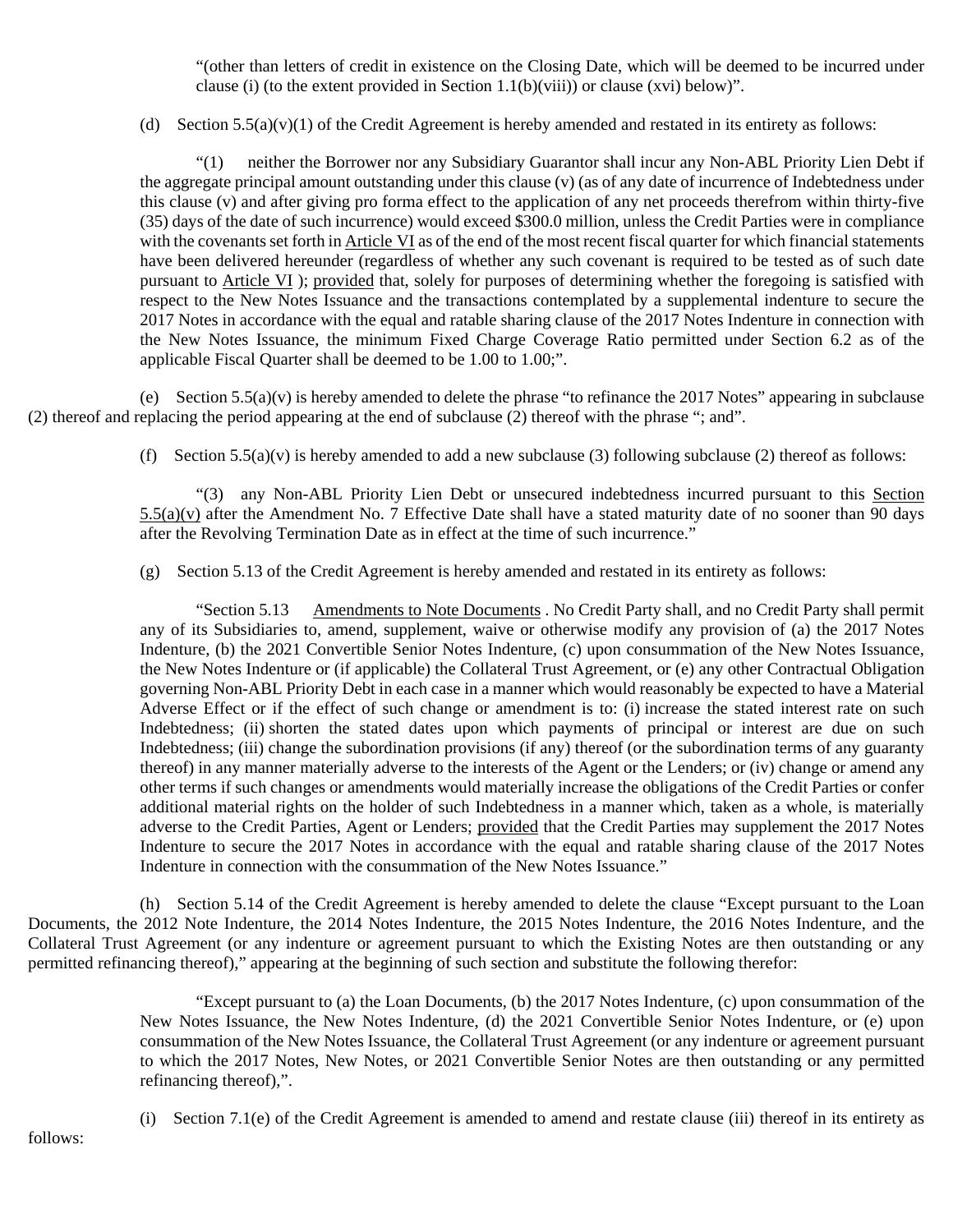"(iii) any "Event of Default" shall occur under (A) the 2017 Notes Indenture, (B) upon consummation of the New Notes Issuance, the New Notes Indenture, (C) the 2021 Convertible Senior Notes Indenture (or the equivalent of any "Event of Default" shall occur under the definitive documents evidencing any Permitted Refinancing Indebtedness with respect to the 2017 Notes, the New Notes or the 2021 Convertible Senior Notes) and such applicable "Event of Default" shall not have been annulled, waived or rescinded in accordance with the terms of such documents;".

(j) Section 9.26 of the Credit Agreement is hereby amended and restated in its entirety as follows:

"Section 9.26 Lien Sharing and Priority Confirmation; Intercreditor Agreement, etc. .

(a) For the enforceable benefit of all holders of each existing and future series of secured indebtedness entitled to the benefits of the Collateral Trust Agreement, and their representatives party to such Collateral Trust Agreement, each of the Lenders, by execution of this Agreement:

> (i) acknowledges and agrees that the holders of the obligations evidenced by the Loan Documents are bound by the provisions of the Collateral Trust Agreement and the Intercreditor Agreement, including the provisions relating to the ranking of Liens and the order of application of proceeds from enforcement of Liens; and

(ii) consents to the performance of, and directs the Agent to perform, its obligations under the Collateral Trust Agreement and the Intercreditor Agreement.

(b) The Agent is authorized and directed to execute on behalf of the Lenders any amendments to Section 9.26(a) to reflect the specific wording of any lien sharing and priority confirmation required by the terms of any Collateral Trust Agreement or Intercreditor Agreement entered into in accordance with the provisions of this Agreement, which amendments shall be effective without any further approval or execution by the Lenders.

(c) The Agent is authorized and directed to enter into an Intercreditor Agreement in connection with the New Notes Issuance, and to take such other actions and execute and deliver such other documents and agreements as shall be required to effectuate the terms thereof."

(k) Section 11.1 of the Credit Agreement is hereby amended to delete the definitions of "2012 Notes", "2012 Notes Indenture", "2012 Notes Trustee", "2014 Notes", "2014 Notes Trustee", "2014 Notes Indenture", "2014 Notes Trustee", "2015 Notes", "2015 Notes Indenture", "2015 Notes Trustee", "2016 Notes", "2016 Notes Indenture", "2016 Notes Trustee" and "Existing Notes".

(l) Section 11.1 of the Credit Agreement is hereby amended to add the following definitions thereto in the appropriate alphabetical order:

> "2021 Convertible Senior Notes" means the unsecured 5.50% Convertible Senior Notes Due 2021 issued by the Borrower pursuant to the 2021 Convertible Senior Notes Indenture.

> "2021 Convertible Senior Notes Indenture" means the Indenture, among the Borrower, the "Subsidiary Guarantors" from time to time party thereto and the 2021 Convertible Notes Trustee.

> "2021 Convertible Notes Trustee" means Wells Fargo Bank, National Association, in its capacity as "Trustee" under the 2021 Convertible Senior Notes Indenture and any successor "Trustee" under the 2021 Convertible Senior Notes Indenture.

"Amendment No. 7 Effective Date" means July 25, 2016.

"New Notes" means the senior secured notes issued pursuant to the New Notes Issuance.

"New Notes Indenture" means an indenture governing the New Notes, among the Borrower, the "Subsidiary Guarantors" from time to time party thereto and the New Notes Trustee.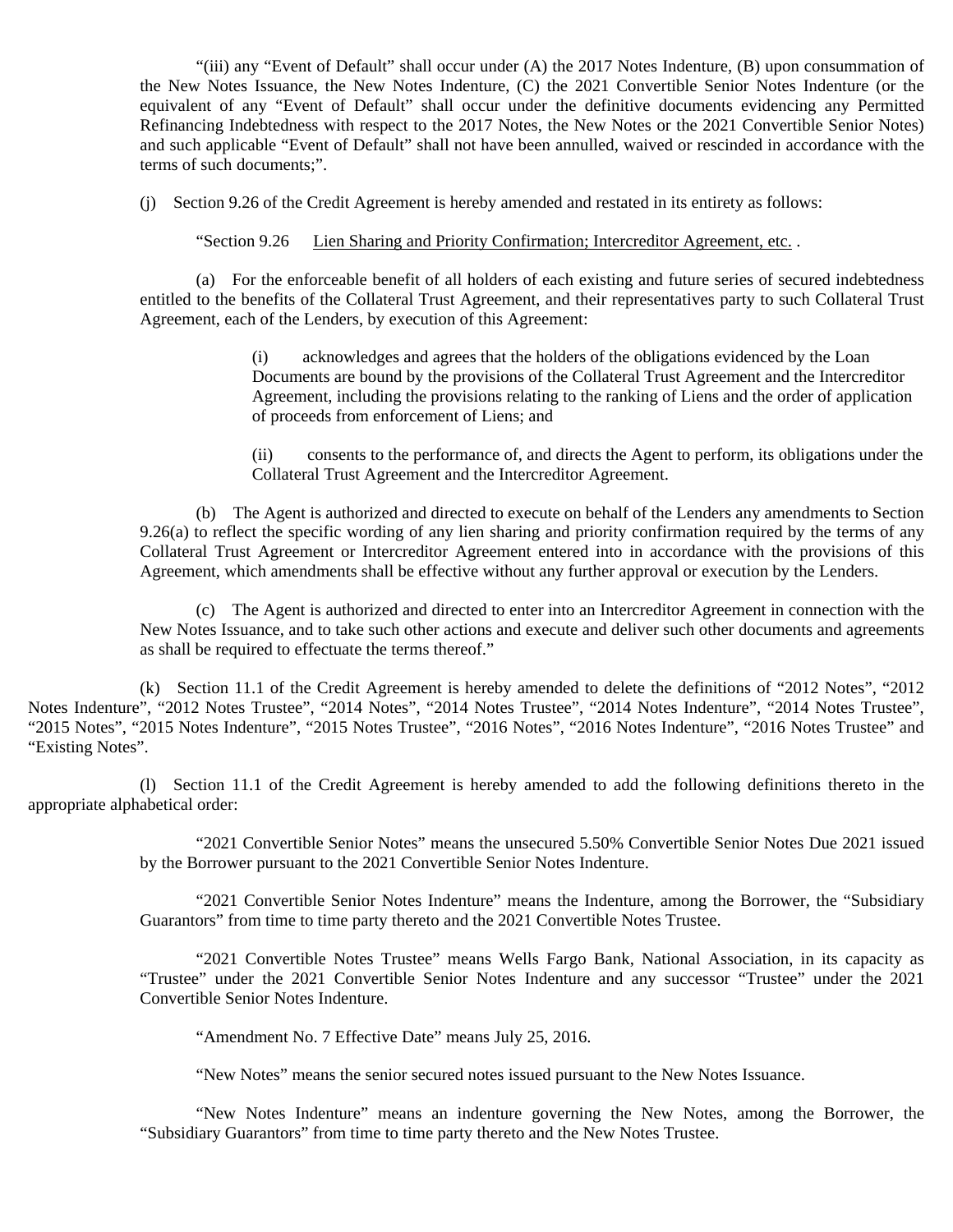"New Notes Issuance" means the issuance by the Borrower of certain senior notes; *provided* , that such senior notes will be incurred utilizing the Non-ABL Priority Lien Cap; *provided* further that, if such senior notes are secured (i) such senior notes will constitute Non-ABL Priority Lien Debt, and (ii) the collateral trustee with respect to such senior notes shall have entered into an Intercreditor Agreement with the Agent.

"New Notes Trustee" means the indenture trustee initially party to the New Notes Indenture and any successor "Trustee" under the New Notes Indenture.

(m) Section 11.1 of the Credit Agreement is hereby amended to amend and restate the definitions of "2017 Notes", "2017 Notes Indenture", "Collateral Trust Agreement", "Control Agreement", "Intercreditor Agreement", "Material Contract", "Non-ABL Priority Lien Cap" and "Non-ABL Priority Lien Debt" in their entirety as follows:

> "2017 Notes" means the 6¼% Senior Secured Notes Due 2017 issued by the Borrower pursuant to the 2017 Notes Indenture.

> "2017 Notes Indenture" means the Indenture dated as of June 1, 2012, as supplemented by the First Supplemental Indenture dated as of August 21, 2012, each among the Borrower, the "Subsidiary Guarantors" from time to time party thereto and the 2017 Notes Trustee.

> "Collateral Trust Agreement" means a collateral trust agreement among the Borrower, the "Guarantors" from time to time party thereto, the "Secured Debt Representatives" from time to time party thereto and a collateral trustee, entered into in connection with any Non-ABL Priority Lien Debt that is in form and substance acceptable to the Agent and the Required Lenders in their sole and absolute discretion (provided that any collateral trust agreement that is substantially identical in all respects material to the Lenders to the collateral trust agreement that was in effect on the Closing Date in connection with the Existing Notes shall be deemed to be in form and substance acceptable to the Required Lenders in their discretion).

> "Control Agreement" means a multi-party deposit account, securities account or commodities account control agreement by and among the applicable Credit Party, the Agent, the collateral trustee under the Collateral Trust Agreement (if applicable), the 2017 Notes Trustee (if applicable), the New Notes Trustee (if applicable) and the depository, securities intermediary or commodities intermediary, and each in form and substance satisfactory to Agent and, in any event, providing to Agent "control" of such deposit account, securities or commodities account within the meaning of Articles 8 and 9 of the UCC.

> "Intercreditor Agreement" means an intercreditor agreement entered into by the Agent in connection with any Non-ABL Priority Lien Debt that is in form and substance acceptable to the Agent and the Required Lenders in their sole and absolute discretion.

> "LIBOR" means, for each Interest Period, the offered rate per annum for deposits of Dollars for the applicable Interest Period that appears on Reuters Screen LIBOR 01 PAGE as of 11:00 A.M. (London, England time) two (2) Business Days prior to the first day in such Interest Period (and, if any such rate is below zero, the LIBOR shall be deemed to be zero). If no such offered rate exists, such rate will be the rate of interest per annum, as determined by Agent at which deposits of Dollars in immediately available funds are offered at 11:00 A.M. (London, England time) two (2) Business Days prior to the first day in such Interest Period by major financial institutions reasonably satisfactory to Agent in the London interbank market for such Interest Period for the applicable principal amount on such date of determination.

> "Material Contract" means each of (a) the 2017 Notes Indenture, (b) the 2021 Convertible Senior Notes Indenture, (c) upon consummation of the New Notes Issuance, the New Notes Indenture and, if applicable, the Collateral Trust Agreement, and (e) any other principal contract or agreement governing Indebtedness for borrowed money of the Borrower or any Domestic Subsidiary with operations in the United States in an amount in excess of \$50.0 million.

> "Non-ABL Priority Lien Cap" means (a) prior to the New Notes Issuance, \$500.0 million, and (b) upon consummation of the New Notes Issuance, \$750.0 million.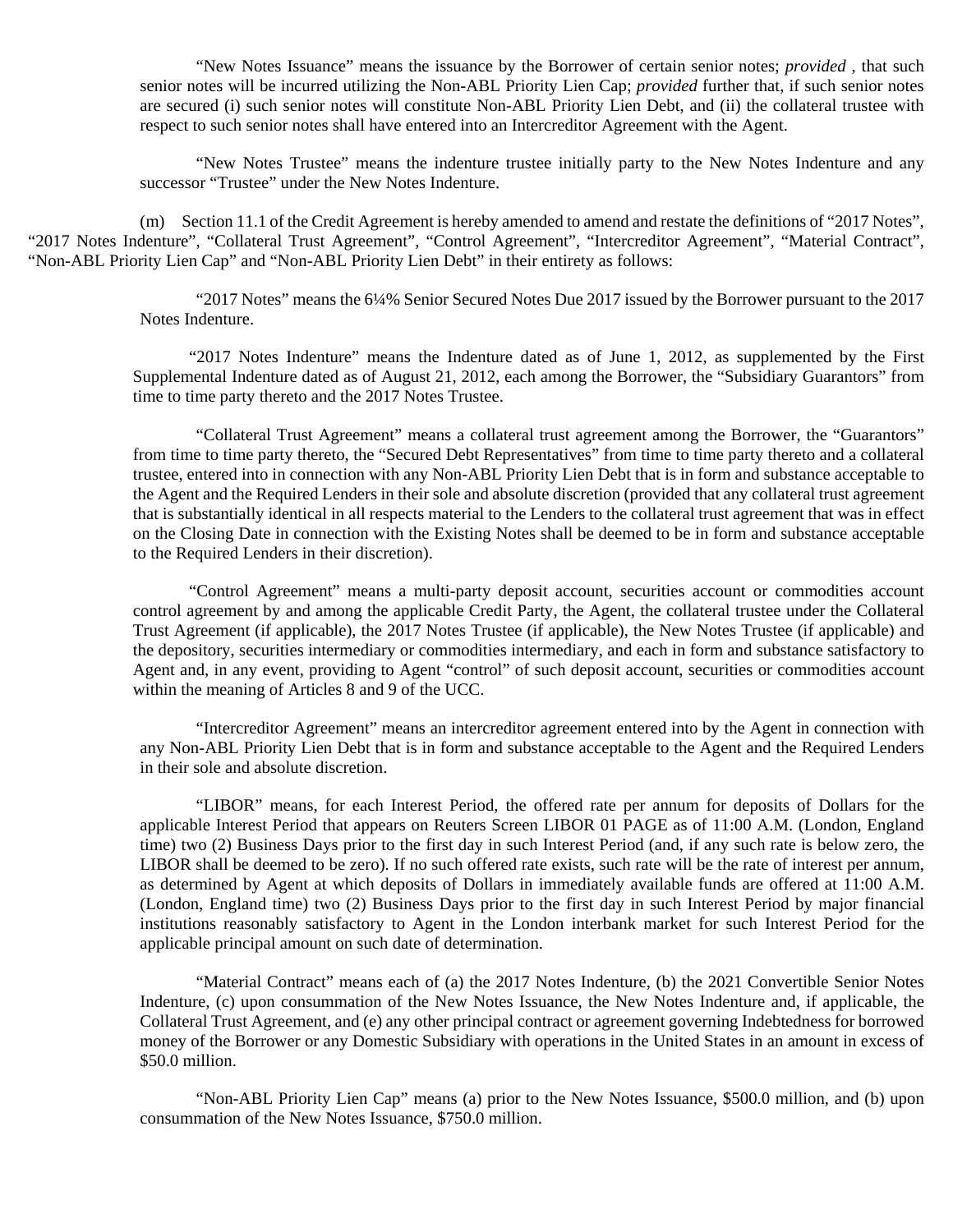"Non-ABL Priority Lien Debt" means any Indebtedness that is secured by Non-ABL Priority Liens, provided that such Indebtedness is governed by an indenture or a credit agreement, as applicable, or other agreement that includes a Lien Sharing and Priority Confirmation.

(n) Section 11.1 of the Credit Agreement is hereby amended to amend the definition of "Disqualified Stock" appearing therein to delete the second parenthetical therein.

(o) Exhibit B to Exhibit 4.2(b) of the Credit Agreement is hereby amended by (i) replacing the text "repurchase of the Existing Notes" with "repurchase of the 2017 Notes", (ii) replacing the text "January 1, 2011" with "July 31, 2016", and (iii) replacing the text "\$170,000,000" with "\$50,000,000", in each case in item 2 thereof.

(p) Exhibit B to Exhibit 4.2(b) of the Credit Agreement is hereby amended by adding the following add back after the add back for "Consolidated FAS 87 Pension Expenses" in item 2 of Exhibit B to Exhibit 4.2(b) of the Credit Agreement:

plus

The amount of any non-cash settlement charges deducted from net income (or loss) above caused by or attributable to the restructuring of pension plans of Borrower and its Subsidiaries (which shall not be duplicative to any other add-back item in this EBITDA calculation):  $\qquad \qquad$ 

(q) Schedules 3.19 and 3.22 to the Credit Agreement are hereby amended and restated in their entirety as set forth on Exhibit A hereto.

2. Amendment to the Guaranty and Security Agreement . Upon consummation of the New Notes Issuance and entry into of an Intercreditor Agreement in connection therewith, the parties hereto agree that the Guaranty and Security Agreement shall be amended to amend and restate the legend appearing thereon as follows (with the blanks appropriately filled in and with such other changes as may be required by the terms of the Intercreditor Agreement):

> "NOTWITHSTANDING ANYTHING HEREIN TO THE CONTRARY, THE LIEN AND SECURITY INTEREST GRANTED TO WELLS FARGO BANK, NATIONAL ASSOCIATION, AS AGENT, PURSUANT TO THIS GUARANTY AND SECURITY AGREEMENT AND THE EXERCISE OF ANY RIGHT OR REMEDY BY WELLS FARGO BANK, NATIONAL ASSOCIATION, AS AGENT, HEREUNDER ARE SUBJECT TO THE PROVISIONS OF THE INTERCREDITOR AGREEMENT, DATED AS OF 2016 (AS AMENDED, RESTATED, SUPPLEMENTED OR OTHERWISE MODIFIED FROM TIME TO TIME, THE "INTERCREDITOR AGREEMENT"), AMONG UNISYS CORPORATION, [ ], AS COLLATERAL TRUSTEE, WELLS FARGO BANK, NATIONAL ASSOCIATION, AS AGENT, AND CERTAIN OTHER PERSONS WHICH MAY BE OR BECOME PARTIES THERETO OR BECOME BOUND THERETO FROM TIME TO TIME. IN THE EVENT OF ANY CONFLICT BETWEEN THE TERMS OF THE INTERCREDITOR AGREEMENT AND THIS GUARANTY AND SECURITY AGREEMENT, THE TERMS OF THE INTERCREDITOR AGREEMENT SHALL GOVERN AND CONTROL."

3. Conditions of Effectiveness . This Amendment shall become effective on the date first written above (the "Amendment No. 7 Effective Date") upon the satisfaction of the following conditions precedent:

(a) Agent shall have received counterparts of this Amendment duly executed by each Credit Party and the Required Lenders; and

(b) Agent shall have received payment in full of all fees and all reimbursements of costs or expenses, in each case, invoiced prior to the Amendment No. 7 Effective Date and due and payable under any Loan Document on or before the Amendment No. 7 Effective Date.

4. Representations and Warranties of the Credit Parties . Each Credit Party hereby represents and warrants as follows: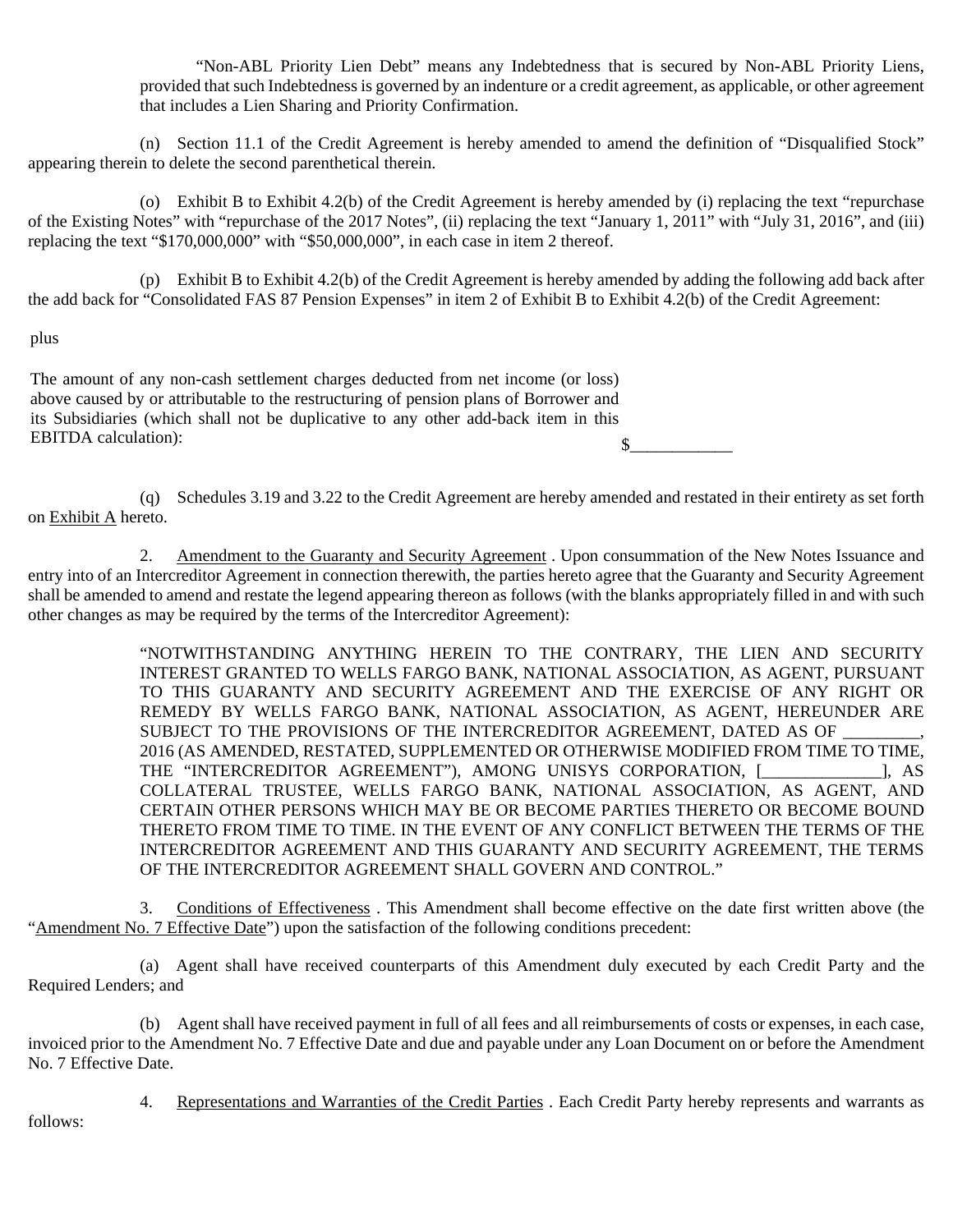(a) This Amendment and each of the Credit Agreement and the Guaranty and Security Agreement (each as amended hereby), as applicable, constitute legal, valid and binding obligations of such Credit Party, enforceable against such Credit Party in accordance with their respective terms, except as enforceability may be limited by applicable bankruptcy, insolvency, fraudulent transfer or similar laws affecting the enforcement of creditors' rights generally or by equitable principles relating to enforceability.

(b) As of the date hereof and after giving effect to the terms of this Amendment, (i) no Default or Event of Default has occurred and is continuing or would reasonably be expected to result from the effectiveness of this Amendment and (ii) each of the representations and warranties of such Credit Party set forth in the Credit Agreement or any other Loan Document to which such Credit Party is a party is true and correct in all material respects (without duplication of any materiality qualifier contained therein), except to the extent any such representation or warranty expressly relates to an earlier date (in which event such representation or warranty was true and correct in all material respects (without duplication of any materiality qualifier contained therein) as of such earlier date).

# 5. Reference to and Effect on the Credit Agreement and Guaranty and Security Agreement .

(a) Upon the effectiveness hereof, each reference to the Credit Agreement and the Guaranty and Security Agreement in the Credit Agreement or any other Loan Document shall mean and be a reference to the Credit Agreement and the Guaranty and Security Agreement, as applicable, as amended hereby.

(b) The Credit Agreement, the Guaranty and Security Agreement and all other documents, instruments and agreements executed and/or delivered in connection therewith shall remain in full force and effect and are hereby ratified and confirmed.

(c) Except with respect to the subject matter hereof, the execution, delivery and effectiveness of this Amendment shall not operate as a waiver of any right, power or remedy of Agent or the Lenders, nor constitute a waiver of any provision of the Credit Agreement, the Guaranty and Security Agreement or any other documents, instruments and agreements executed and/or delivered in connection therewith.

6. Consent and Reaffirmation . Without in any way establishing a course of dealing by the Agent or any Lender, each of the undersigned Credit Parties consents to the Amendment and reaffirms the terms and conditions of the Credit Agreement and any other Loan Document executed by it and acknowledges and agrees that such Credit Agreement and each and every such Loan Document executed by the undersigned in connection with the Credit Agreement remains in full force and effect and is hereby reaffirmed, ratified and confirmed.

7. Governing Law . This Amendment shall be construed in accordance with and governed by the law of the State of New York.

8. Headings . Section headings in this Amendment are included herein for convenience of reference only and shall not constitute a part of this Amendment for any other purpose.

9. Counterparts . This Amendment may be executed by one or more of the parties hereto on any number of separate counterparts, and all of said counterparts taken together shall be deemed to constitute one and the same instrument. Signatures delivered by facsimile or PDF shall have the same force and effect as manual signatures delivered in person.

# [Signature Pages Follow]

IN WITNESS WHEREOF, this Amendment has been duly executed as of the day and year first above written.

# UNISYS CORPORATION, as the Borrower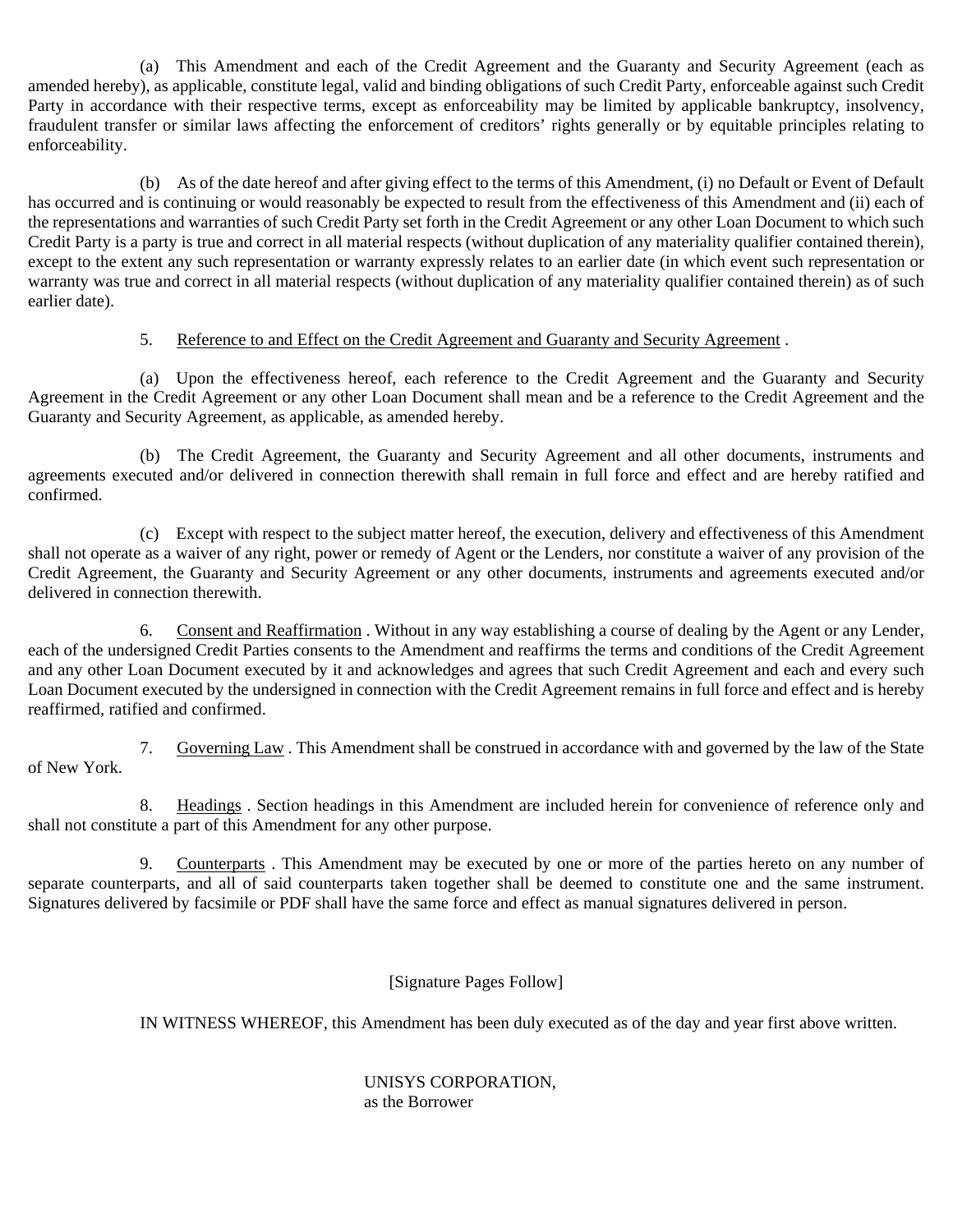By: /s/Scott A. Battersby Name: Scott A. Battersby Title: Vice President and Treasurer

UNISYS HOLDING CORPORATION, as a Credit Party

By: <u>/s/John D. Bereschak</u> Name: John D. Bereschak Title: Vice President

UNISYS NPL, INC., as a Credit Party

By: /s/John D. Bereschak Name: John D. Bereschak Title: Vice President

# UNISYS AP INVESTMENT COMPANY I, as a Credit Party

By: /s/John D. Bereschak Name: John D. Bereschak Title: Vice President

Signature Page to Amendment No. 7 to Credit Agreement dated as of June 23, 2011 Unisys Corporation

WELLS FARGO BANK, NATIONAL ASSOCIATION, as Agent and as a Lender

By: /s/Robert H. Waters, Jr. Name: Robert H. Waters, Jr. Title: Duly Authorized Signatory

Signature Page to Amendment No. 7 to Credit Agreement dated as of June 23, 2011 Unisys Corporation

CITIBANK, N.A., as a Lender

By: /s/Allister Chan Name: Allister Chan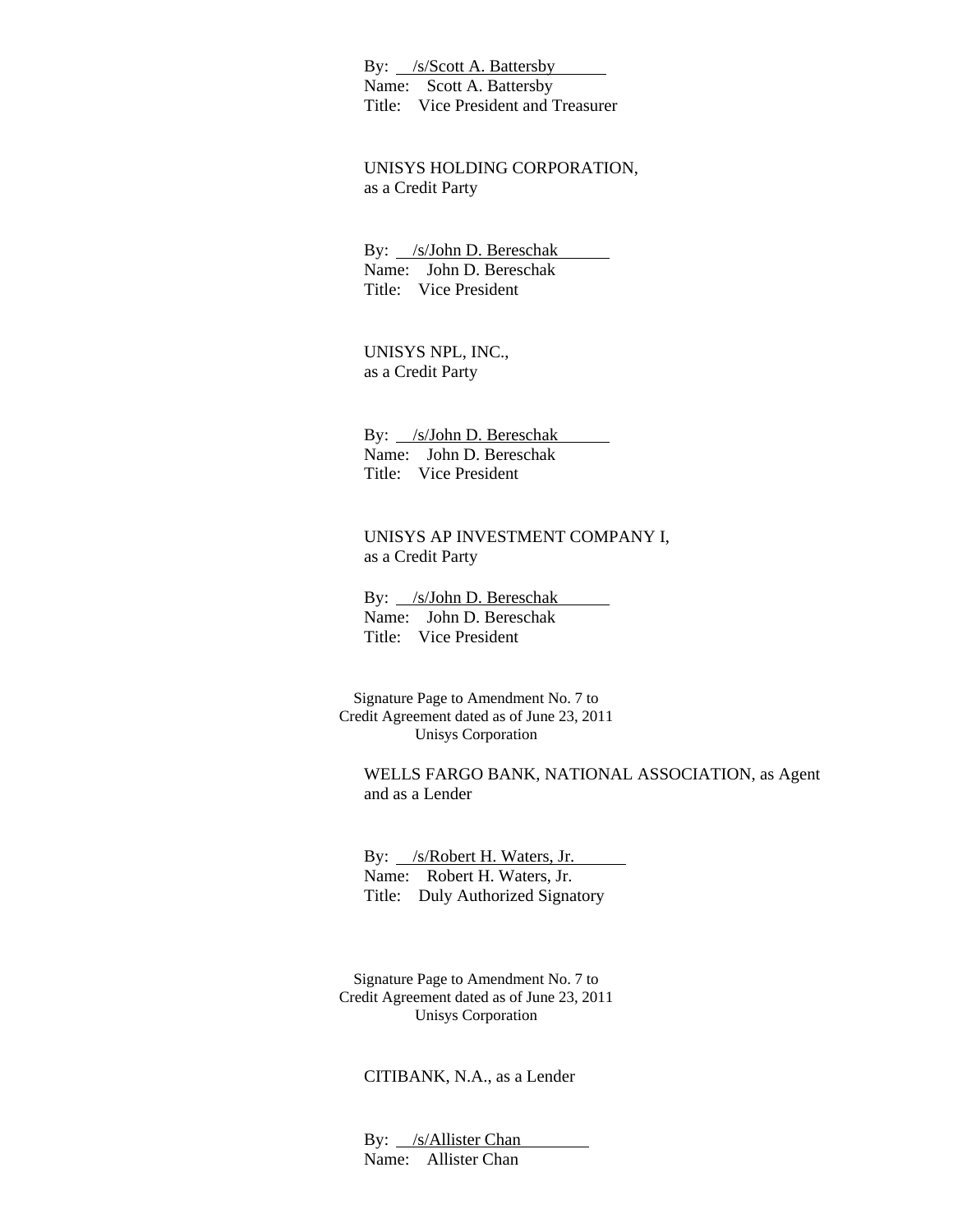Title: Vice President

Signature Page to Amendment No. 7 to Credit Agreement dated as of June 23, 2011 Unisys Corporation

HSBC BANK USA, N.A., as a Lender

By: /s/Chris Burns Name: Chris Burns Title: Vice President

Signature Page to Amendment No. 7 to Credit Agreement dated as of June 23, 2011 Unisys Corporation

# CITIZENS BUSINESS CAPITAL, A DIVISION OF CITIZENS ASSET FINANCE, INC., as a Lender

By: /s/Kenneth Wales Name: Kenneth Wales Title: Vice President

Signature Page to Amendment No. 7 to Credit Agreement dated as of June 23, 2011 Unisys Corporation

BANK OF AMERICA, N.A., as a Lender

By: <u>/s/Christy Lynn Bowen</u> Name: Christy Lynn Bowen Title: Vice President

Signature Page to Amendment No. 7 to Credit Agreement dated as of June 23, 2011 Unisys Corporation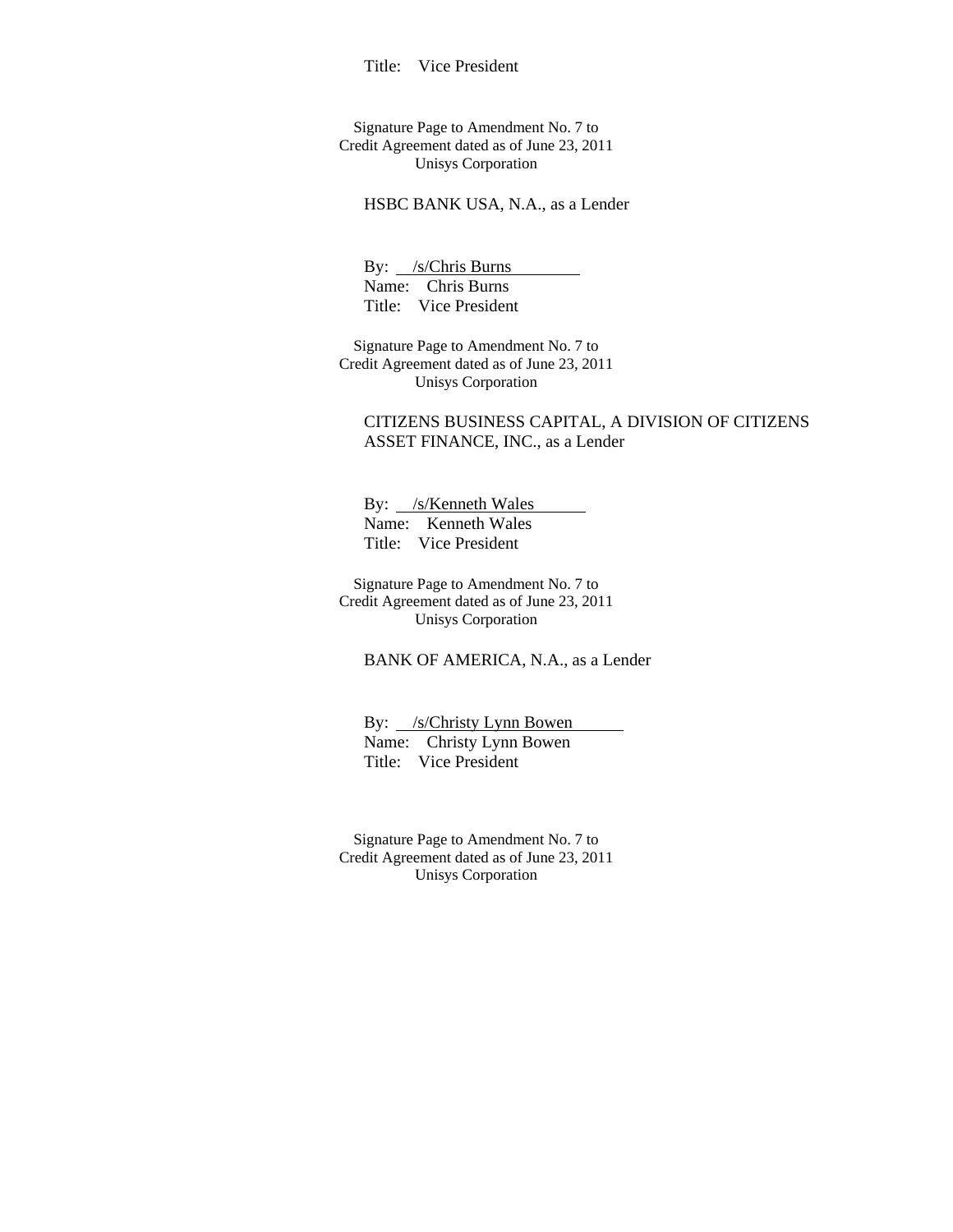#### Exhibit 12

#### UNISYS CORPORATION COMPUTATION OF RATIO OF EARNINGS TO COMBINED FIXED CHARGES AND PREFERRED STOCK DIVIDENDS (UNAUDITED) (\$ in millions)

 Six **Months** Ended June 30, Years Ended December 31 2016 2015 2014 2013 2012 2011 **Fixed charges** Interest expense  $\begin{array}{ccccccccccccc}\n\text{S} & 12.2 & \text{S} & 11.9 & \text{S} & 9.2 & \text{S} & 9.9 & \text{S} & 27.5 & \text{S} & 63.1\n\end{array}$ Interest capitalized during the period 1.2 3.1 4.0 3.2 5.3 4.9 Amortization of revolving credit facility expenses 0.2 1.5 1.6 1.6 1.7 1.9 Portion of rental expense representative of interest 12.7 26.9 27.9 28.4 28.2 32.6 Total Fixed Charges 26.3 43.4 42.7 43.1 62.7 102.5 Preferred stock dividend requirements (a)  $2.7$  16.2 16.2 13.5 Total fixed charges and preferred stock dividends 26.3 43.4 45.4 59.3 78.9 116.0 **Earnings** Income (loss) before income taxes 11.1 (58.8) 145.5 219.4 254.1 206.0 Add amortization of capitalized interest 1.6 3.7 4.5 5.0 7.5 7.4 Subtotal 12.7 (55.1) 150.0 224.4 261.6 213.4 Fixed charges per above 26.3 43.4 42.7 43.1 62.7 102.5 Less interest capitalized during the period  $(1.2)$   $(3.1)$   $(4.0)$   $(3.2)$   $(5.3)$   $(4.9)$ Total earnings \$ 37.8 \$ (14.8) \$ 188.7 \$ 264.3 \$ 319.0 \$ 311.0 Ratio of earnings to fixed charges 1.44 \* 4.42 6.13 5.09 3.03 Ratio of earnings to fixed charges and preferred stock dividends (b)  $1.44$  N/A  $4.16$   $4.46$   $4.04$   $2.68$ 

(a) Amounts have not been grossed up for income taxes since the preferred stock was issued by the U.S. parent corporation which has a full valuation allowance against its net deferred tax assets.

(b) The ratio of earnings to fixed charges and preferred stock dividends is calculated by dividing total earnings by total fixed charges and preferred stock dividends.

\* Earnings for the year ended December 31, 2015 were inadequate to cover fixed charges by \$58.2 million.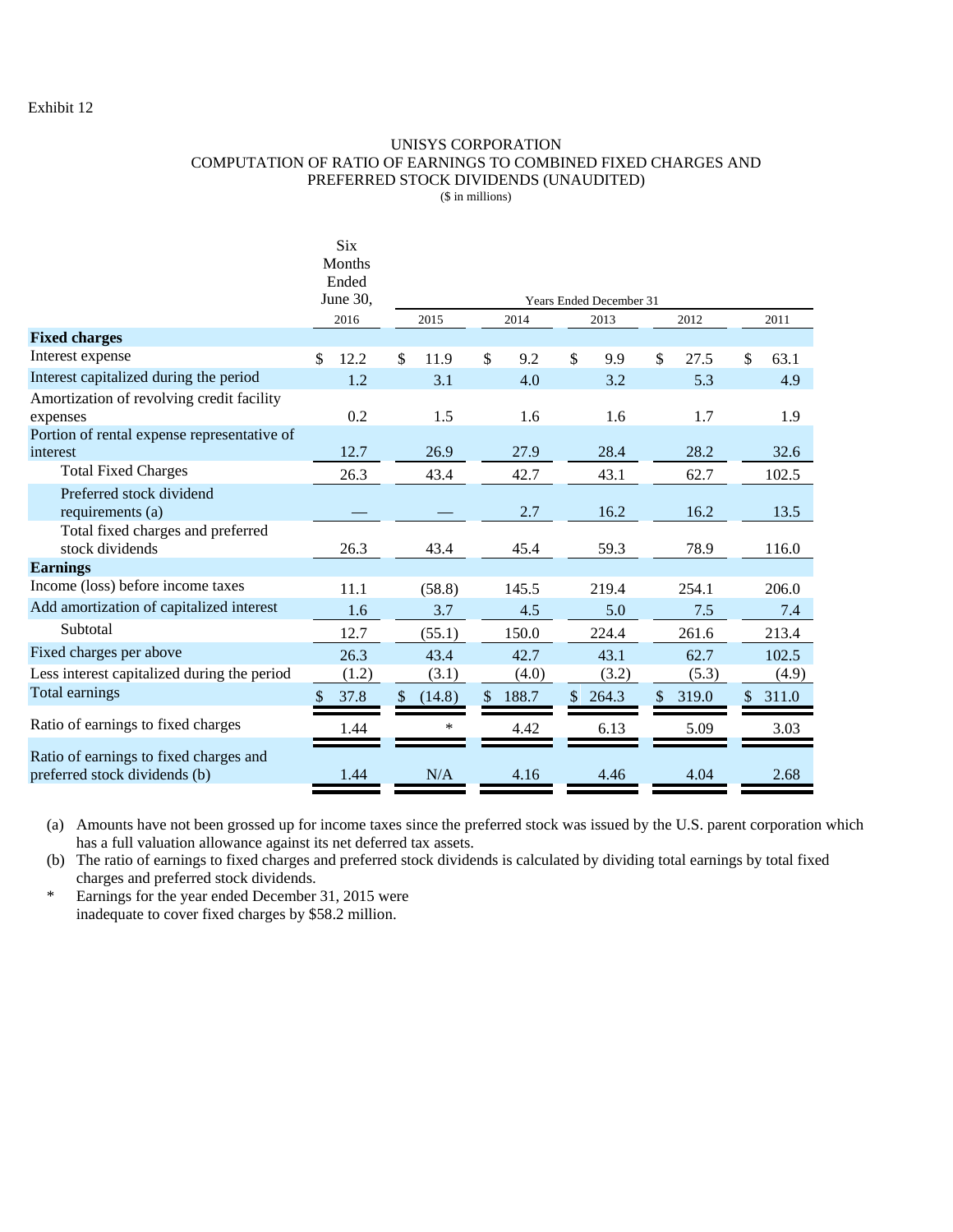Exhibit 31.1

#### **CERTIFICATION**

I, Peter A. Altabef, certify that:

1. I have reviewed this quarterly report on Form 10-Q of Unisys Corporation;

2. Based on my knowledge, this report does not contain any untrue statement of a material fact or omit to state a material fact necessary to make the statements made, in light of the circumstances under which such statements were made, not misleading with respect to the period covered by this report;

3. Based on my knowledge, the financial statements, and other financial information included in this report, fairly present in all material respects the financial condition, results of operations and cash flows of the registrant as of, and for, the periods presented in this report;

4. The registrant's other certifying officer and I are responsible for establishing and maintaining disclosure controls and procedures (as defined in Exchange Act Rules 13a-15(e) and 15d-15(e)) and internal control over financial reporting (as defined in Exchange Act Rules 13a-15(f) and 15d-15(f)) for the registrant and have:

a. Designed such disclosure controls and procedures, or caused such disclosure controls and procedures to be designed under our supervision, to ensure that material information relating to the registrant, including its consolidated subsidiaries, is made known to us by others within those entities, particularly during the period in which this report is being prepared;

b. Designed such internal control over financial reporting, or caused such internal control over financial reporting to be designed under our supervision, to provide reasonable assurance regarding the reliability of financial reporting and the preparation of financial statements for external purposes in accordance with generally accepted accounting principles;

c. Evaluated the effectiveness of the registrant's disclosure controls and procedures and presented in this report our conclusions about the effectiveness of the disclosure controls and procedures, as of the end of the period covered by this report based on such evaluation; and

d. Disclosed in this report any change in the registrant's internal control over financial reporting that occurred during the registrant's most recent fiscal quarter (the registrant's fourth fiscal quarter in the case of an annual report) that has materially affected, or is reasonably likely to materially affect, the registrant's internal control over financial reporting; and

5. The registrant's other certifying officer and I have disclosed, based on our most recent evaluation of internal control over financial reporting, to the registrant's auditors and the audit committee of the registrant's board of directors (or persons performing the equivalent functions):

a. All significant deficiencies and material weaknesses in the design or operation of internal control over financial reporting which are reasonably likely to adversely affect the registrant's ability to record, process, summarize and report financial information; and

b. Any fraud, whether or not material, that involves management or other employees who have a significant role in the registrant's internal control over financial reporting.

Date: July 29, 2016

/s/ Peter A. Altabef

Name: Peter A. Altabef Title: President and Chief Executive Officer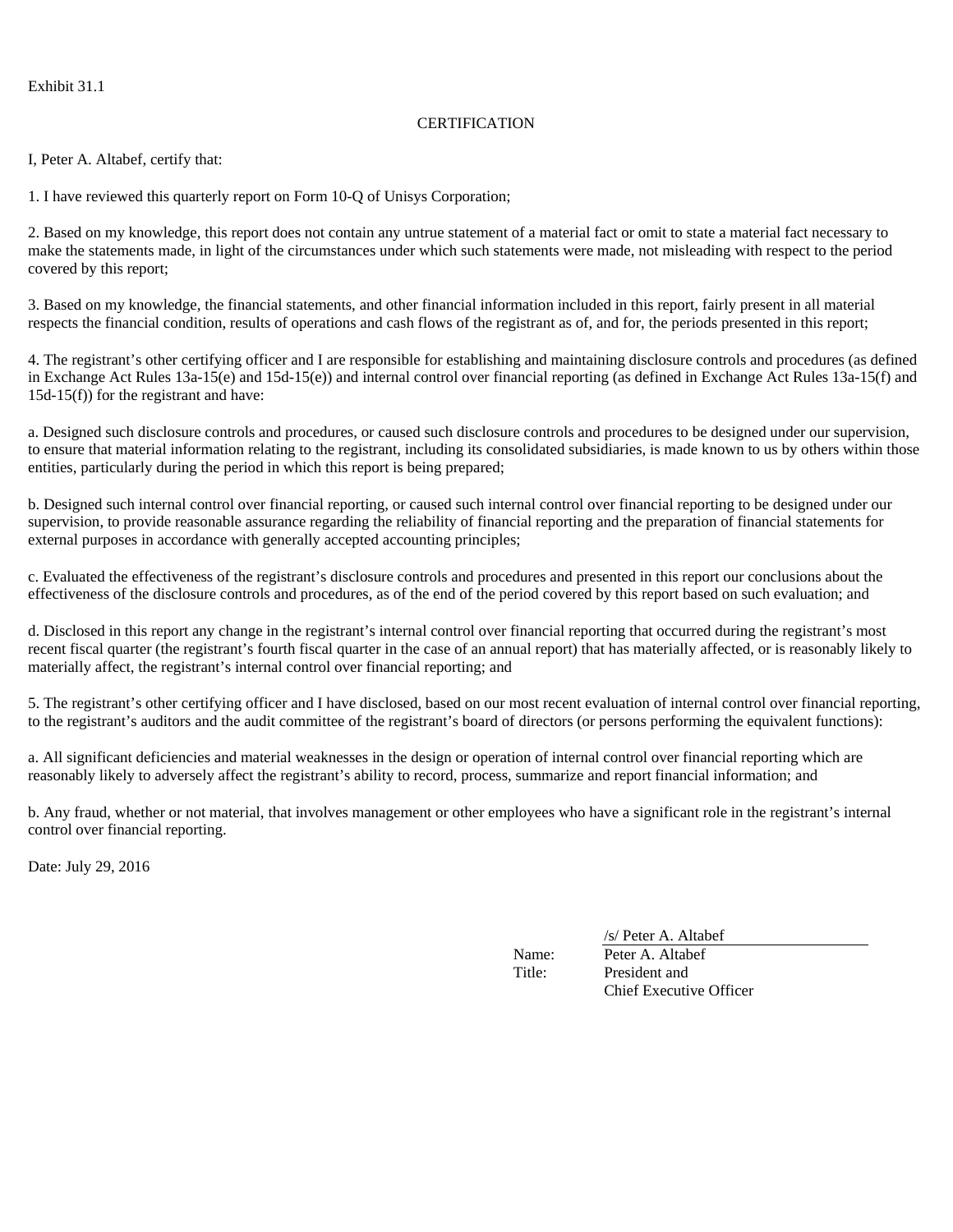Exhibit 31.2

#### **CERTIFICATION**

I, Janet Brutschea Haugen, certify that:

1. I have reviewed this quarterly report on Form 10-Q of Unisys Corporation;

2. Based on my knowledge, this report does not contain any untrue statement of a material fact or omit to state a material fact necessary to make the statements made, in light of the circumstances under which such statements were made, not misleading with respect to the period covered by this report;

3. Based on my knowledge, the financial statements, and other financial information included in this report, fairly present in all material respects the financial condition, results of operations and cash flows of the registrant as of, and for, the periods presented in this report;

4. The registrant's other certifying officer and I are responsible for establishing and maintaining disclosure controls and procedures (as defined in Exchange Act Rules 13a-15(e) and 15d-15(e)) and internal control over financial reporting (as defined in Exchange Act Rules 13a-15(f) and 15d-15(f)) for the registrant and have:

a. Designed such disclosure controls and procedures, or caused such disclosure controls and procedures to be designed under our supervision, to ensure that material information relating to the registrant, including its consolidated subsidiaries, is made known to us by others within those entities, particularly during the period in which this report is being prepared;

b. Designed such internal control over financial reporting, or caused such internal control over financial reporting to be designed under our supervision, to provide reasonable assurance regarding the reliability of financial reporting and the preparation of financial statements for external purposes in accordance with generally accepted accounting principles;

c. Evaluated the effectiveness of the registrant's disclosure controls and procedures and presented in this report our conclusions about the effectiveness of the disclosure controls and procedures, as of the end of the period covered by this report based on such evaluation; and

d. Disclosed in this report any change in the registrant's internal control over financial reporting that occurred during the registrant's most recent fiscal quarter (the registrant's fourth fiscal quarter in the case of an annual report) that has materially affected, or is reasonably likely to materially affect, the registrant's internal control over financial reporting; and

5. The registrant's other certifying officer and I have disclosed, based on our most recent evaluation of internal control over financial reporting, to the registrant's auditors and the audit committee of the registrant's board of directors (or persons performing the equivalent functions):

a. All significant deficiencies and material weaknesses in the design or operation of internal control over financial reporting which are reasonably likely to adversely affect the registrant's ability to record, process, summarize and report financial information; and

b. Any fraud, whether or not material, that involves management or other employees who have a significant role in the registrant's internal control over financial reporting.

Date: July 29, 2016

/s/ Janet Brutschea Haugen

Name: Janet Brutschea Haugen Title: Senior Vice President and Chief Financial Officer